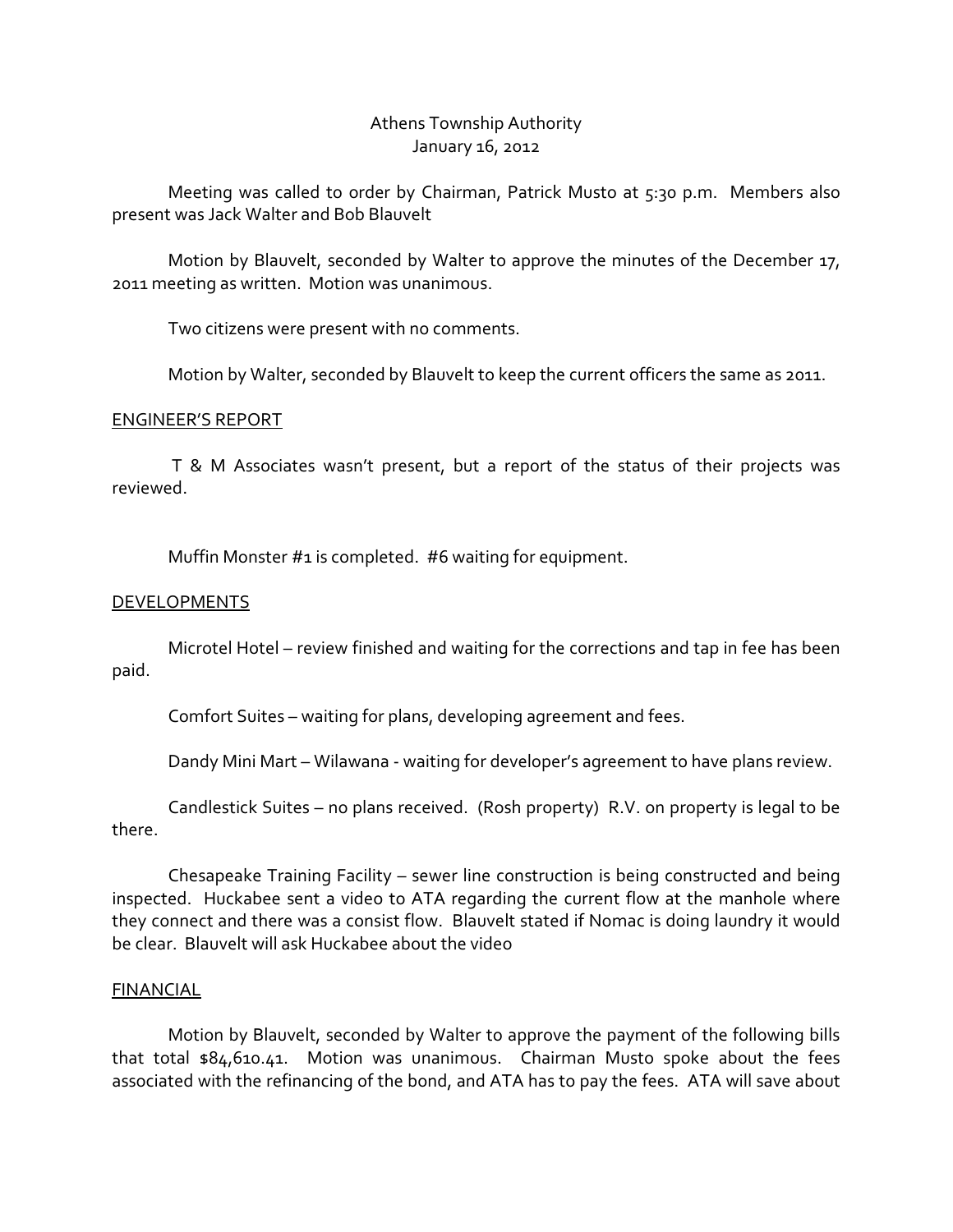|                                    | \$98,000 over the life of the loan in savings. The fees that total \$7,000 for these banks fees |
|------------------------------------|-------------------------------------------------------------------------------------------------|
| were also approved for payment.    |                                                                                                 |
| Aqua Pa.                           | \$43.50                                                                                         |
| Athens Borough                     | \$2,820.56                                                                                      |
| <b>Athens Township Authority</b>   | \$145.00                                                                                        |
| <b>Gannon Associates</b>           | \$823.00                                                                                        |
| Horn's True Value                  | \$26.97                                                                                         |
| Kinsley Power System               | \$362.00                                                                                        |
| Niemiec, Smith & Pellinger         | \$320.00                                                                                        |
| Pa. 1 Call                         | \$20.25                                                                                         |
| Penelec                            | \$1,489.95                                                                                      |
| <b>Purchase Power</b>              | \$300.00                                                                                        |
| South Waverly Borough              | \$4,576.23                                                                                      |
| Stevens & Lee                      | \$3,000.00                                                                                      |
| Sweetland Engineering & Associates | \$919.43                                                                                        |
| T & M Associates                   | \$18,157.38                                                                                     |
| <b>Valley Energy</b>               | \$54.70                                                                                         |
| Valley Joint Sewer Authority       | \$51,551.44                                                                                     |
| 1 <sup>st</sup> Citizens           | \$2,500.00                                                                                      |
| Susquehanna Group                  | \$4,000.00                                                                                      |
| Landy & Landy                      | \$500.00                                                                                        |
| <b>TOTAL</b>                       | \$91,610.41                                                                                     |
|                                    |                                                                                                 |

# LEGAL

 Attorney Smith wasn't present. As far as the Bunt house, we cannot do anything till we get the mold reports back. The guy that tested told Blauvelt that he didn't think the mold is bad. Blauvelt stated that he and Cockcroft spoke about the condition of the house and Blauvelt stated that he thinks we should be still good to remodel and sell. Blauvelt thinks we should get dumpster and clean out the old stuff, about \$2,000. Musto believes we should just sale, price as is. Musto stated ATA will wait till report is back.

Resolution for bond refinance was signed; Mark Lundquist didn't have a copy.

# **MAINTENANCE**

Blauvelt reported that the valve at station  $#_3$  has been replaced. We had the parts and Vacri was here for station #1 and they replaced it. Vacri dropped a pump at #1 and broke the caster, and while the pump was down, the cords were dropped into the well and got sucked up into the working pump. Joe Rosati was down and got the pumps running and costs are Vacri responsibility. High level at #6 was received.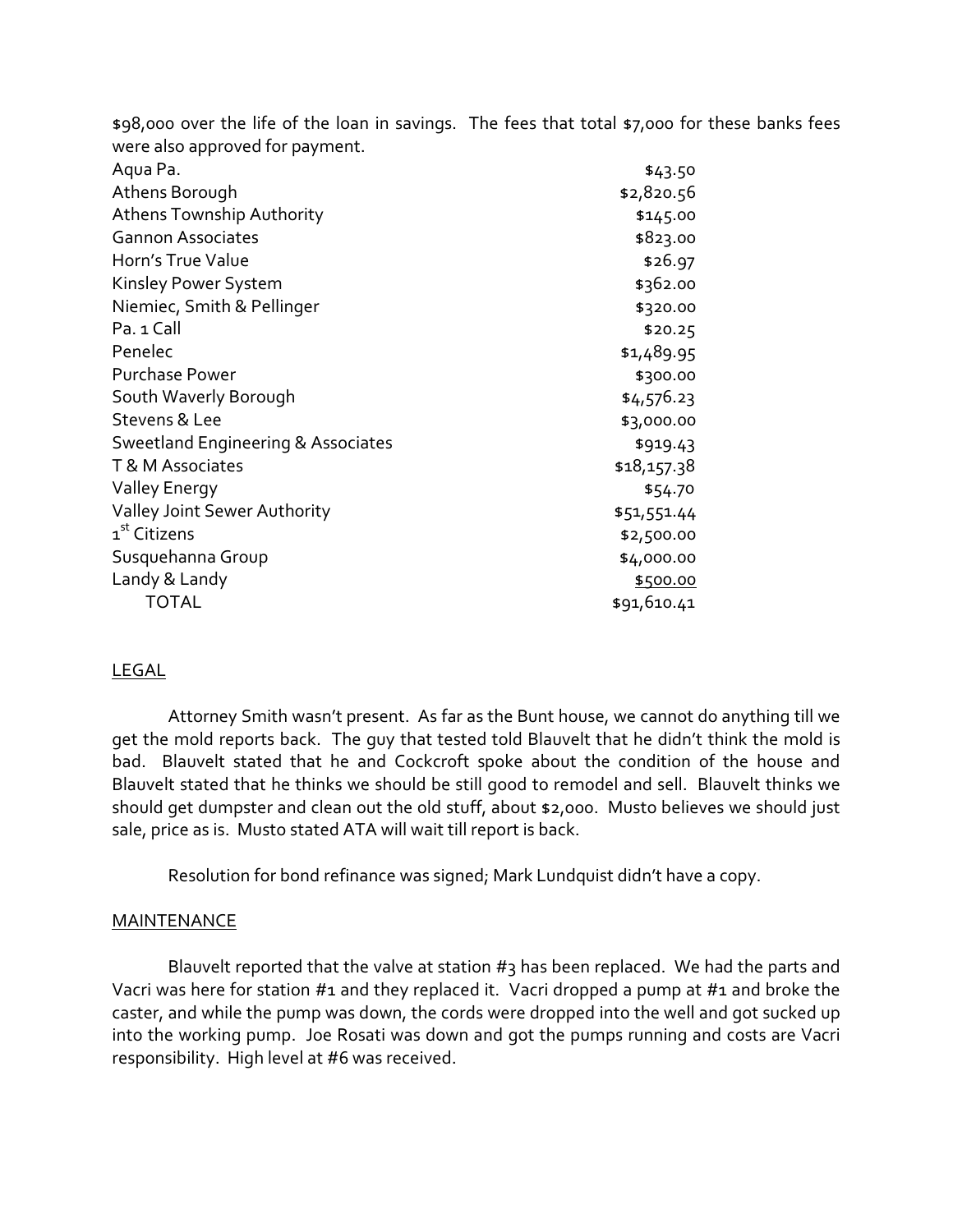Walter questioned if our sewer fees are being raised. Chairman Musto stated no. Walter also questioned the capacity ATA will need and he feels ATA will need some especially with the Chesapeake facility going in. He stated these people are going to need homes to live and those could be on our sewer. Chairman Musto stated at the moment no other municipalities will give us capacity. They could be holding on to it to sale when we have to have it. Musto said we could pick up 5% without us having to raise rates.

No further business, meeting adjourned at 6:15 p.m.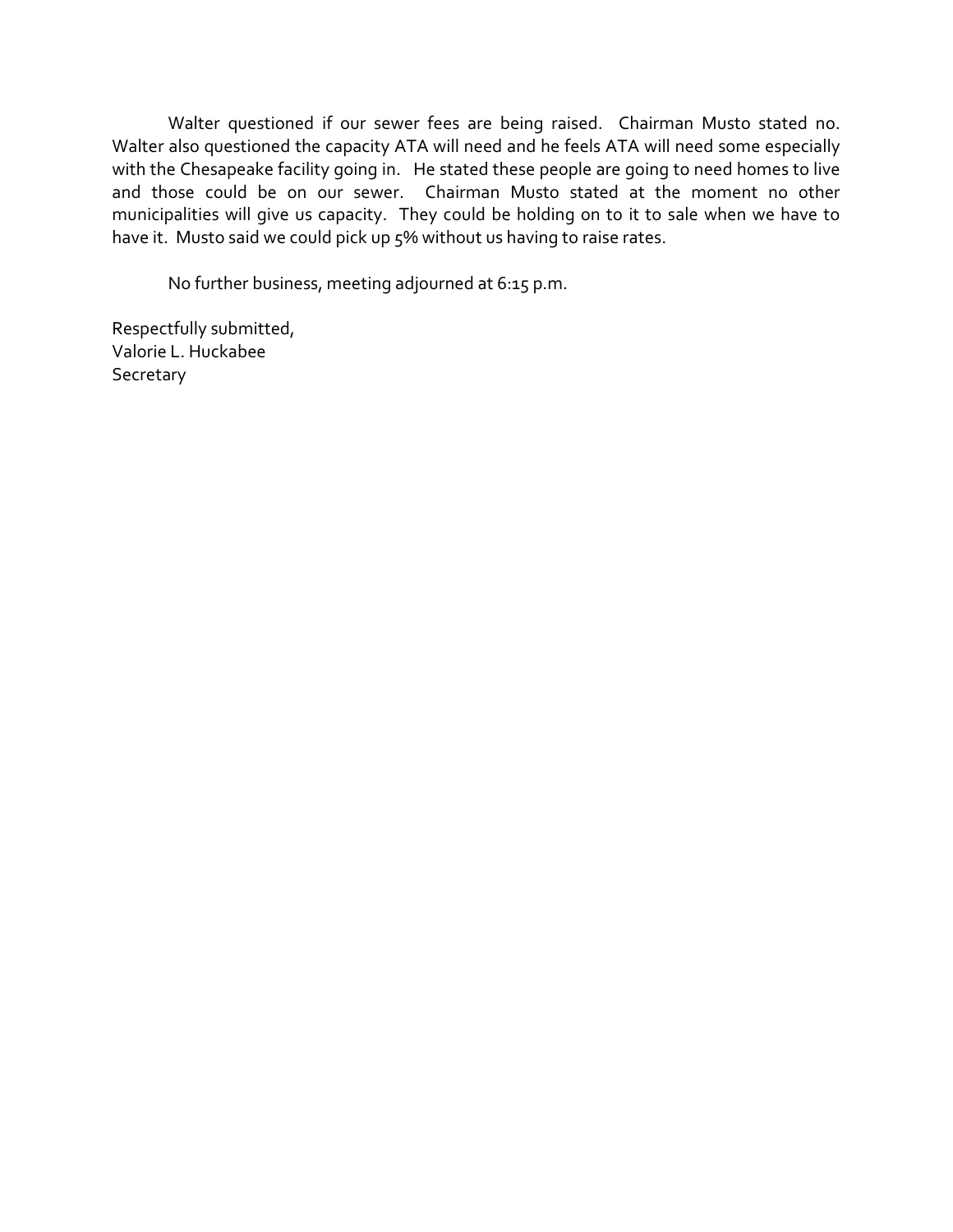# Athens Township Authority February 20, 2012

 Meeting was called to order by Chairman, Dr. Patrick Musto at 5:30 p.m. Members also present were Jack Walter, Terry Depew, and Bob Blauvelt. Authority solicitor, Mark Smith also attended the meeting.

There were no citizens to be heard

 Motion by Depew, seconded by Walter to approve the minutes of the January 16, 2012 meeting as written. Motion was unanimous.

# ENGINEER'S REPORT

 Mark Ambrose, P.E., from T & M Associates presented the following engineer's report was submitted and reviewed.

# Chesapeake Phase 5 Construction Observations:

The construction of the sewer system for Chesapeake Phase 5 has been completed including grouting of the manholes and adjusting the frames and covers to grade. Austin's Excavation will air test the sewer pipes and vacuum test the manholes towards the end of February. They realize that the tests will not be acceptable unless witnessed by ATA representative.

## Microtel Inn & Suites:

As requested, T&M attended the pre-construction meeting for the Microtel Inn & Suites facility located at the former Hoover Nursery site along Elmira Street. The developer and consulting engineer is aware that all sanitary sewer construction has to be witnessed by ATA representative. V They have agreed to provide me a minimum of one day notice before any work on sewer system takes place.

# Dandy Mini-Mart #19

As requested by ATA, we reviewed the proposed revisions to the Dandy Mini-Mart #19 (White Wagon Road). Williams is proposing a 4,132 square foot addition to the existing building with several revisions to the existing building with some modifications to the canopies over the fueling islands. The modifications to the building affecting the sanitary sewer system included additional restrooms, additional food prep area, and additional dining area. The initial review showed several floor drains connected to the sanitary sewer system and a grease interceptor that was not sized in accordance with Article 13 of ATA's Rules and Regulations. Since the initial plan review the developer has removed the floor drains and has requested a variance on the sizing of the grease interceptor.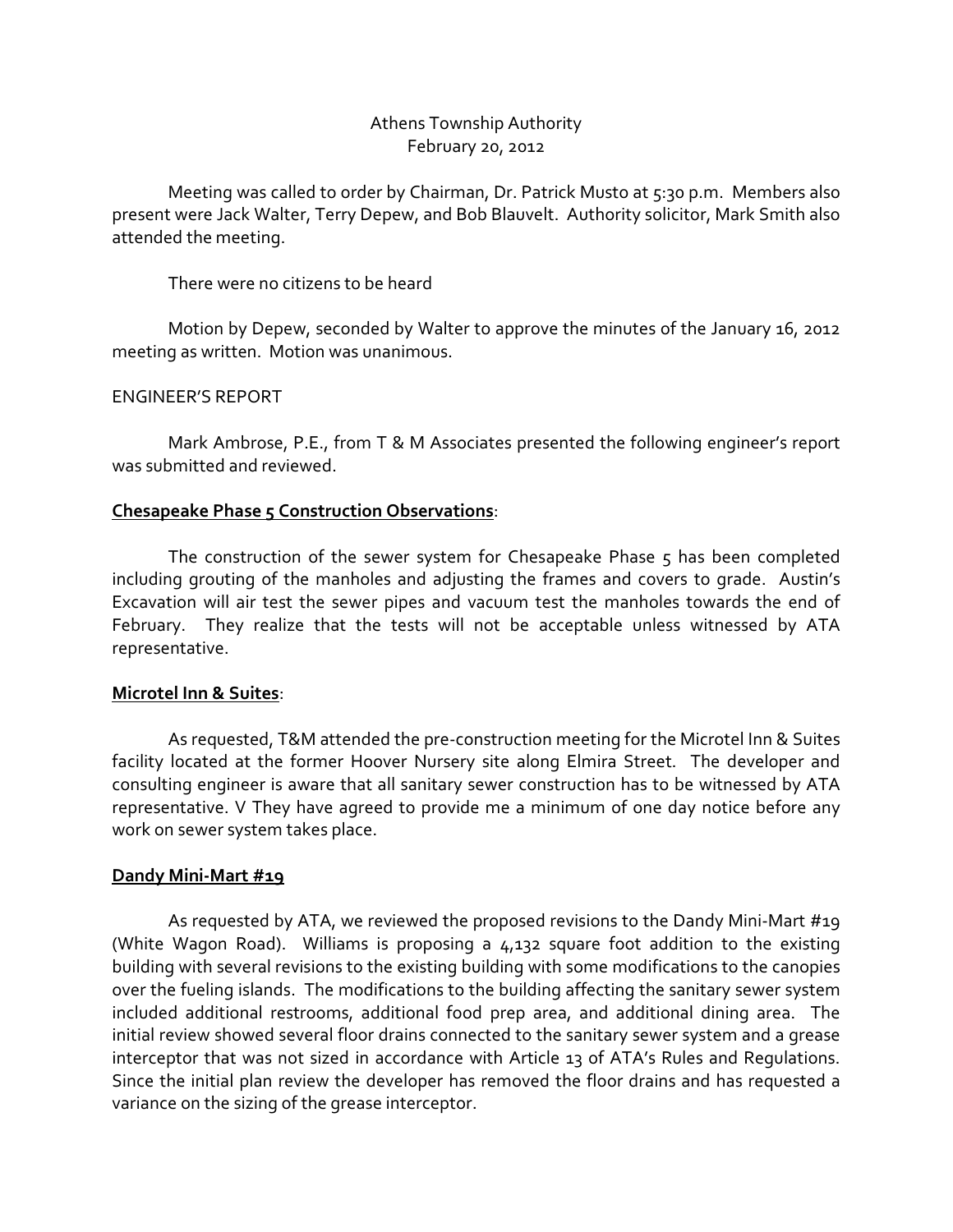Mr. Cockcroft requested that T&M review the documentation presented by the developer's engineer and make a recommendation to ATA whether or not to issue a variance on the grease interceptor sizing. We have reviewed the variance request and find the documentation sufficient to authorize a variance on the sizing of the grease interceptor. Since the Dandy Mini-Mart serves their food on paper products their use of dishwashers is limited to food preparation items, drastically reducing the flows through the grease interceptor. T&M suggests that Article 13 of the ATA Policy be revised to reflect similar situations for take-out only, and food served on paper products. Attorney Smith will review Article #13 and see what ATA can do regarding the Article as we didn't make Callear Bar-B-Q as it was a catering business with a lot of throw away items. Dr. Musto stated that the 1,000 gallons is okay, with the stipulation that if anything changes they may have to have it modify the tank. Ambrose stated that the grease tanks in the Township should be inspected on a regular type basis – every 3 months. Blauvelt stated he pops the lid at the chinease restaurants and inspects them on a yearly basis. Ambrose asked if we have a check list and Bob stated no. Ambrose will send up a check list that is being used. Bob stated he has not heard anything about any problems from Athens Borough about any grease problems from Elmira Street.

# Capacity Study and Spreadsheet Review/Updates

T&M have completed our update of the ATA capacity spreadsheet using two scenarios; one using a flow rate of 200 gallons per day (GPD) per EDU and a peaking factor of 3.5 and the other using 150 GPD per EDU and a peaking factor of 4. T&M is working with the ATA to review the revised spreadsheets to verify that all existing and proposed connections are accounted for in the data and will be preparing a final report documenting our findings.

Based on the results from each spreadsheet pumping stations 1 and 2 are projected to exceed their used capacity of the station and pumping station 6 exceeds its used capacity based on a 200 GPD per EDU flow rate and a peaking factor of 3.5. T&M will provide a summary documenting the findings of the capacity study to the ATA for the next meeting. Question of certain areas of Elmira Street was questioned due to capacity and Ambrose stated there is an area of concern that when ATA decides the gallon figure, he can input that and we will know where on the all the lines we need to look at. Ambrose described what can be done in stations to increase capacity, like changes pumps or impellers, changing pipe size on lines in areas that need more capacity.

# Pump Station #6 Upgrades Design & Construction

T&M has completed the design for the Emergency Modifications to ATA Pump Station #6 and have provided them to the Contractor. The plans were reviewed and discussed. Vacri Construction has provided ATA a quote to complete the work on this project in the amount of  $$48,609.94$ . Vacri has also indicated that the materials they are providing have a  $2 - 4$  week lead time. Vacri has been notified that their quote has been accepted by ATA. We anticipate construction will begin around March 1, 2012. We anticipate the construction to last approximately 2 to 3 weeks. The auto dialer at station #1 will also be done to at this time for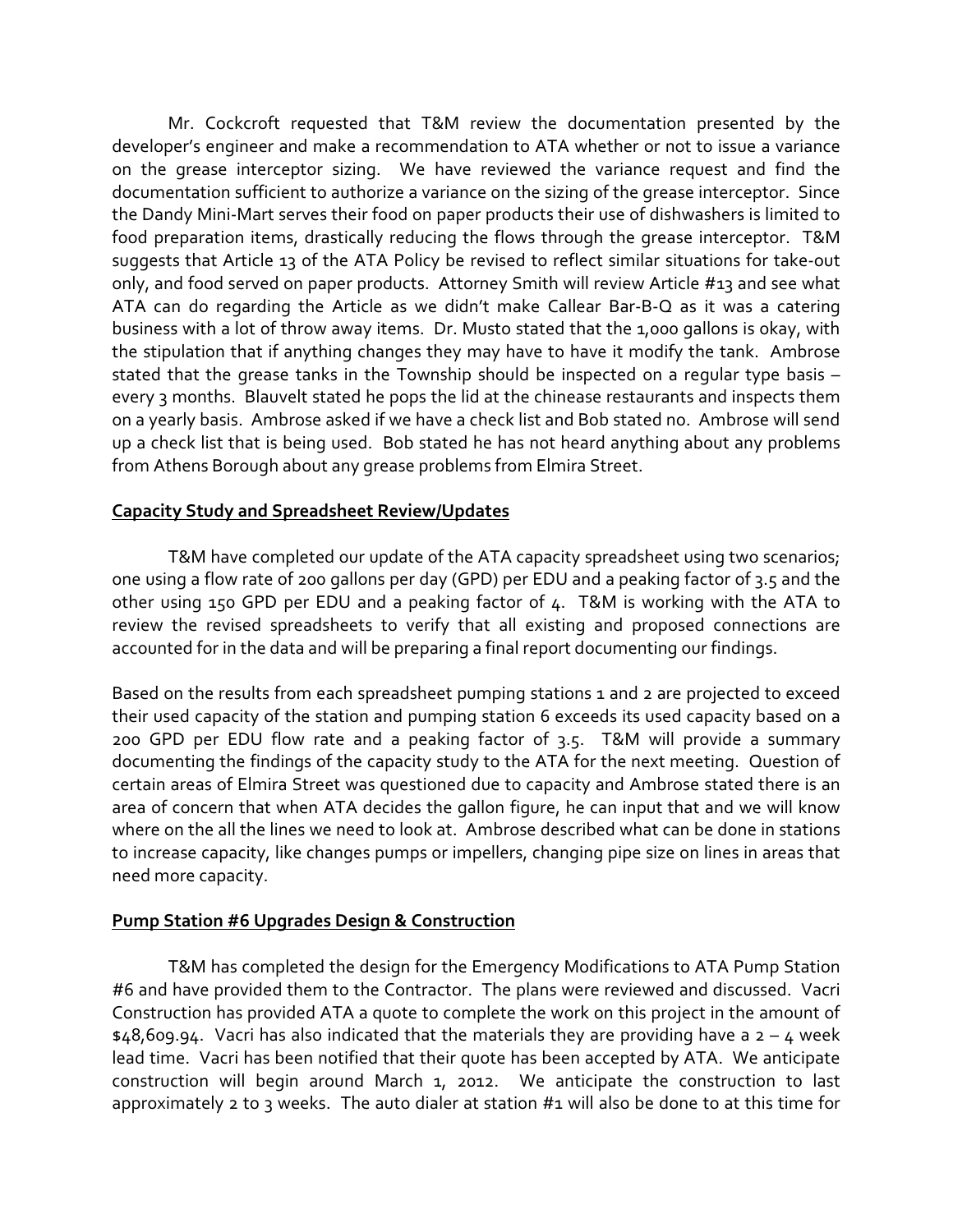station #1 also. Motion was made by Walter, seconded by Depew to award and approve the price of \$48,609.94 to Vacri for the emergency repair of Pump Station #6. Motion was unanimous.

#### **FINANCIAL**

 The following bills were presented for approval. Motion by Walter, seconded by Depew to approve the following bills for approval.

| 1st Citizens Bank                   | \$41,558.00  |
|-------------------------------------|--------------|
| Applied Analytics, Inc.             | \$9,470.66   |
| Aqua Pa. Water                      | \$131.27     |
| <b>Gannon Associates</b>            | \$1,063.00   |
| Horn's True Value                   | \$33.67      |
| Housemaster                         | \$500.00     |
| Landy & Landy                       | \$500.00     |
| Line Systems, Inc.                  | \$316.59     |
| <b>Novak &amp; Associates</b>       | \$275.00     |
| Penelec                             | \$1,120.39   |
| <b>Pitney Bowes</b>                 | \$367.74     |
| Rolling tire Shop                   | \$238.50     |
| Superior Signal Co.                 | \$57.56      |
| Susquehanna Group Advisors, Inc.    | \$4,000.00   |
| T & M Associates                    | \$9,752.22   |
| The Morning Times                   | \$20.56      |
| <b>Time Warner Cable</b>            | \$38.37      |
| Tom's Truck Repair                  | \$410.63     |
| <b>Vacri Construction</b>           | \$39,431.50  |
| Valley Energy                       | \$130.45     |
| <b>Valley Joint Sewer Authority</b> | \$3,314.38   |
| <b>TOTAL</b>                        | \$112,730.49 |

#### MAINTENANCE

 Blauvelt reported Hickory Heights was smoked tested and there were no leaks found. He stated he found nothing in all 38 homes. (There are 35 homes in development). Blauvelt reported that the only smoke was seen coming out of the manhole lids and he took the lids off and cleaned up the seal and lid place back, it took care of it. Valve was replaced in pump station  $#$ 3 and he was told to obtain price for other valve to be installed on discharge side. Price of new valve is \$1,100. Motion by Walter, seconded by Depew to approve the purchase of the valve for \$1,100.00. Motion was unanimous. Blauvelt reported he brought the router truck up and had a blockage between manhole and Desisti's court. It took care of their situation, but while discussion was being held, it was determined it wasn't the main line in, it was their court and Musto stated the router truck isn't suppose to private laterals. Blauvelt doesn't know, but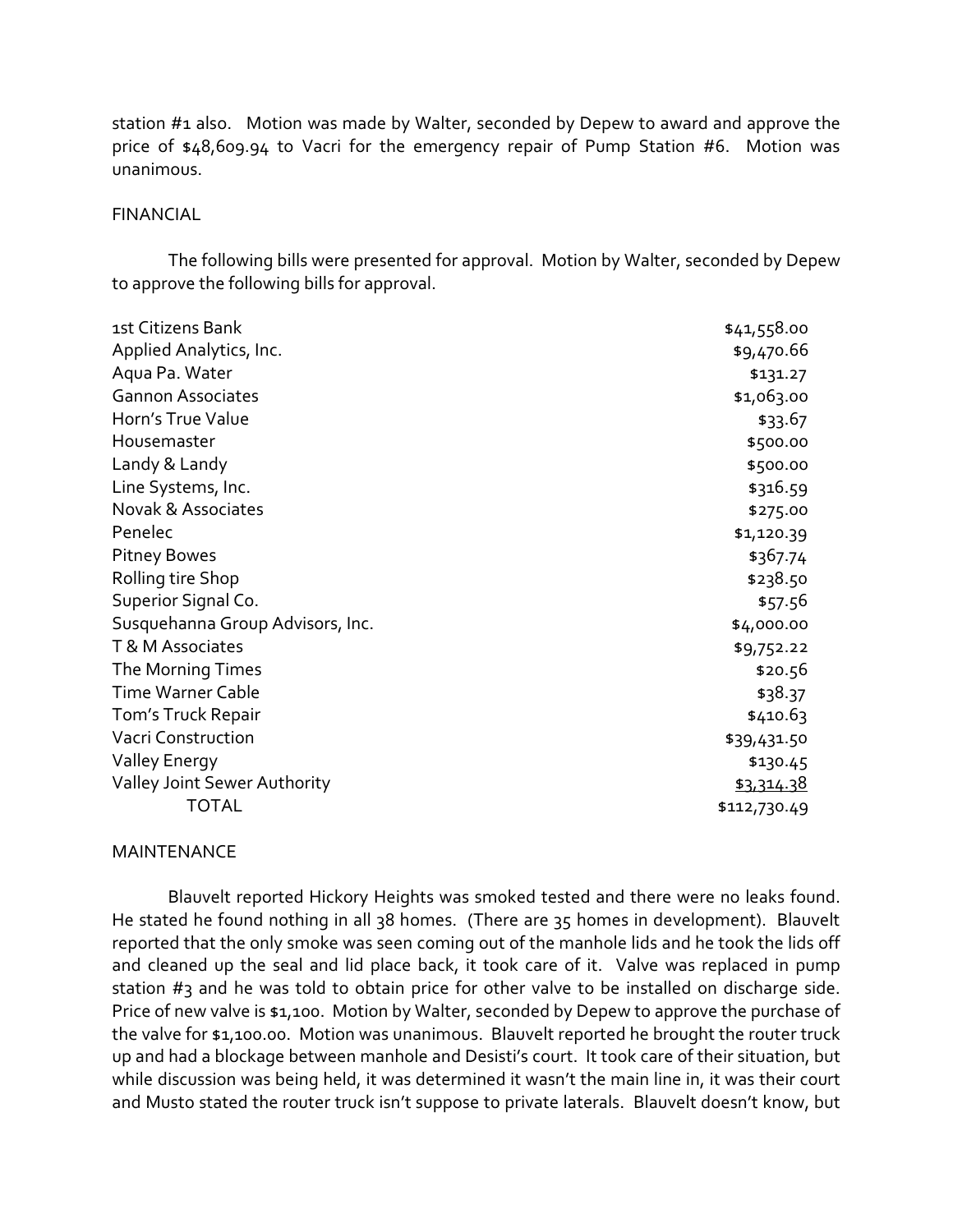the plug was in their main line, not ours. Blauvelt was told to get an estimate from treatment plant, so we can bill Desisti for this work, as it is not ATA responsible. Would like to smoke test Queen Esther Estates and ATA approved.

# LEGAL

 Attorney Smith went over the documents of the Wilawana property appraisal. Prices are being obtained to repair to sale. Discussion followed. Attorney Smith stated sewer and water must be connected before we can sale. ATA decided to clean up the debris and clean out basement to walls and sale as is. A price will be obtained to clean out and connect to water and sewer.

 No further business, meeting adjourned at 6:58 p.m. (Minutes were recorded and transcribed)

Respectfully submitted, Valorie L. Huckabee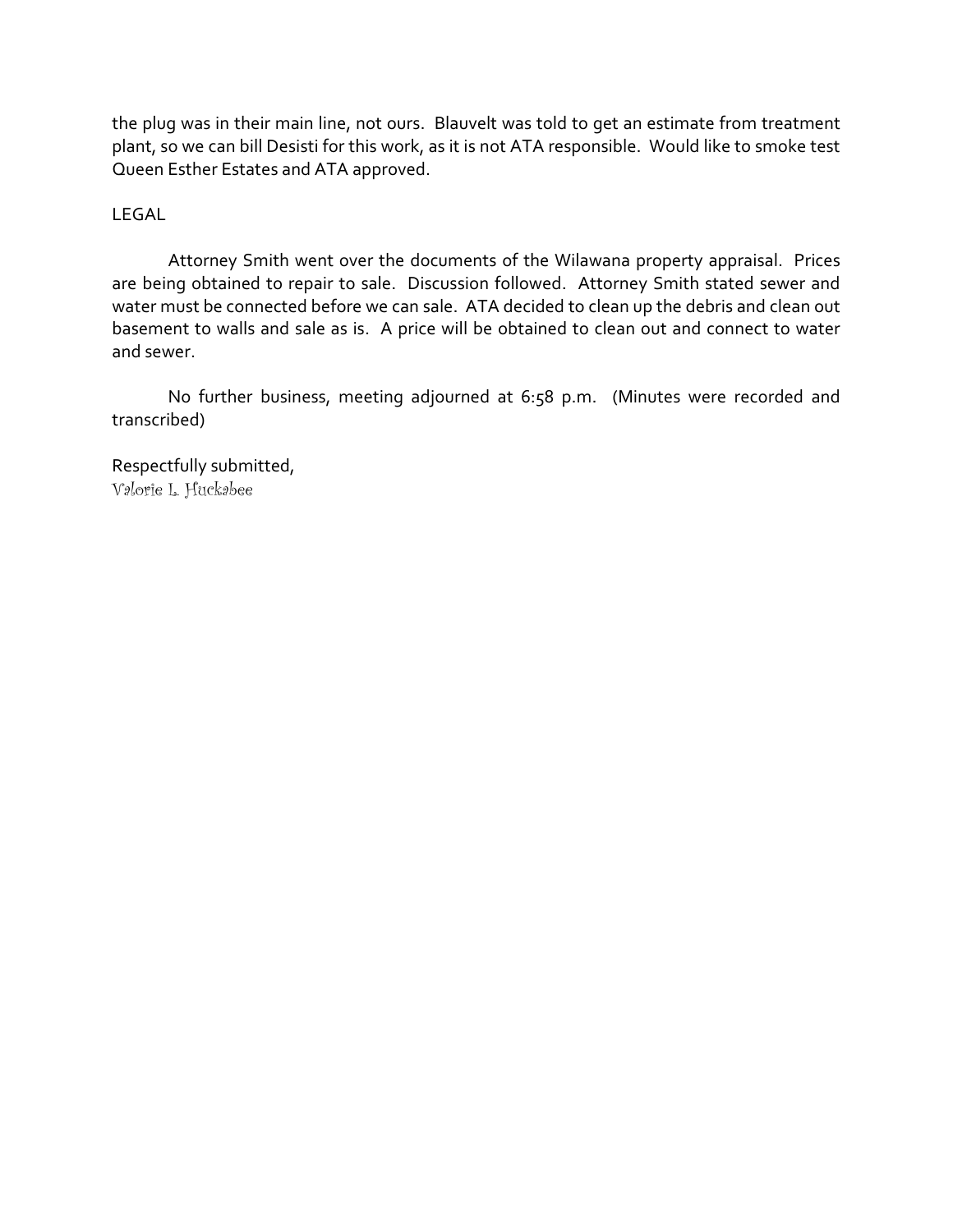# Athens Township Authority April 16, 2012

Meeting was called to order by Chairman, Pat Musto. Members also present were Bob Blauvelt, Jack Walter and Terry Depew. No citizens were present to be heard.

 Motion by Depew, seconded by Walter to approve the minutes of the February 20, 2012 meeting as written. Motion was unanimous.

 Motion by Depew, seconded by Walter to re-adopt resolution for Road C to have \$14,050.00 included for inspection costs. Motion was unanimous. Motion by Depew, seconded by Walter to approve letter to Supervisor requested for the reimbursement of the fee's including the \$14,050 for the inspection for Road C sewer relocation. Motion was unanimous.

## ENGINEER'S REPORT

 Following discussions with Terry Cockcroft and Chairman Musto, T&M contracted with Flow Assessment, to install six (6) temporary flow meters at specific manholes along Elmira Street so the Authority can better understand the flows in the sewer system. This data, which will be downloaded weekly for a minimum of four (4) weeks, will provide ATA with realistic flows per EDU (currently using 200 gpd/edu). This data will also provide a better understanding of the ATA peak flows experienced in the system.

 All of this information is being gathered since the capacity study is currently showing that the ATA system has areas where the calculated flows are exceeding 100% capacity under the 3.5 peak flow conditions. T&M is very hesitant to recommend that ATA issue a "Will Serve" letter to hotels or other potential users of the system under these calculations. This study will inform both ATA and T&M Associates of the more realistic numbers to be used in the capacity calculations.

 Should the data support the "over capacity condition", we will utilize the data in our evaluations of alternate methods or remediation. We have already contacted PennDOT (at Dr. Musto's suggestion) to determine the viability of re-routing PS#6 forcemain along the SR220 right of way, to avoid Elmira Street. PennDOT had to have further discussions on the matter and they will get back to us. Brian Huckabee and Bob Blauvelt did draw down test on station 2 and 3. Rain gage was installed at #6. A workshop will be scheduled after Terry returns and also after all the information has been received for the weeks of the meters.

## **Chesapeake Office Complex**:

 T&M has performed two (2) plan reviews of the "revised" plans of the Chesapeake Office Complex along Mile Lane Road. While the designer (LDG) has been very accommodating with the ATA revisions we feel that ATA needs to stress to the Owner/Construction Supervisor the importance of having ATA inspect ALL aspects of the sewer system, including the building's interior systems. David Young of Larson Design was present and stated he could assure us that the tanks were not connected to the sewer. He also stated the payment for the invoice that Chesapeake hasn't paid to ATA, we should get this week. Motion by Walter, seconded by Depew to approve the will serve letter for the additional 10 EDU's, total of 43 EDU's. Motion was unanimous. Motion by Walter, seconded by Blauvelt to approve the plans for Chesapeake as presented on April 8, 2012. Motion was unanimous.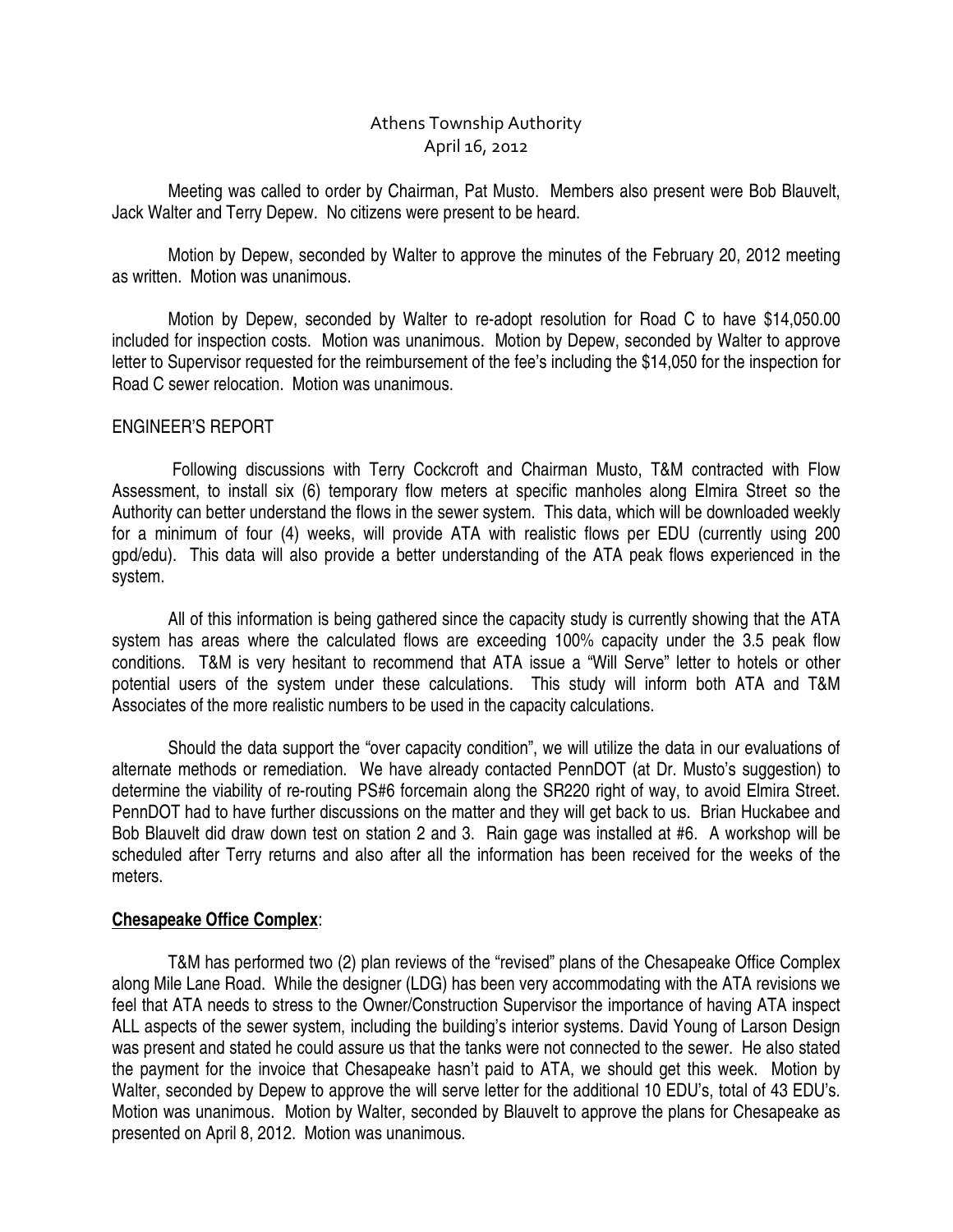## **Microtel Inn & Suites**:

 Construction is progressing on the Microtel site. All sewer pipes have been properly installed. Contractor is waiting for pumps to be delivered along with a one foot concrete adjusting ring for the pump station wetwell.

# **Dandy Mini-Mart #19**

 T&M has not received any new documentation on the review comments of the Dandy Mini-Mart grease trap.

# **Pump Station #6 Upgrades Design & Construction**

Construction has been completed on the Emergency Modifications to ATA Pump Station #6. Vacri completed all requirements as well as a minimal "punchlist". T&M and Applied Analytics, Inc. are working with Valorie to resolve any remaining issues with the flow and pressure data being delivered to her computer in the ATA office. We also had the downloading software installed on Mark Ambrose's computer in Bethlehem PA so he can view the flows and assist Valorie if needed. Should you have any questions, require additional information, or wish to discuss the above comments, please do not hesitate to contact our office.

# **ATA Rules and Regulations – Policy - Articles 7 and Article 13**

T&M was requested to revise ATA Policy Article 7 and Article 13. Article 7 revision is to further clarify the use of floor drains (which has previously been disallowed). The revision to Article 13 is to further clarify the sizing of the grease traps while providing for eating establishments that only use paper products as food containers (similar to Dandy Mini-Marts). The revision to Article 13 has been submitted for the Board's review. Article 7 will be submitted in the next few weeks for your review.

 Jim Gensel from Fagin Engineer's representing Candlewood Suites to be located on Elmira Street was present to obtain a "will serve" letter for a 43 EDU hotel and restaurant. The plan is to contact to the existing force main that is on the property that will discharge into our line on Cole Street by manhole 32A. The line that crosses Elmira Street at this intersection is one of the problems of capacity lines. Meter has been set in the manhole to get actual flow. After lengthy discussions of capacity, motion was made by Walter, seconded by Blauvelt to approve the will serve letter for 43 EDU's. Candlewood is proposing to PennDot to allow them to connect directly into the manhole on the west side of Elmira Street, but if they don't allow it, they will upgrade their force main and stay connected to the line and discharge into Cole Street. If ATA has to enlarge the pipe across Elmira Street – Candlewood agreed to participate in the cost of \$10,000 to \$15,000 for the cost of the line.

 Comfort Suites plans were received with a request asking for a "will serve" letter for 43 EDU's for hotel also. Discussion followed about capacity situation. Motion by Walter, seconded by Depew to approve the will serve letter. Motion was unanimous.

 A sketch (survey) was received from Bruce Benish surveying for Callear's BBQ. No action was taken as there wasn't sufficient information received. We received a narrative for restaurant dated July 27, 2010 and then late afternoon a request for enlarging the parking lot and using 740 gallons per day but for a requested 414 EDU's.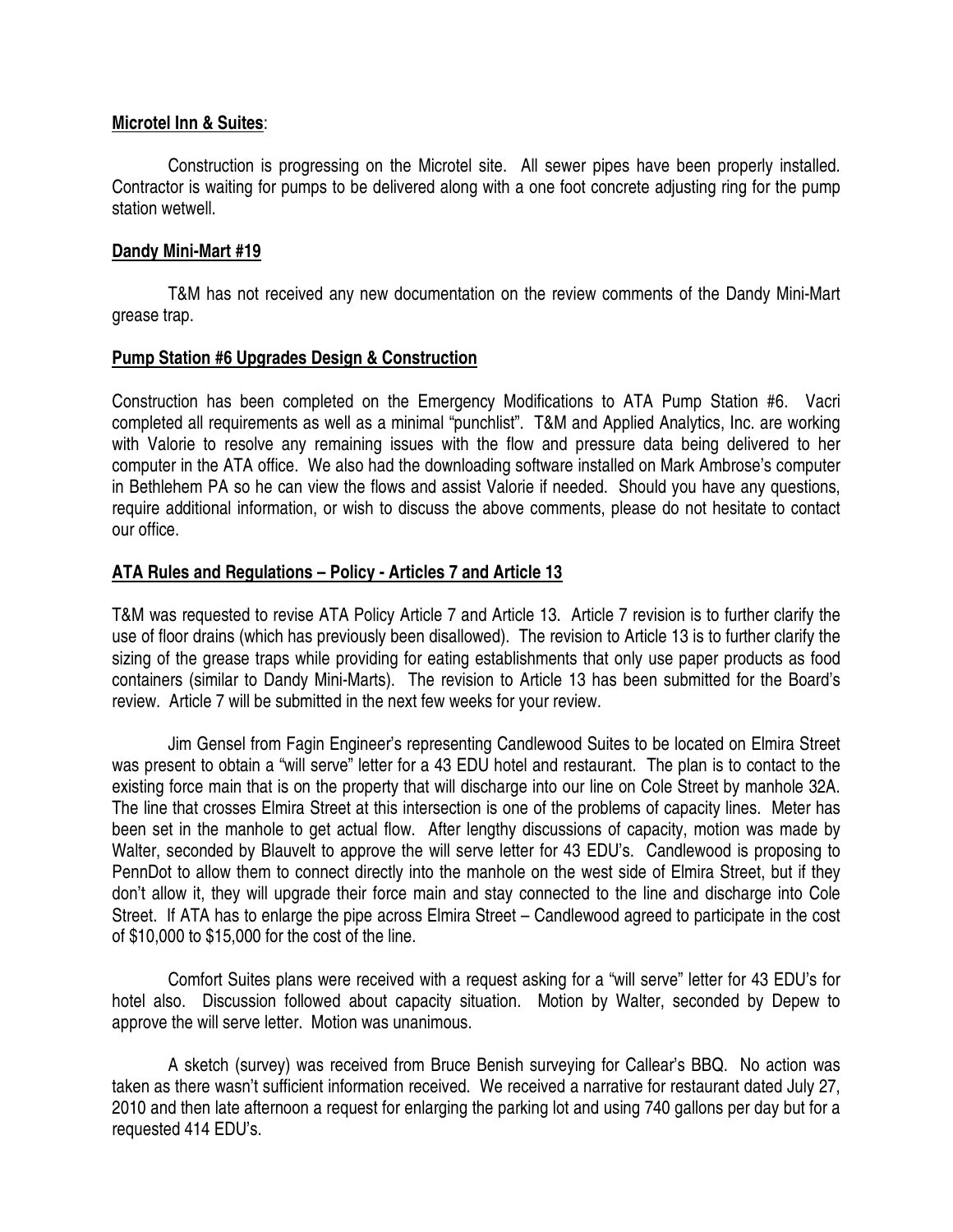An estimate was requested and received from Vacri Construction to repair the check valve at pump station #3. The pump has been turned off since Joe Rosati fixed the other valve back a few months ago, but never received an estimate to fix. Costs to repair will e \$2,615. Motion by Walter, seconded by Blauvelt to have Vacri repair the check valve to get this pump station back to running on 2 pumps. Motion was unanimous.

### MAINTENANCE

 Bob Blauvelt, employee, stated that he has arranged with Athens Borough to smoke test Queen Esther Estate starting on Thursday, the 26<sup>th</sup> and Friday the 27<sup>th</sup>. He will start at the bottom of the development and work towards the top. Blauvelt stated he will record problems found and take picture so there will be a report for ATA. He also stated he would duct tape the broken pipes, (clean-outs) that he knows of to seal the pipes. Blauvelt was questioned on his knowledge of knowing these pipes are broke and not turning them in or reporting them to ATA so we can get the land owners to fix them. He stated they are on vacant lots. He was told to get the locations to the office so we can get them fix.

 Blauvelt was asked about the status of him obtaining his license. He stated he is working on it. He had some books with him and stated he is working on 3 books at this time. He stated he has taken 2 practice tests so far. He was asked when he thought he would be testing and he stated July. Huckabee asked him if he has any paper work filled out for the testing or has he filed any paper with DEP regarding his license and he stated no.

 Blauvelt was asked about a back up person and who he had in mind as the people he said he has did not come into the office for an application. He was told the person has to be hired as an employee for insurance purposes.

 Blauvelt stated there are snakes at Queen Esther and at Hickory Heights in the control panels. He stated he can get some stuff to sprinkle around them to try to keep them out.

 A proposal from Triple V Electric was received for on call electric work. The cost will be \$52 per hour from 7 to 3:30 p.m. Monday to Friday. Minimum of \$75 per call. Labor rate is \$78 after business hours, minimum of \$150 per call. Estimate 1 hour response time on after hour calls, not available on major holidays. Motion by Walter, seconded by Depew to use Triple V Electric, Inc. instead of calling J & R electric from Binghamton. Motion was unanimous.

## FINANCIAL

 The following bills were reviewed for approval. Motion by Depew, seconded by Walter to approve payment of the following bills for \$159,692.39. Motion was unanimous.

| 1 <sup>st</sup> Citizens           | \$39,058.00 |
|------------------------------------|-------------|
| Aqua Pa.                           | \$356.51    |
| Athens Borough                     | \$2,138.66  |
| <b>Athens Township Authority</b>   | \$130.00    |
| Austin's Excavating                | \$250.00    |
| <b>Clarity Connect</b>             | \$939.90    |
| Crane's                            | \$3,800.00  |
| Daniel Toscano                     | \$198.89    |
| <b>Gannon Associates</b>           | \$2,054.00  |
| <b>Ginger Kinner Tax collector</b> | \$1,276.66  |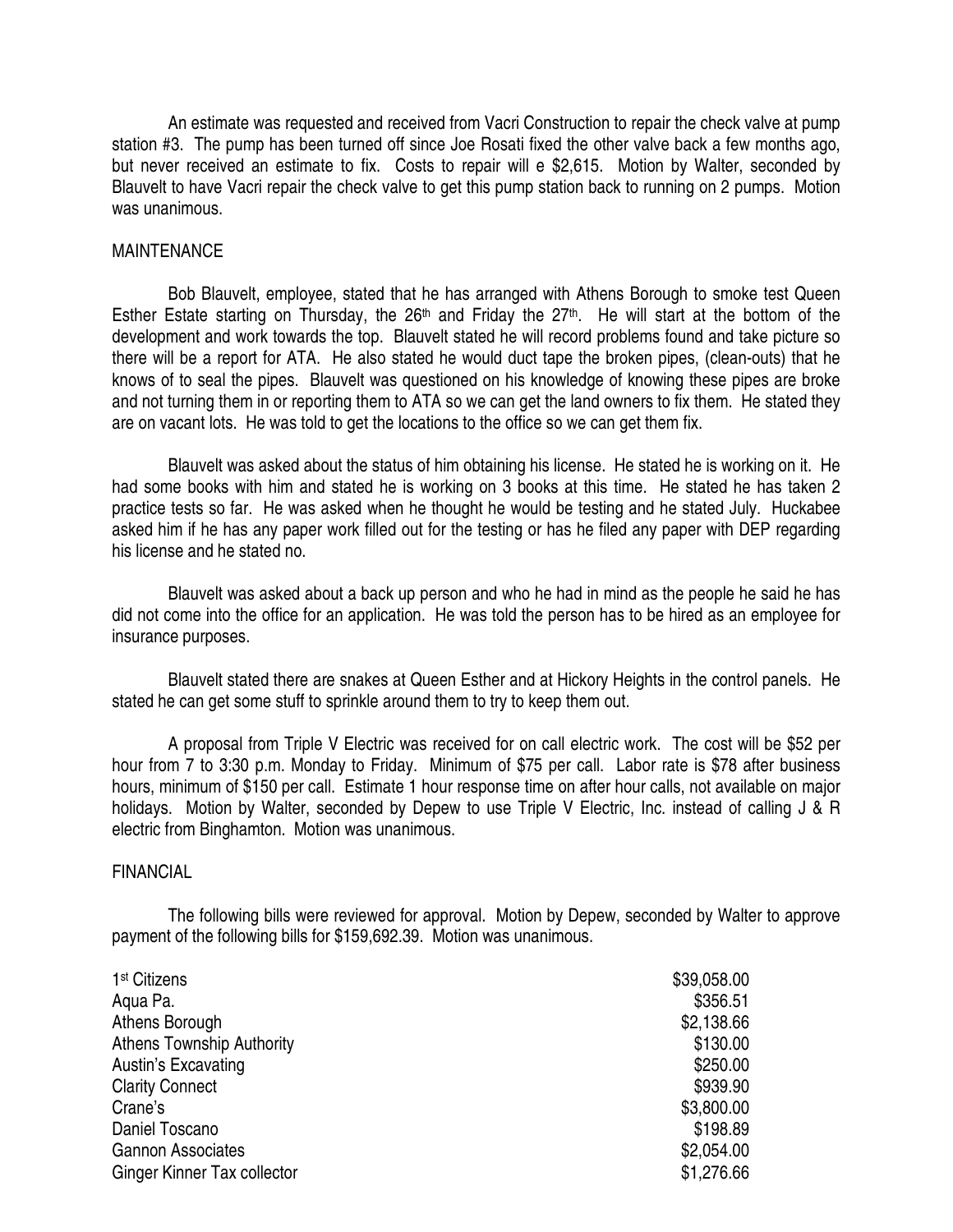| <b>JWC Environmental</b>            | \$31,359.00  |
|-------------------------------------|--------------|
|                                     |              |
| Line Systems                        | \$629.04     |
| Niemiec, Smith & Pellinger          | \$190.00     |
| Pa. One Call                        | \$7.60       |
| Penelec                             | \$4,143.80   |
| Quill                               | \$236.92     |
| <b>Ressler Contracting</b>          | \$1,700.00   |
| South Waverly Borough               | \$4,576.23   |
| T & M Associates                    | \$10,165.82  |
| <b>Time Warner Cable</b>            | \$48.79      |
| <b>Valley Energy</b>                | \$694.69     |
| <b>Valley Joint Sewer Authority</b> | \$54,004.42  |
| TOTAL                               | \$159,692.39 |

 Responsibility letter was received from EFP Group for the 2011 audit. Motion by Depew, seconded by Walter to approve authorization for audit for \$4,900. Motion was unanimous.

 Novak and Associates have been notified to list the Wilawana House for sale. Motion by Depew, seconded by Walter to approve getting it listed with Novak & Associates, John McCutcheon and to also have Nick Ball keep the grass cut. Motion was unanimous.

 Mark Smith was given all the paper work we have for easements on 2 parcels for the Road C property. The information was forwarded to SEA last week. Smith will have the 2 easement recorded to make sure it is on record for PennDot to reimburse.

 The inspection of the reconstruction of the sewer line was discussed. SEA contract states this is additional work and ATA agreed T & M Associates can do the work for us. T & M will be asked for an estimate after we received the plans requested from SEA.

No further business, meeting adjourned at 7:20 p.m.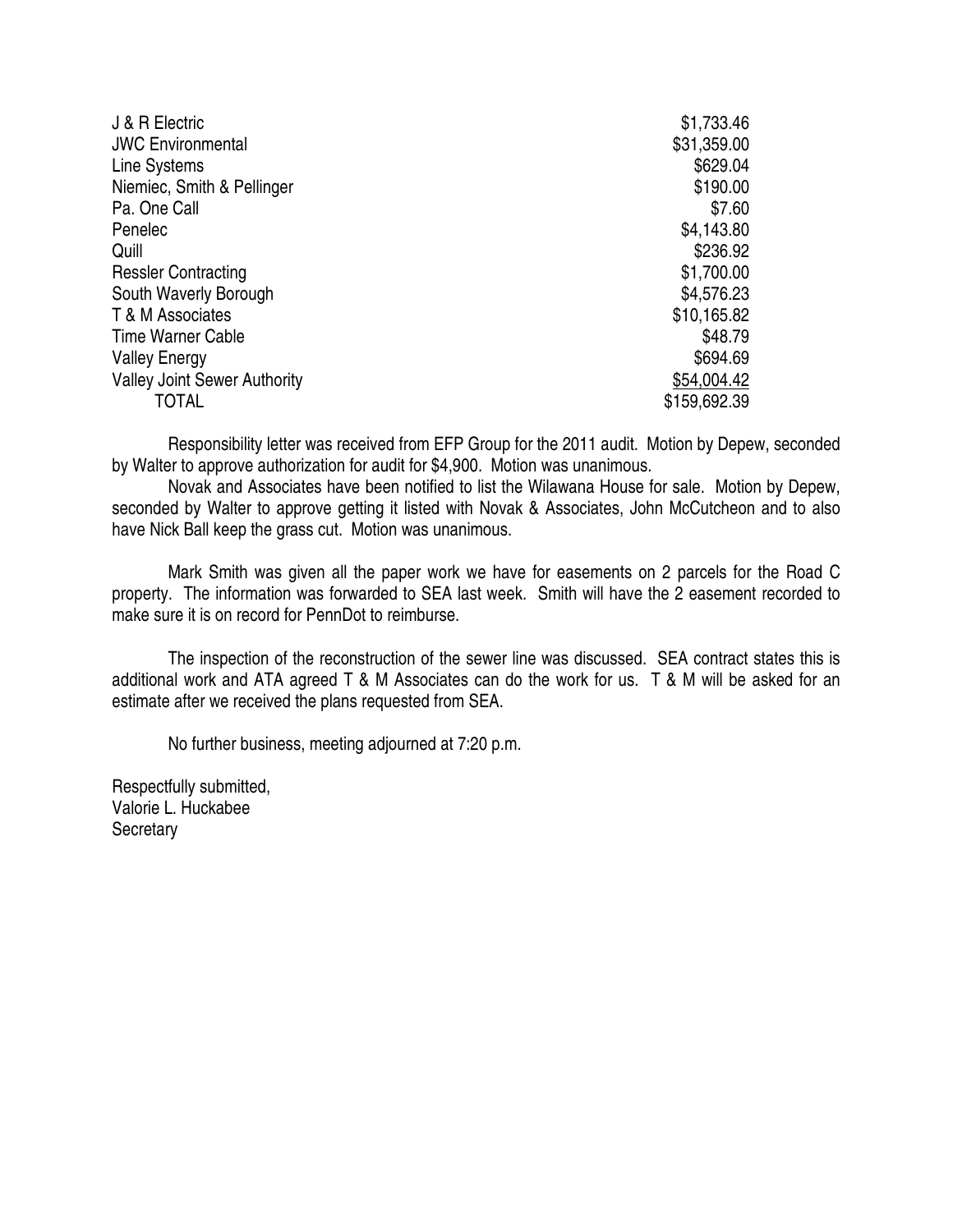## Athens Township Authority May 21, 2012

 Meeting was called to order by Dr. Patrick Musto at 5:30 p.m. All members were present. Also, attending was Attorney, Mark Smith. No citizens were present to be heard.

 Motion by Blauvelt, seconded by Walter to approve the minutes of the April 16, 2012 meeting as written. Motion was unanimous.

## FINANCIAL

 The following bills were reviewed. Motion by Cockcroft, seconded by Depew, to approve the payment of the following bills as presented. Motion was unanimous.

| Aqua Pa. Water                      | \$348.63    |
|-------------------------------------|-------------|
| <b>Clarity Connect</b>              | \$49.95     |
| Fluid Kinetics, Inc.                | \$6,447.00  |
| Gannon Associates, Inc.             | \$1,301.00  |
| Horn's True Value                   | \$8.99      |
| J & R Electric                      | \$38.00     |
| <b>Kinsley Power Systems</b>        | \$2,100.00  |
| Line Systems                        | \$316.03    |
| Pa. One Call                        | \$10.15     |
| Penelec                             | \$1,680.70  |
| <b>Pitney Bowes</b>                 | \$367.74    |
| <b>Purchase Power</b>               | \$211.96    |
| Sheila Hudson                       | \$198.89    |
| T & M Associates                    | \$25,139.71 |
| Texas Electronics, Inc.             | \$690.96    |
| <b>Time Warner Cable</b>            | \$42.11     |
| <b>Triple V Electric</b>            | \$208.00    |
| <b>Vacri Construction</b>           | \$51,224.94 |
| <b>Valley Energy</b>                | \$245.34    |
| <b>Valley Joint Sewer Authority</b> | \$480.00    |
| TOTAL                               | \$91,340.10 |

## ENGINEERS REPORT

 T & M Associates were unavailable to be at meeting today. Mark Ambrose, P.E. and Brian Huckabee met with Terry Cockcroft and Pat Musto on Thursday regarding the findings of the initial flow reading. The following is a summary of the meeting.

> • Mark started off describing the results of the flow study and the new spreadsheets, based on only two data dumps. This aspect was based on actual flows as opposed to the number of EDUs. While the first two data dumps provided several rain events and underscored the I&I situation ATA has to deal with the actual numbers seemed to indicate that the ATA gallons per day per EDU (200 gpd) may be slightly on the high side…or the 3.5 peaking factor is high. We hope to nail that down better with additional data.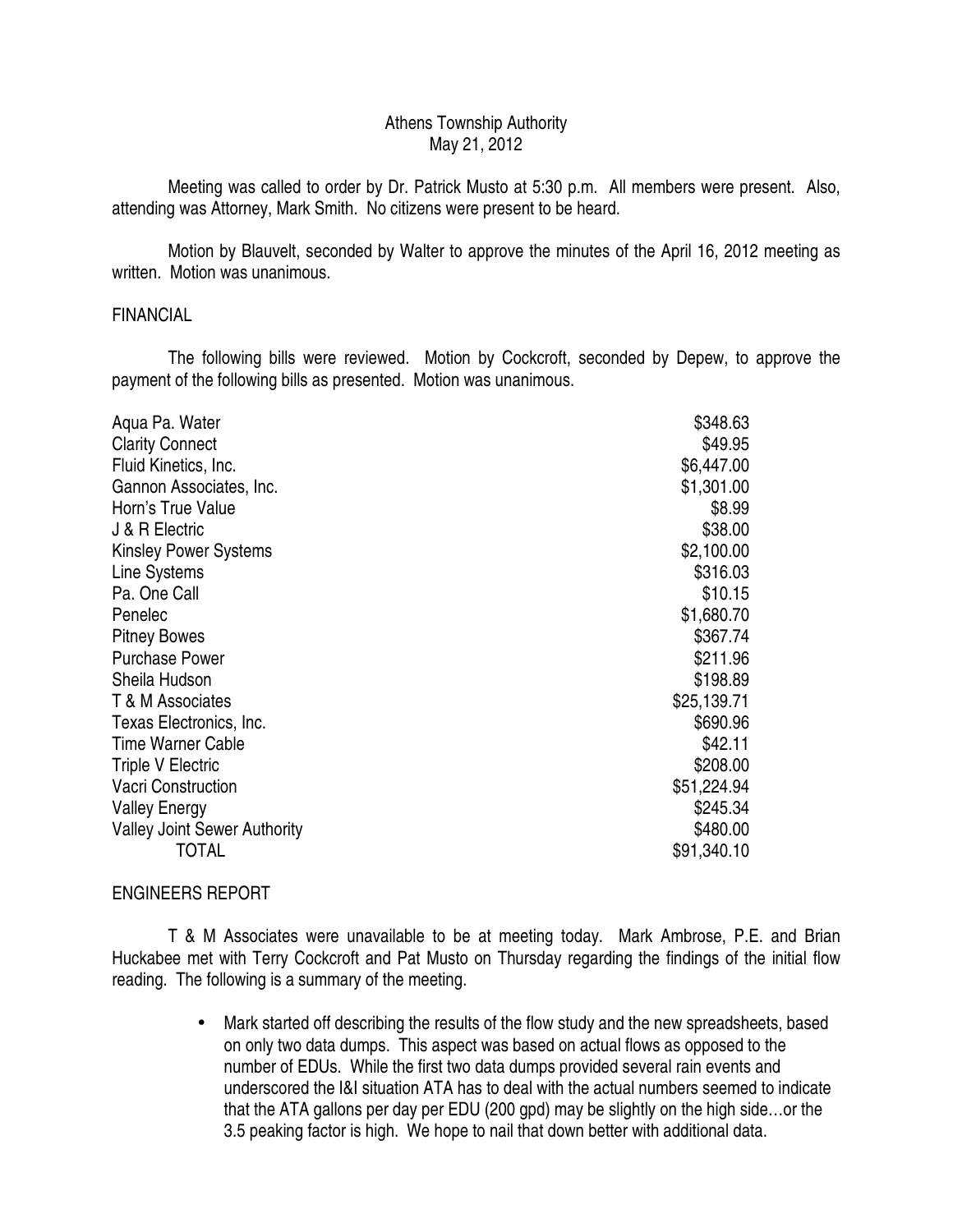- Due to Flow Assessment's delay in getting the data to us we did not have them pull the flow meters and data recorders out last week. I got the impression that they will leave them in for at least an additional week and cut the Authority a break on the costs.
- Following discussions, it was decided to see if Flow Assessment will rent two (2) flowmeters, for a 2 week period, and sell one flow meter to the Authority to provide additional evaluation on the line between PS#6 and QEE, which is the main suspect I&I contributor. Mark will follow up with Flow Assessment and is hoping to have costs to you prior to the Monday ATA meeting.
- We also discussed the OmniSite Cellular Sewage Lift Station Monitor. Terry and Pat want to have a trial period (2 months) at PS#6. If the XR50 monitor performs favorably, they think ATA would be interested in installing these units at PS#1 (which will already installed as demonstration), PS#2, PS#4, and PS#6. Mark is going to confirm availability and ATA costs and hopefully he will have that info for you prior to the ATA meeting.
- We also discussed the need to prepare a maintenance plan for the system including pump stations. T&M will undertake this task while we identify the I&I issues. The system will be put on a scheduled maintenance as far as cleaning the lines, pulling and servicing the pumps, and videotaping the lines. ATA is also moving forward with outsourcing as much of the work as is practical.

 Cockcroft suggests we continue to rent 3 more meters for 4 more weeks and have them placed out on the Wilawana, P. S. #6 area. He stated there are serious conditions at #6. The cost will be for a month \$7,590. Motion by Cockcroft, seconded by Walter to have 3 meters installed on the P.S. #6 lines to try to locate our I & I problems. Motion was unanimous.

 Cockcroft also stated he had T& M locate "wire-less" monitoring. It monitors alarms, flows, pump run times. Everything would be monitor in the office. T & M got a price to rent to own for \$870 for 2 months and the price of the meters if we purchased would minus the rental price of \$870. Cockcroft said he would like to see this at 4 of our stations. Motion by Cockcroft, seconded by Walter to rent to own for 2 months and see how it works. Motion was unanimous.

 Cockcroft would also like to use Jones for the pump repairs, Triple V for the electric and not call J & R for all the work – Board agreed.

 Two proposed changed to our rules and regulations were presented. Article 7 to include some types of floor drains and communator in care facilities. Also, the floor drains modified the grease tank section. All modification was tabled until Attorney Smith can review with T & M.

## LEGAL

 ATA sold the Wilawana house for \$87,500 cash. Closing is supposed to be within 30 days. Attorney Smith presented a resolution for ATA to sign the deed when it is ready for the closing. Motion by Depew, seconded by Blauvelt to approve the resolution and have an office sign. Motion was carried with Cockcroft abstaining as his spouse is employed by the real estate company that sold it.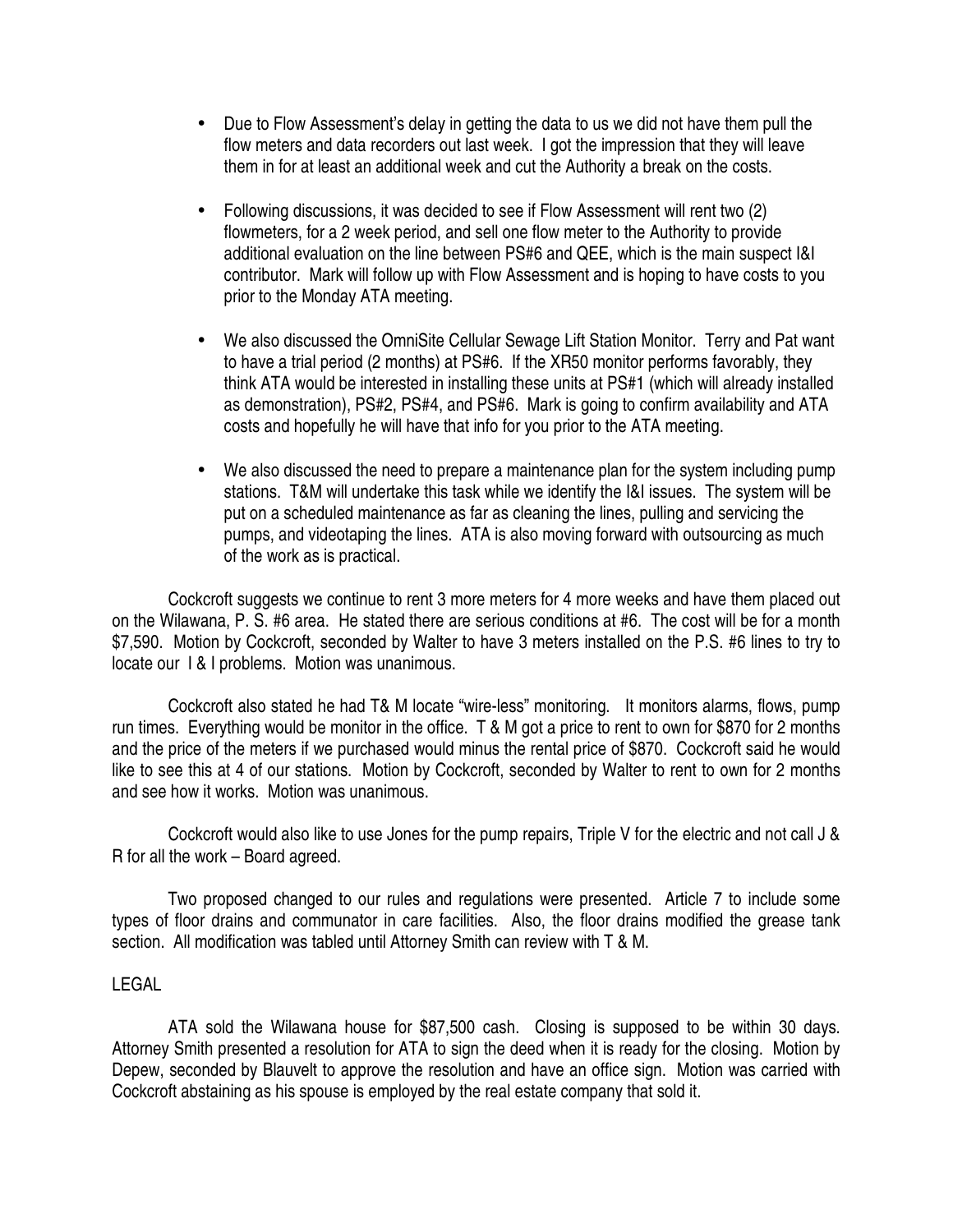## MAINTENANCE

 Blauvelt reported both valves have been fixed at Station #3 and the pumps are running about 2 hours a day. He met with Penelec out of Road C and told them to move the electric poles back about 3 feet. T & M looked at the air release valves on both side of 220 to see if they were operating correctly. One was completely closed and they opened it up. Athens Borough and Blauvelt smoked tested QEE and found 41 problems consisting of no caps on clean outs, manholes problems and line leaks. Cockcroft and Blauvelt will review the information and get these problems taken care of.

 Mt. View Manor has a camper parked on side of building and looks like it is connected to a sewer clean out. Blauvelt said he and Code Inspector's is going to speak with Roscoe Smith about this on Thursday also, we need to know how many apartments there is total in the complex as he made separate 2 and 1 bedroom places out of a couple 3 bedroom places.

## OTHER BUSINESS

 Keystone Consulting submitted a revised postcard application for Sewage Planning Exemption for Sayre Health Care Center for a Nursing Home and a Personal Care Home. Total EDU's will be 47 for both. No change in what ATA formally approved. Motion by Walter, seconded by Depew to approve the planning exemption for Sayre Health Care Center.

 Dr. Musto said he received a call about Leprino's wondering if the plant could handle their discharge if needed. LFC contract is coming up with Waverly. Not positive what is going on with LFC. Dr. Musto said it would be minimal cost to the plant to take it and a cost savings to everyone if VJSA treated them as an individual "town".

No further business, meeting adjourned at 6:55 p.m.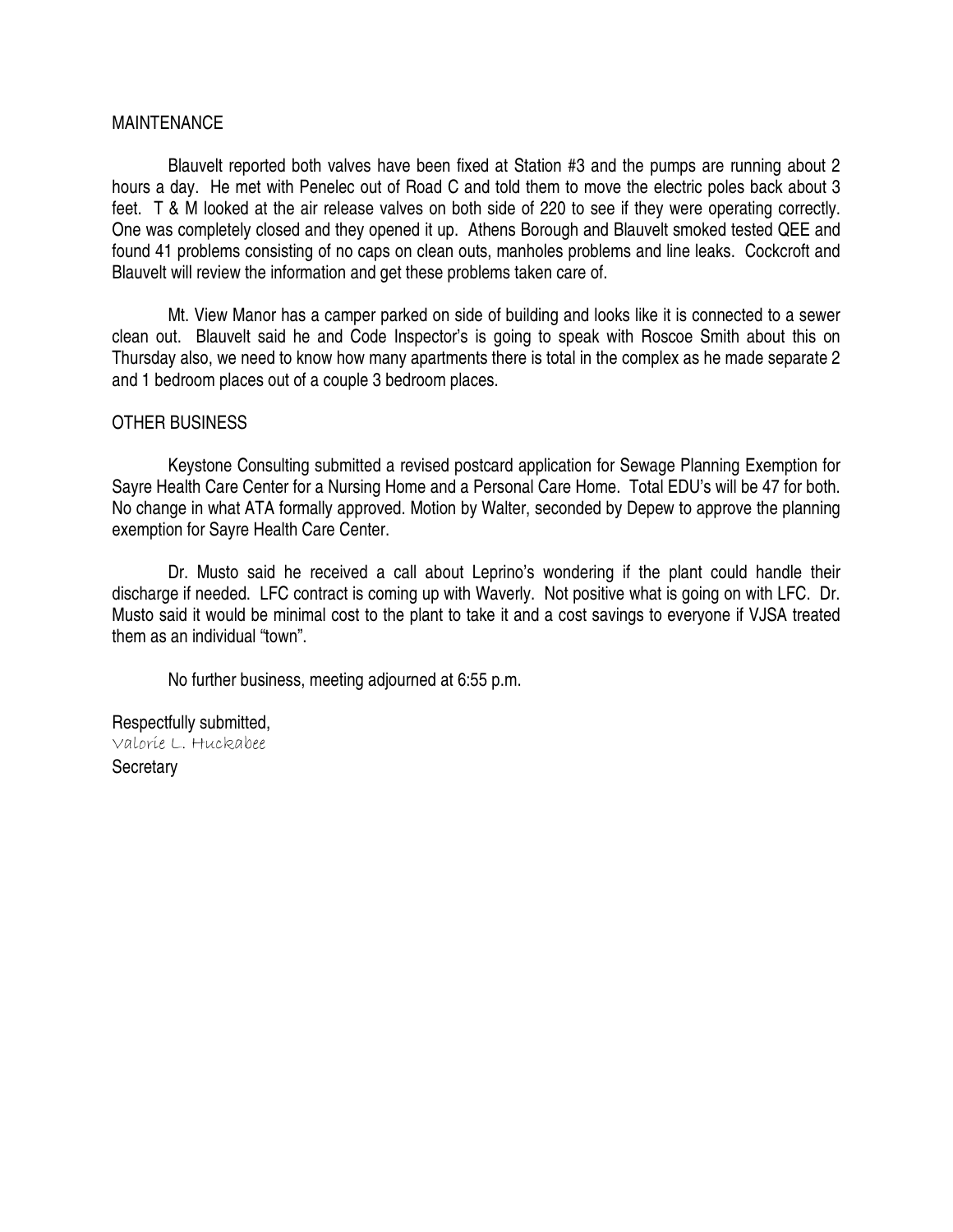## Athens Township Authority June 11, 2012

 Meeting was called to order by Vice Chairman, Terry Cockcroft at 5:38 p.m. Members also present were Bob Blauvelt and Jack Walter. Also attending was Authority Solicitor, Mark Smith, resident Doug Williams, T & M Associate, P.E. Mark Ambrose and Project Manager, Brian Huckabee.

 Motion by Walter, seconded by Blauvelt to approve the minutes of the may 21, 2012 meeting as written.

### FINANCIAL

 Motion by Walter, seconded by Blauvelt to approve the payment of the following bills that total \$14,835.25 as presented. Motion was unanimous.

| <b>Clarity Connect</b>               | \$49.95     |
|--------------------------------------|-------------|
| EFP Rotenberg, LLP                   | \$3,000.00  |
| <b>Gannon Associates</b>             | \$1,551.00  |
| IRS (payroll taxes)                  | \$565.76    |
| Line Systems, Inc.                   | \$316.02    |
| Niemiec, Smith & Pellinger           | \$879.00    |
| Pa. Dept. of Revenue (payroll taxes) | \$83.50     |
| Pa. One Call                         | \$15.20     |
| Penelec                              | \$1,057.89  |
| Quill                                | \$214.96    |
| Susquehanna Software                 | \$1,200.00  |
| The Morning Times                    | \$20.56     |
| <b>Time Warner Cable</b>             | \$42.11     |
| <b>Triple V Electric</b>             | \$75.00     |
| <b>Valley Energy</b>                 | \$190.05    |
| <b>Valley Joint Sewer Authority</b>  | \$5,574.25  |
| TOTAL                                | \$14,835.25 |

 The bill was received from Flow Assessment for the 6 flow meters for 6.5 weeks that was placed in the manholes for the flow determination was received. We had to have the flow meters installed for additional 2 weeks because when they were first installed, are area did not have any rain and we needed to see the flows with rain. Bill from 4/12/12 to 5/29/12 is for \$20,930.00. Since this time, 3 of the meters have been placed in 3 manholes on the Wilawana line to Queen Esther Estates and have shown that there is I & I, so T & M Associates suggest we have them pull when they come out to take the readings. Motion by Blauvelt, seconded by Walter to approve the payment to Flow Assessment for \$20,930.00. Motion was unanimous.

 A trail OmniSite web based cellular monitoring device was installed at pump station #1. The device monitors 7 digital alarm contacts. ATA connects to the site via internet and can see the flows, alarms, pump hours, and if there is a problem with a pump – the alarm stays on until the pump has been fixed and taken care of it. The alarms come in over telephone to phones or beeper and also the office receives all alarm notifications through email. Reports were reviewed that shows the flows for the day and also hourly, which can determine during rain the I & I and also the pump hours so you can see if one pump is running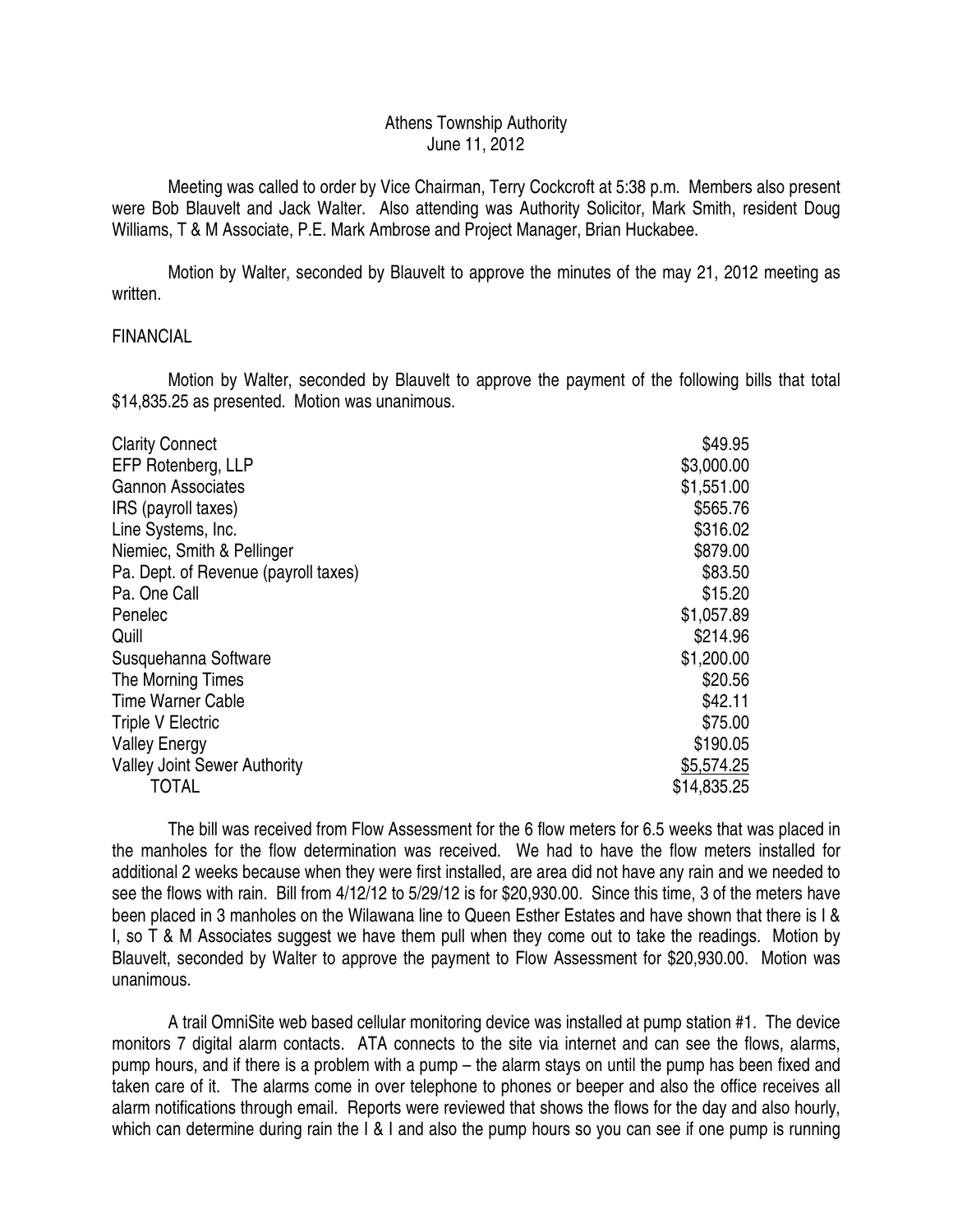more or less. ATA discussed having these placed on our major stations, #1, #6, #2 and #4. The installer also show secretary Huckabee a small alarm that will read the pump hours and flows and call out for alarms for about \$800 and a \$6 a month fee. The quote is for \$9,719.00 which also includes a back up float alarm if all the alarms should fail. Motion by Walter, seconded by Blauvelt to purchase the additional 3 meters as proposed. Motion was unanimous. Motion by Walter, seconded by Blauvelt to try 1 of the smaller alarm system on Station #5, Gateway Industrial Park. Motion was unanimous. If it works well there, then we will purchase for the remaining stations. Motion was unanimous.

# ENGINEER REPORT

The following report was given by T & M Associates and discussed.

## **System Observations From Study with Flow Assessment**:

T&M will provide data received from Flow Assessment related to the capacity of the collection system later in this report however during the installation and monitoring of the flow meters we have noticed a few problems needing attention/correction to the physical system (non-capacity issues).

1. While installing a flow meter to document flows entering the ATA system from the Nomac Housing facility on Lamoka Road we detected a large amount of sand/silt in MH CHK#3 located near the entrance to the housing facility. Flow Assessment had to install the flow meter in MH CHK#2 along Lamoka Road where a fair amount of sand/silt was also observed. T&M will check out additional manholes downstream to determine the limits of the impacts.

T&M recommends that as soon as the flow meters are removed from the sewer line downstream of the Nomac Housing Facility that ATA require Nomac (Chesapeake) to flush and vacuum, at a minimum, the sewer collection system located on the Nomac facility. ATA does not want the system flushed without being vacuumed as that will just push the sand/silt into the ATA system. This process should be considered by Nomac as a regular maintenance requirement, possibly being performed every six (6) months, to keep the debris from passing into the ATA system and progressing downstream to PS#6. T & M, Brian Huckabee will contact the Supervisors at the Nomac Housing regarding this and ATA will flush the line after the flow meter is removed. We will also ask for MSDA sheet on the products that they are using for laundry purposes. Cockcroft said he had wanted a sample to be collected and taken to the lab for analysis.

2. ATA MH# 9 on Bressler Street has experienced two (2) incidents where the manhole cover will not stay in the frame as it should. On the first situation Bob replaced the manhole cover with a similar sized cover from a non-traffic location and this seemed to resolve the problem.

On June 6, 2012, the Township either received another complaint, or observed a problem with the same manhole cover. Coincidentally, we were on our way to that specific manhole with the guys from Flow Assessment for an unrelated observation. We removed the cover and observed the frame that the cover normally sits in. The frame was not in good condition from all of the wear and tear caused by the tires hitting the cover which became loose over time. The cover did not properly fit into the frame anymore. It appeared that the frame was too large for the cover. You could actually see right down into the manhole while the cover was in place. T&M believed that the Authority faced a serious liability situation unless this condition was immediately addressed and called Terry Cockcroft to explain the situation and to see if Vacri Construction might have a steel plate the Authority could borrow or rent to cover the manhole until a repair could occur. Vacri is doing the waterline project on Pennsylvania Ave. Vacri was able to borrow a steel plate from Aqua PA to place on the manhole. As requested, Vern at Vacri immediately prepared a cost estimate for the Authority in the amount of \$1,950 to replace the frame and cover of MH #9 on Bressler St., including roadway restoration. The cover Vacri will be installing will be a bolt down cover to avoid a similar situation from re-occurring.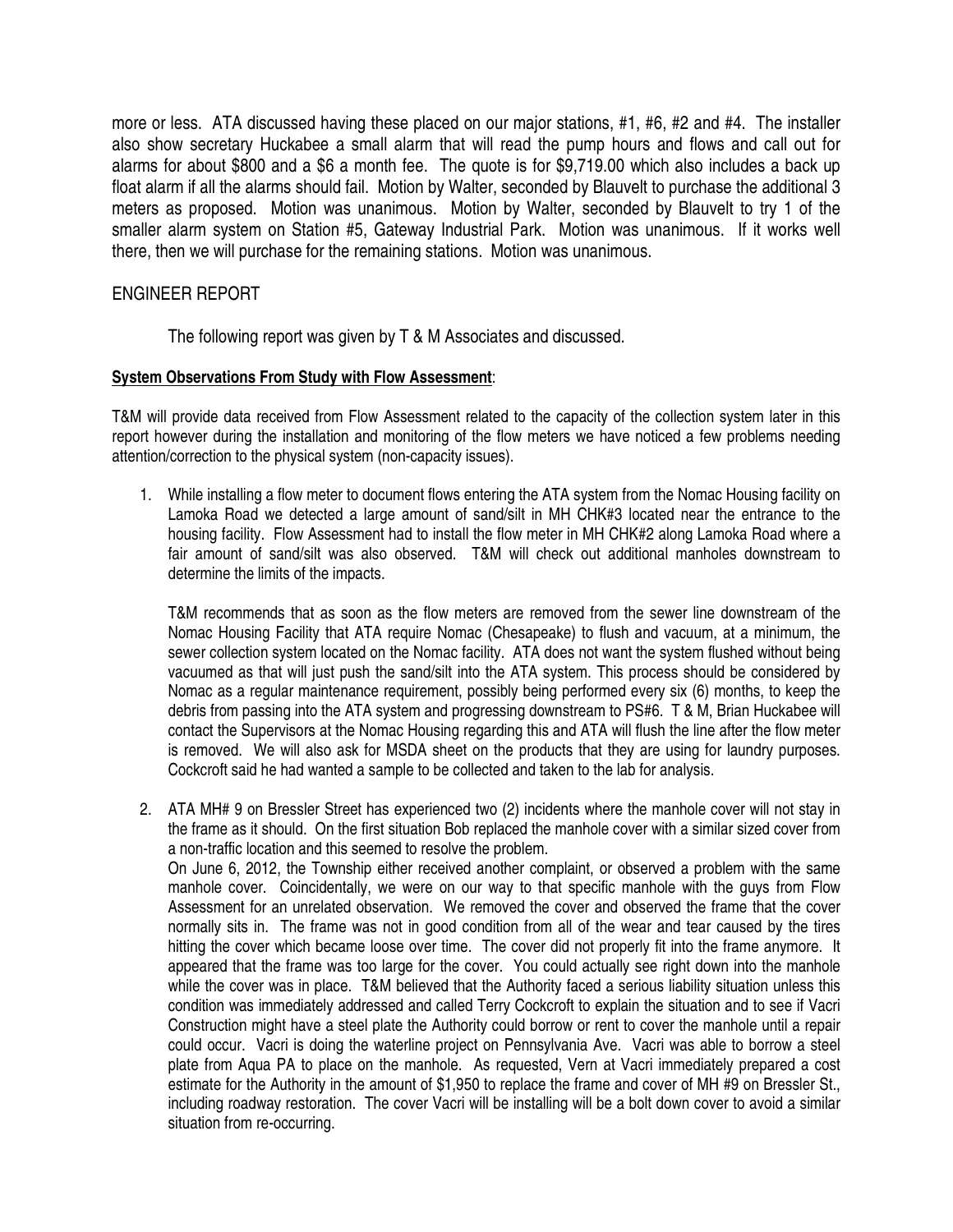3. ATA appears to have a potential source of I&I in the pipe(s) immediately adjacent to the wetwell at PS#6. T&M strongly suggests that ATA have this short section (ATA MH AA-1 to wetwell and ATA MH A-11 to wetwell or connection point with other inflow pipe) camera so a determination can be made to explain the repair work done at this location a few years ago. Cockcroft stated he spoke with Vacri Construction and the person who actually installed the manholes and lines and he explained there is only 1 line going to #6. Cockcroft and Vacri are going to go over the area with Vacri drawings to show him exactly what is there.

### **Pump Station #6 Pumps**

With all the work ATA has recently performed at PS#6, and with the data being provided by the flow meter, T&M has determined that the existing pumps are only performing at approximately 75% of the design efficiency. The typical flow shows that the pumps are generating around 240 gpm as opposed to the 310 gpm intended.

After much investigation, T&M has determined that the current pumps at PS#6 cannot provide the designed output with the existing, present conditions.

## Short history:

During the construction of the Wilawana Road Phase 1 project to provide sewage service to the then Mills Pride facility we encountered a serious amount of water while installing the pump station in the vicinity of the Township Boat Launch along Wilawana Rd. preventing the pump station from being located at that location. The pump station was then relocated to its current location adjacent to the then Road "B" utility corridor, currently King Lane. This relocation required an additional 2,900 +/- LF of 3" and 6" forcemain to reach the designed outfall at ATA MH#200 in the mobile home park behind the Dandy Mini-mart near Elmira Street and Cole Street. It appears that this additional 2,900 LF was never factored into the sizing of the pumps for PS#6. The length of the forcemain is a critical factor in sizing pumps as the length contributes to the "head" that must be overcome to pump sewage from point A to point B. When T&M corrects the actual length of forcemain into the pump sizing equation the calculated flow reflects the current 240+/- gpm we are experiencing vs. the design 310 gpm. It also appears that this oversight was repeated during the design of the Wilawana Road Phase 2 that included substantial upgrades to PS#6. The additional 2,900+/- LF of forcemain was again overlooked.

After determining that the original design parameters cannot be satisfied by increasing the size of the impeller of the existing pumps T&M is evaluating the correct size pump that needs to be installed, as well as the other impacts to the pump station created by the increased horsepower the pumps will require. We suspect that pump station #6 will require 25 HP pumps compared to the 15 HP pumps currently in use. Walter asked if it causing problems and T & M stated you have higher electric bills because the pumps have to run more and causes more wear and tear on pumps. T & M stated that once they get the flows from the flow meters with actually flow numbers, they are suspecting about a 25 HP pump is needed. T & M was asked for a proposal to see where and what we could do with the 3 pumps we have at #6 to be able to use them at #1 or #4 stations. Also a proposal to modify the station, pumps and control panel for 25 HP pumps. Also, ATA will be writing Sweetland Engineering asking for their calculations for the design for the location of the station. Walter stated we need the station ready and capable of pumping when Chesapeake comes on line. The current EDU count includes all of Chesapeake as the moment.

### **ATA Rules and Regulations – Policy - Articles 7 and Article 13**

We recently submitted revisions to Article 7 (floor drains), and Article 13 (grease traps) to the Authority for review and comments. As soon as we receive any comments we will incorporate them into the policies and get them formatted for inclusion in the ATA Rules & Regs. ATA discussed the revisions that Attorney Smith had. Tabled to next meeting.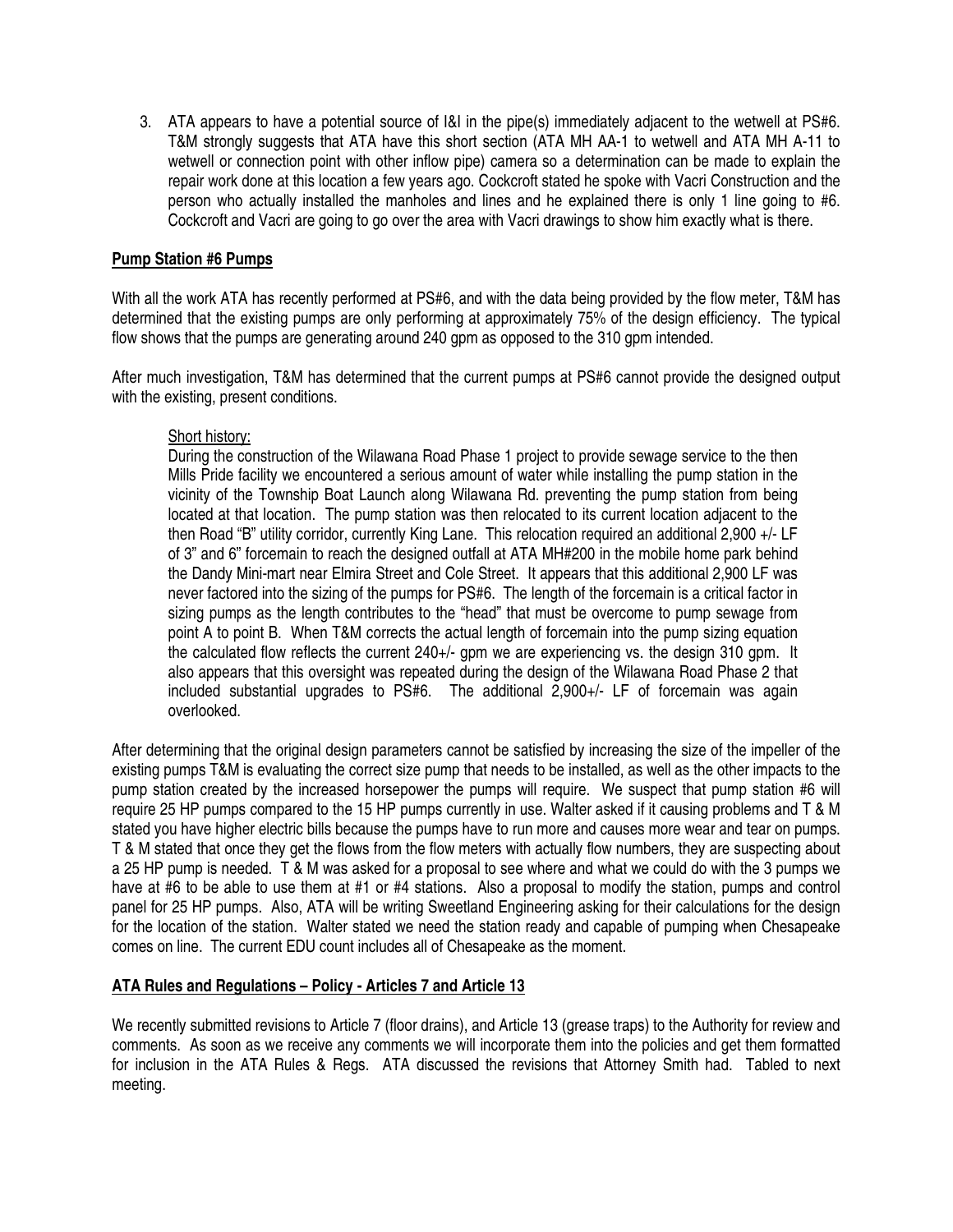### **XR50 Cellular Sewage Lift Station Monitor**

On May 31, 2012, a representative of Envirep TLC installed the XR50 OmniSite monitoring device at ATA PS#1 on a 60 day trial basis. If the trial is satisfactory, this device will be replacing the previous alarm systems at PS#1, PS#2, PS#4, and PS#6. Besides providing alarms for the various conditions these pump stations experience this device also provides an abundance of additional information/data to the Authority and the information is sent directly to the OmniSite. With the proper password, the Board, Valorie, and T&M Associates can all look at this data whenever we have a need. So far it appears to be a major improvement over the alarm system that was replaced and is still in operation at the other pump stations.

During the installation of the XR50 at PS#1 the Envirep TLC Service Manager also provided a good deal of troubleshooting of the existing alarm wiring at the pump station. What was anticipated as being a 3 to 4 hour process resulted in a long day. We did not complete the installation until 10:00 PM however the Board now receives an alarm when the generator starts, for the first time since the original pump station alarms were installed.

## **ATA System-wide Inventory & Maintenance Info**

T&M Associates is continuing with the establishment of a system-wide inventory & maintenance recording spreadsheet. The purpose is to record all equipment data including all service agreements and document service providers and maintenance schedules so the Authority can take a more proactive approach to maintaining the system.

To date we have visited PS#6 and PS#2 and we are currently formulating the inventory spreadsheet. We visualize having a master spreadsheet for the entire ATA system as well as a similar spreadsheet for each pump station. A copy of the individual pump station spreadsheets will be posted in the pump station. We also anticipate preparing a specific pump station "Checklist" with all items the operator should check including any settings on equipment such as the chlorine feed pumps.

These spreadsheets will be submitted to the Board soon, in "draft" form, so the Board can review and make suggestions to make these spreadsheets as beneficial to the Board as possible.

During our review of PS#2 and PS#6 we discovered that the chlorine feed systems at both stations were unplugged. At PS#2 the chlorine tubing was cracked and had to be cut to allow the chlorine to be fed to the wetwell. This was done. At PS#6 the chlorine pump had to be primed and we were having difficulty with the pump maintaining the prime. Further work is needed to repair faulty suction and feed tubing.

Also, while at PS#2, we observed the condition of the wetwell and questioned Bob, who arrived while we were on site to cut the weeds down, when the last time was that the wetwell had been vacuumed and pressure washed. He indicated it had been several months (fourth quarter of 2011). The wetwell was full of debris and it also had a substantial grease build-up at the upper level of the standing influent.

We strongly suggested to Bob that he get the vac truck out to PS#2 ASAP to remove the debris and wash out the grease build-up. We suggested that that pump station should be cleaned out every other month for a period of time. In time, it may be possible to decrease the frequency of cleaning to every 3 months depending on the amount of debris that accumulates. We forwarded our recommendation on to the ATA office.

### **Capacity Study and Spreadsheet Review/Updates**

The sewer capacity study is being updated based on flow data received from Flow Assessment. The spreadsheet has not been updated in the last month because T&M has not had a chance to review that data prepared by Flow Assessment that we received late last week.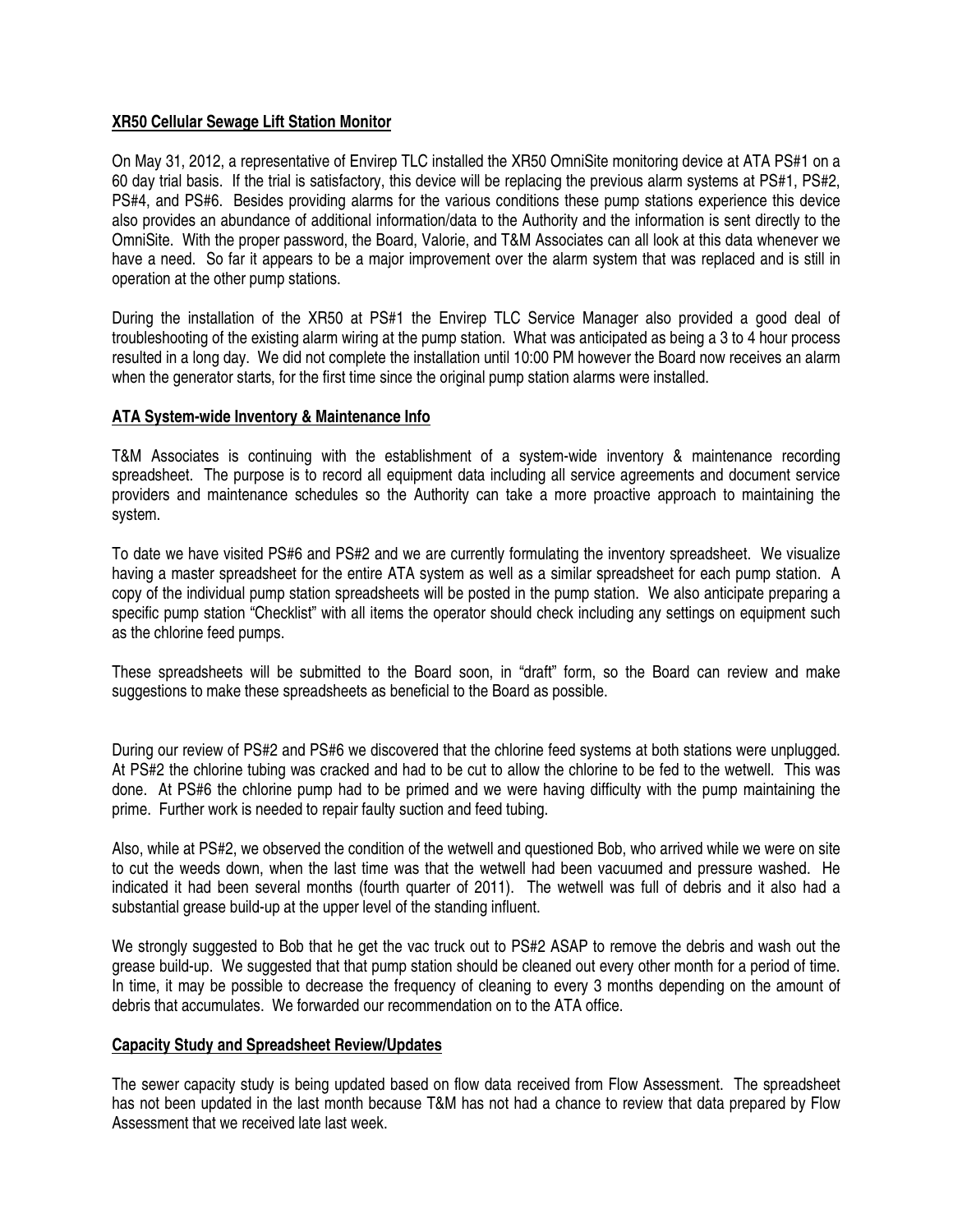### **Flow Study, Capacity Confirmation, Remediation Alternatives**

Flow Assessment has removed the six original flow meters that were installed in the area of Elmira Street and is in the process of reviewing the data and preparing the final report of the findings to ATA.

Based on the preliminary results from the original flow monitoring period T&M and Flow Assessment relocated three meters to the collection area tributary to PS#6 to locate potential sources of I&I. Preliminary field reports from Flow Assessment regarding these meters indicate that groundwater and inflow are entering the system. However, no processed data has been sent to T&M.

T&M suggests that ATA have these meters removed the week of June  $18<sup>th</sup>$  during data acquisition.

Should the data support the "over capacity condition", we will utilize the data in our evaluations of alternate methods or remediation. We have already contacted PennDOT (at Dr. Musto' suggestion) to determine the viability of rerouting PS#6 forcemain along the SR220 right of way, to avoid Elmira Street. After several in-house discussions, PennDOT determined that this alternate would not be acceptable to PennDOT.

#### LEGAL

We have 6 hearings at District Magistrate for delinquent sewer fees and the closing on our property should take place any time now.

#### **MAINTENANCE**

 Blauvelt said he went with Code Inspector's and Ed Reid to Mt. View Manor and counted apartments and there are 45 apartments. Secretary Huckabee stated that she saw the address list of the post office and there were 50 and the list included the names of the residents also. She was also told by the mailman that there are no vacancies available. Blauvelt said he counted 45. Huckabee asked what is ATA going to use?

As there was a supervisor's meeting scheduled for 7:00 p.m., meeting had to adjourn at 7:05 p.m.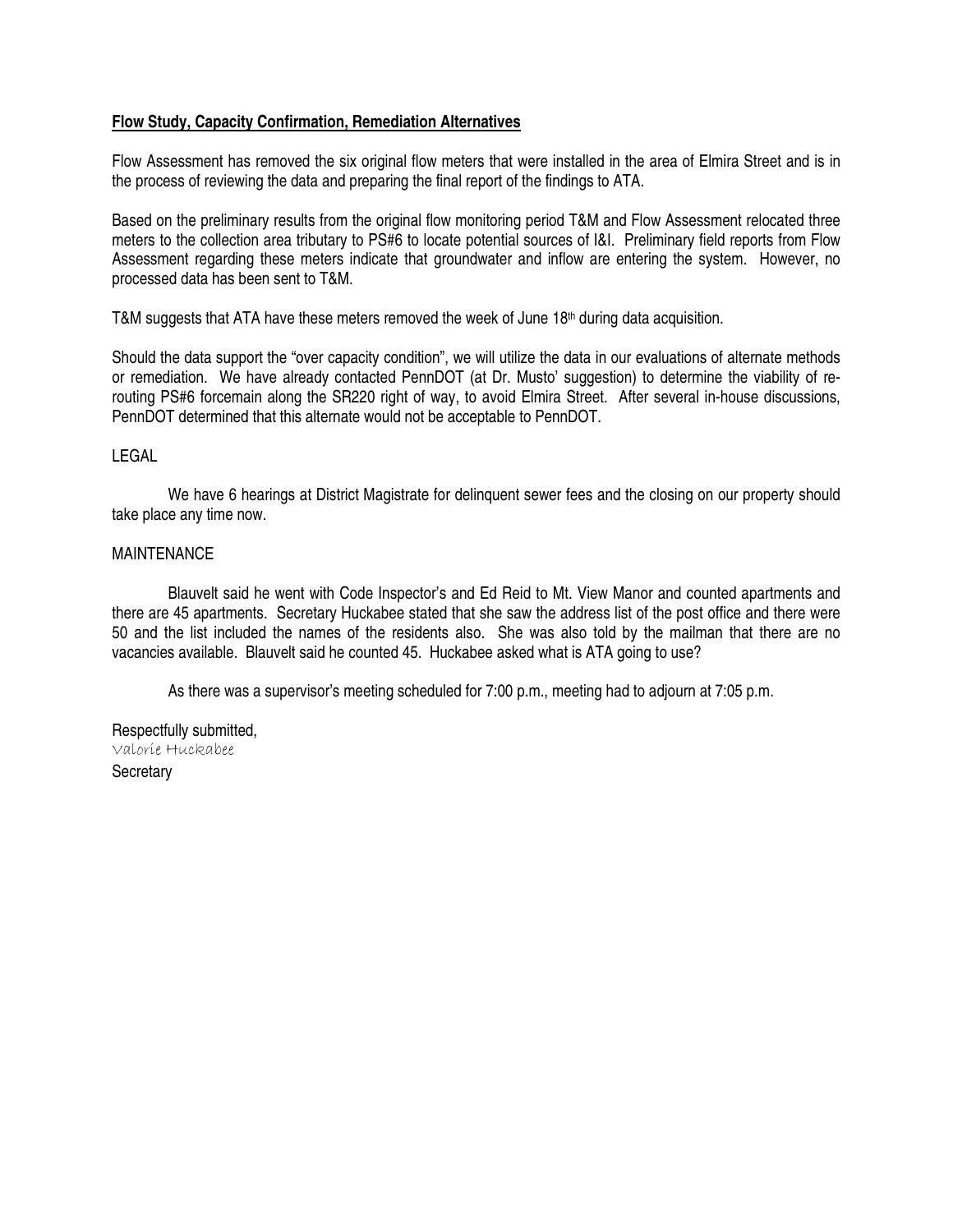## Athens Township Authority July 16, 2012

 Meeting was called to order by Chairman Pat Musto at 5:35 p.m. Members also present were Terry Cockcroft and Bob Blauvelt. Jack Walter arrived at 5:55 p.m. Mark Ambrose and Brian Huckabee from T&M Associates also attended.

 Motion by Cockcroft, seconded by Blauvelt to approve the minutes of the June 11, 2012 meeting as written. Motion was unanimous.

No citizens were present to be heard.

 Meeting recessed into executive session at 5:40 p.m. for personnel matters. Meeting reconvened at 6:20 p.m.

## **MAINTENANCE**

 Board member/employee, Bob Blauvelt described a grease plugged line problem Dunkin Donuts/Xtra Mart had. Their own pump station was down for about 2 weeks with the problem. They dug up their line in different areas and flush the line. The plugged then entered ATA's portion of the line and ATA had Austin dig their line up by Aldi's. Cut the line and had vac truck flush line. Line then was unplugged. DD/Xtra Mart and Rosh's ice cream is the only users on the line. All ATA time and costs will be billed to DD/Xtra Mart. We have not seen the design yet for Candlewood Suites but last ATA saw, they were also going to connect to that line. DD told T & M that they had grease trap trouble a couple weeks prior to this situation.

 Pump Station #5, Industrial Park Road, is down due to the essex box having to be replace. Bob stated the pumps have to be turned on manually and Triple V will be installing new essex tomorrow morning. Mark Ambrose stated that they were there at 2:30 p.m. and the level in well was all ready over the inlet pipe so it was going up pipe and needs to be pumped down. Bob stated he pumped it at 8:30 that morning.

 The chlorine pumps were removed and taken to a shop to be evaluated. None of them were working. They all are 11 to 14 years old. The cost to fix is almost the price of a new one. T & M stated ATA should purchase all the same model with a repair kit. They each can then be programmed based on the flows of the stations as to how much needs to go in. They are self priming and also a calibration cylinder. The chlorine pumps need to be check every time the station is checked. At station #6, ATA had a leak and about 60 gallons leaked out into room. Wasn't found for about 3 weeks. Bob asked if he could buy a mask when he is around the chlorine. He was told yes.

 T & M reported Hickory Heights pump station, only 1 pump is working. The alternator has been removed and is sitting in the cabinet. Blauvelt stated that stations have been that way for 2 years. He stated Joe Rosati came down and did something to it. Blauvelt asked if he should have Triple V look at tomorrow and the Board said yes. The basket at station is close enough to the inlet, so the majority of the trash just drops down in the well. The well needs clean immediately. The inlet pipe needs to be extended to reach the basket. T & M was given permission to have Vacri give them a price for fixing this and also having them give us a price to go to station #2 and fix the trash basket rails at that station. Blauvelt asked if he could fix the pipe on the HH pump station and Cockcroft stated no, that is a confined space situation,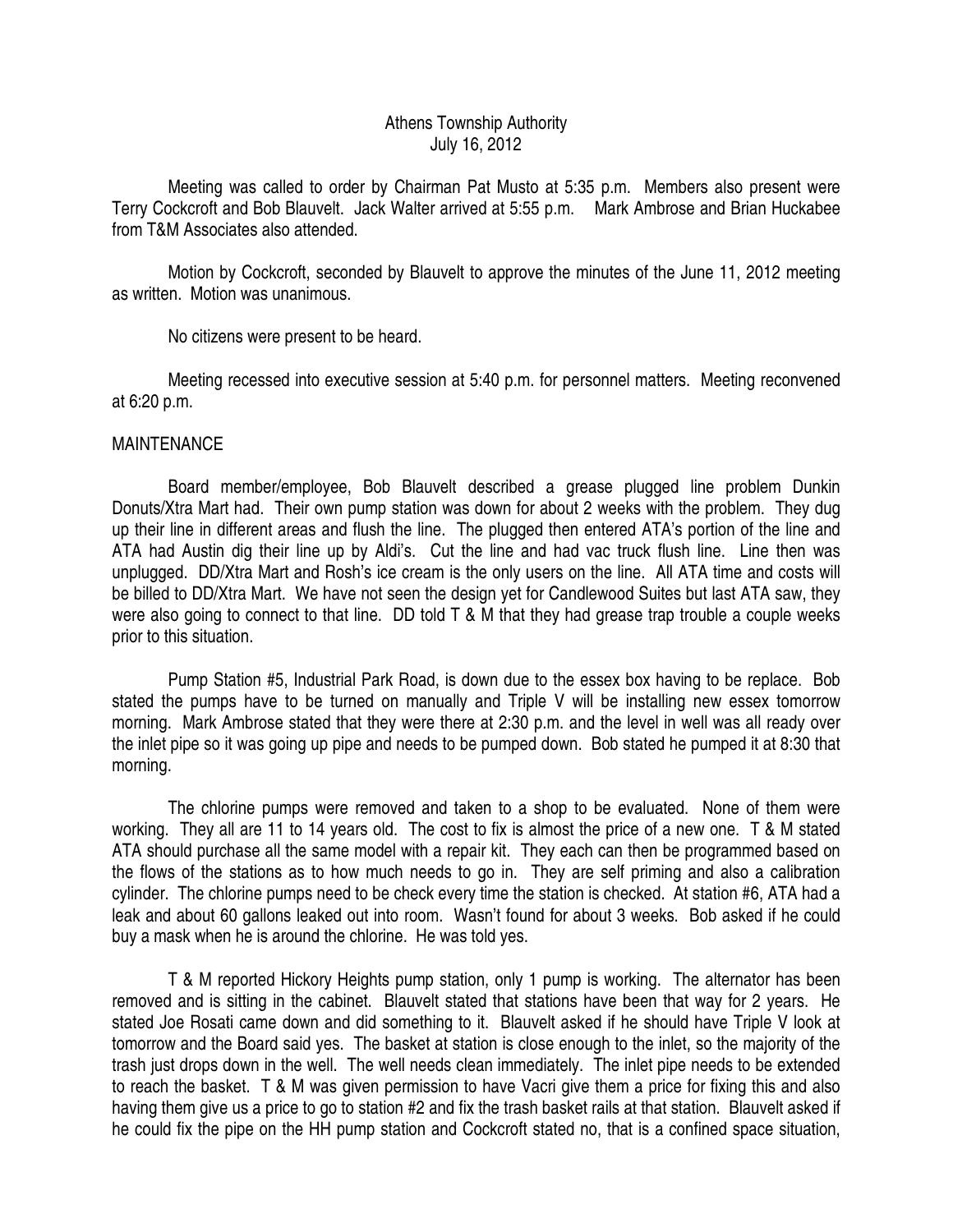and he is to never ever go into a confined area, and ATA will outside source the job to someone certify. Blauvelt asked if he could get confined space training and ATA stated for the safety portion he could, but ATA will not get into doing confined space worked.

 Cockcroft asked what the pump was that is sitting by the fence at P.S. #6 and Blauvelt said it was the pump that was repaired and brought back. Discussion followed about putting the pump in and pulling the other old one and having it repaired. Blauvelt was told to contact Jones.

 At station #1, Jones has pump. Blauvelt stated that he was waiting for Jones to call him as what it is needed. Secretary Huckabee stated she called Jones on the 25<sup>th</sup> of June and they stated they called Blauvelt the week before and stated it would be \$2,500 to repair. Huckabee called and got permission to repair it and called Jones back and told them yes to repair on the 25<sup>th</sup>. Blauvelt needs to follow thru on finding out where the pump is, as we have no spare at Station #1. There is a smaller pump at station #1 sitting outside, rusted and we will have Jones take that also to find out if it workable and what size it is.

 T & M asked about the pump outside at Station #4 and the status of it. Blauvelt didn't know. The pump is leading against the conduit of the well. The pump is rusted and the cord is weathered and breaking apart. Ambrose stated the cord probably isn't any good. Jones will need to come get the pump and see if it good or not.

### FINANCIAL

 The following bills were presented for approval. Total to be approved \$100,703.18. Motion by Cockcroft, seconded by Walter to approve the payment of the following bills. Motion was unanimous.

| Agua Pa Water                       | \$94.61      |
|-------------------------------------|--------------|
| C & N (nsf check by customer)       | \$130.00     |
| Co of Pa. DEP                       | \$65.00      |
| <b>Flow Assessment Services</b>     | \$20,930.00  |
| <b>Gannon Associates</b>            | \$823.00     |
| Line Systems                        | \$316.06     |
| Penelec                             | \$1,285.47   |
| Pitney Bowes, Purchase Power        | \$285.44     |
| T & M (2 months)                    | \$23,173.19  |
| Time Warner Cable                   | \$46.11      |
| <b>Vacri Construction</b>           | \$1,950.00   |
| <b>Valley Energy</b>                | \$52.186     |
| <b>Valley Joint Sewer Authority</b> | \$51,551.44  |
| <b>TOTAL</b>                        | \$100,703.18 |

 ATA received the last bill from Flow Assessment Services for the 3 meters we placed on the Wilawana Road line for 4 weeks. The amount due is \$8,890.00. Motion by Walter, seconded by Blauvelt to pay the bill. Motion was unanimous.

 A bill was received from Vacri Construction for \$3,355.57 for hit laterals that were not marked for a Pa. one Call. The 1 call was responded to but not marked correctly in 1 area and the other area's not marked. The 1 call was called in as marked. Vacri had down time and had to purchase parts to repair the 3 laterals. Motion by Walter, seconded by Blauvelt to approve payment of the bill for \$3,355.57 for the hit 3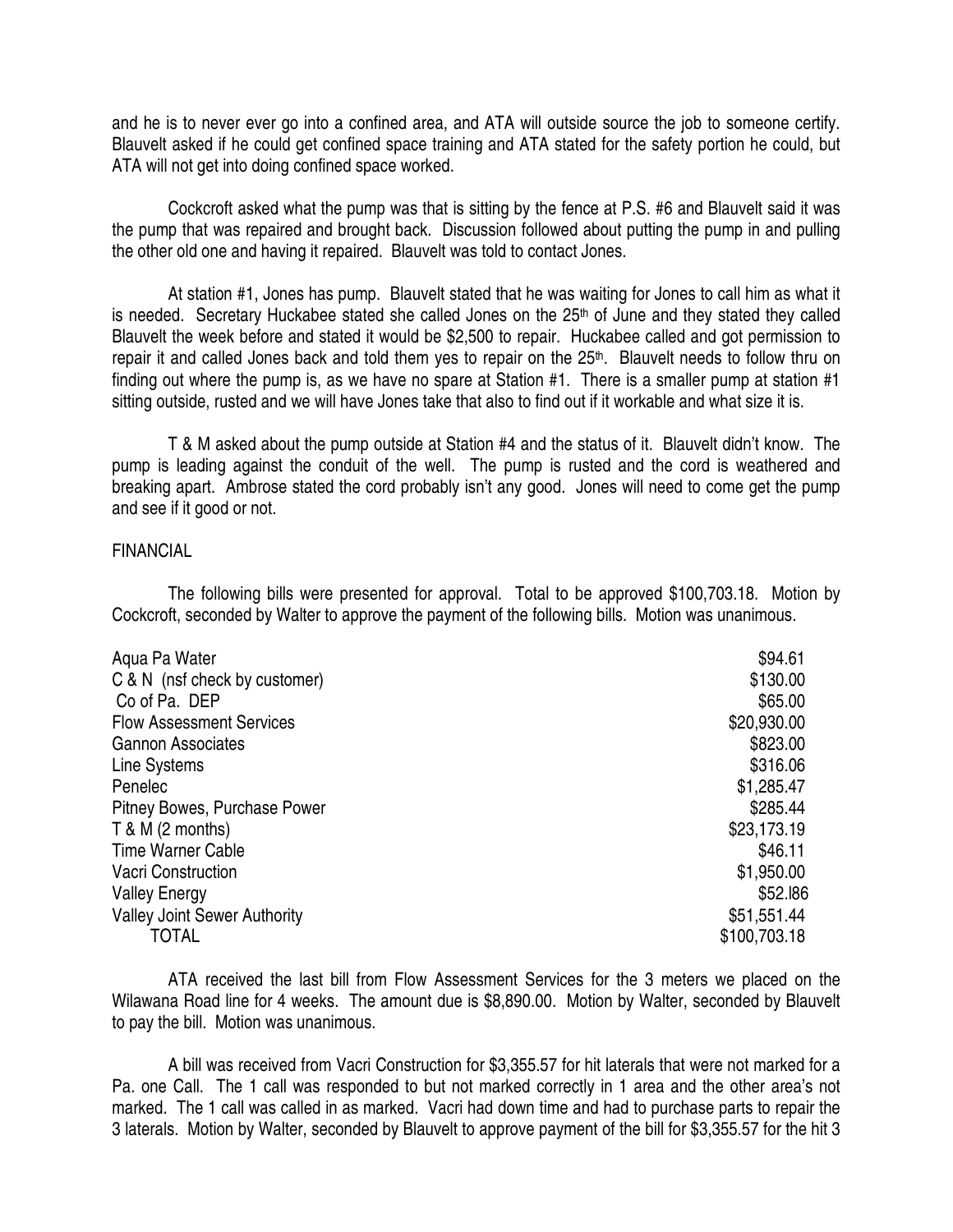laterals not marked correctly by employee Bob Blauvelt. Motion was carried with Cockcroft abstaining, as his employer is the inspector on the site.

 The quarterly Bond payment was received for \$39,058. Motion by Walter, seconded by Blauvelt to approve the payment to 1<sup>st</sup> Citizens Bank. Motion was unanimous.

 The price to replace the 5 chlorine pumps, a repair kit, calibration cylinder will be \$5,017. Motion by Walter, seconded by Blauvelt to approve the purchase of the items from Pyrz Water Supply Co. Motion was unanimous. T & M will install and show Blauvelt how to operate them. Also, Mark Ambrose said the light in station #6 chlorine room hangs right over the tank and should be moved. Blauvelt said he could do that.

## ENGINEER'S REPORT

 Ambrose stated the capacity report is done in draft, as he wants ATA to review. He stated the average shows 251 gpd with a peaking factor of 2.2 for average flows. On rainy days, it shows our flow at 227,000 gpd compared to 31,000 gpd on dry days. The board would like to have a workshop meeting on July 30, Monday at 5:30 p.m. at the South Waverly Borough office to discuss the capacity study. Huckabee will make copies and forward to board.

## OTHER BUSINESS

 A letter to serve request was received for a Fairfield inn & Suites on Wilawana Road by White Wagon Road. 51 EDU's is being requested. Motion by Walter, seconded by Blauvelt to approve the letter to serve for the hotel. Motion was unanimous.

T & M stated the Township will be letting Road C out on September 27<sup>th</sup> and construction will probably start spring.

 Dandy Mini Mart requested a variance for the current grease trap they are using and have used since they were opened. Motion by Blauvelt, seconded by Walter to approve the variance, at present condition, but if anything chances in the future, it will have to be evaluated again.

 Cockcroft asked about the water shut off notices for our city water lines and if they were installed. Huckabee stated no, nothing has been done. Motion by Cockcroft, seconded by Blauvelt to contact Hal Fish to install the required shut off. Motion was unanimous.

 Blauvelt was asked if he has discussed with anyone as a backup for him when he is off and he started no. Sec. Huckabee suggested placing an ad in the paper and seeing what we get for applicants. Chairman Musto stated he would help write the ad and we would put it in both papers.

No further business, meeting adjourned at 9:05 p.m.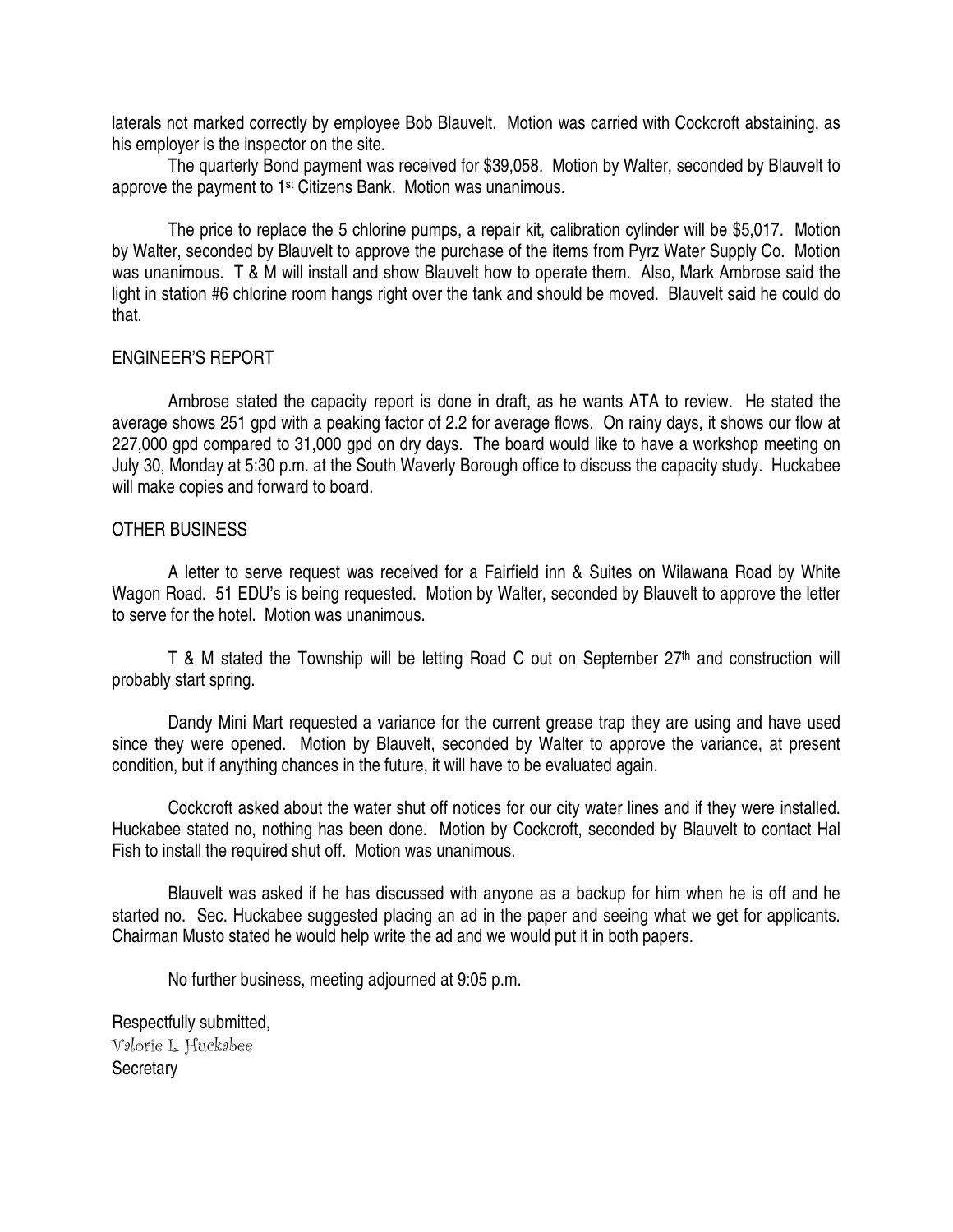## Athens Township Authority August 6, 2012

 Meeting was called to order by Chairman, Pat Musto at 5:30 p.m. Members also present were Terry Cockcroft and Bob Blauvelt.

 Motion by Cockcroft, seconded by Musto to approve payment of the following bills that total \$56,531.66. Motion unanimous.

| 1 <sup>st</sup> Citizens National Bank | \$39,058.00 |
|----------------------------------------|-------------|
| Aqua Pa.                               | \$222.30    |
| <b>Clarity Connect</b>                 | \$49.95     |
| <b>Flow Assessment Services</b>        | \$8,890.00  |
| <b>Gannon Associates</b>               | \$831.00    |
| Line Systems                           | \$316.33    |
| Niemiec Smith & Pellinger              | \$278.15    |
| Pa. One Call                           | \$7.60      |
| Penelec                                | \$948.86    |
| Pertech                                | \$177.59    |
| <b>Pitney Bowes</b>                    | \$367.74    |
| Quill                                  | \$79.96     |
| Triple V electric                      | \$1,316.91  |
| <b>Vacri Construction</b>              | \$3,355.37  |
| <b>Valley Energy</b>                   | \$151.90    |
| <b>Valley Joint Sewer Authority</b>    | \$480.00    |
| <b>TOTAL</b>                           | \$56,531.66 |

 T & M Associates, Brian Huckabee explained the tap in fees and cost vs charges. Discussion followed and everyone agreed tap in fee's would be raised \$3,000 per EDU for all EDU's – commercial and residential. Motion by Cockcroft, seconded by Musto to approve the charge of \$3,000 per EDU for ATA's Tap in fees. Motion was unanimous.

 Discussion followed about commercial billing. Question was on amounts being used for commercial billing per gallon.

Reserved capacity being paid for in full for EDU's was discussed.

 Meeting adjourned at 6:03 p.m. Due to emergency situation, Secretary was unable to be at meeting and minutes were taken by Board Secretary, Bob Blauvelt.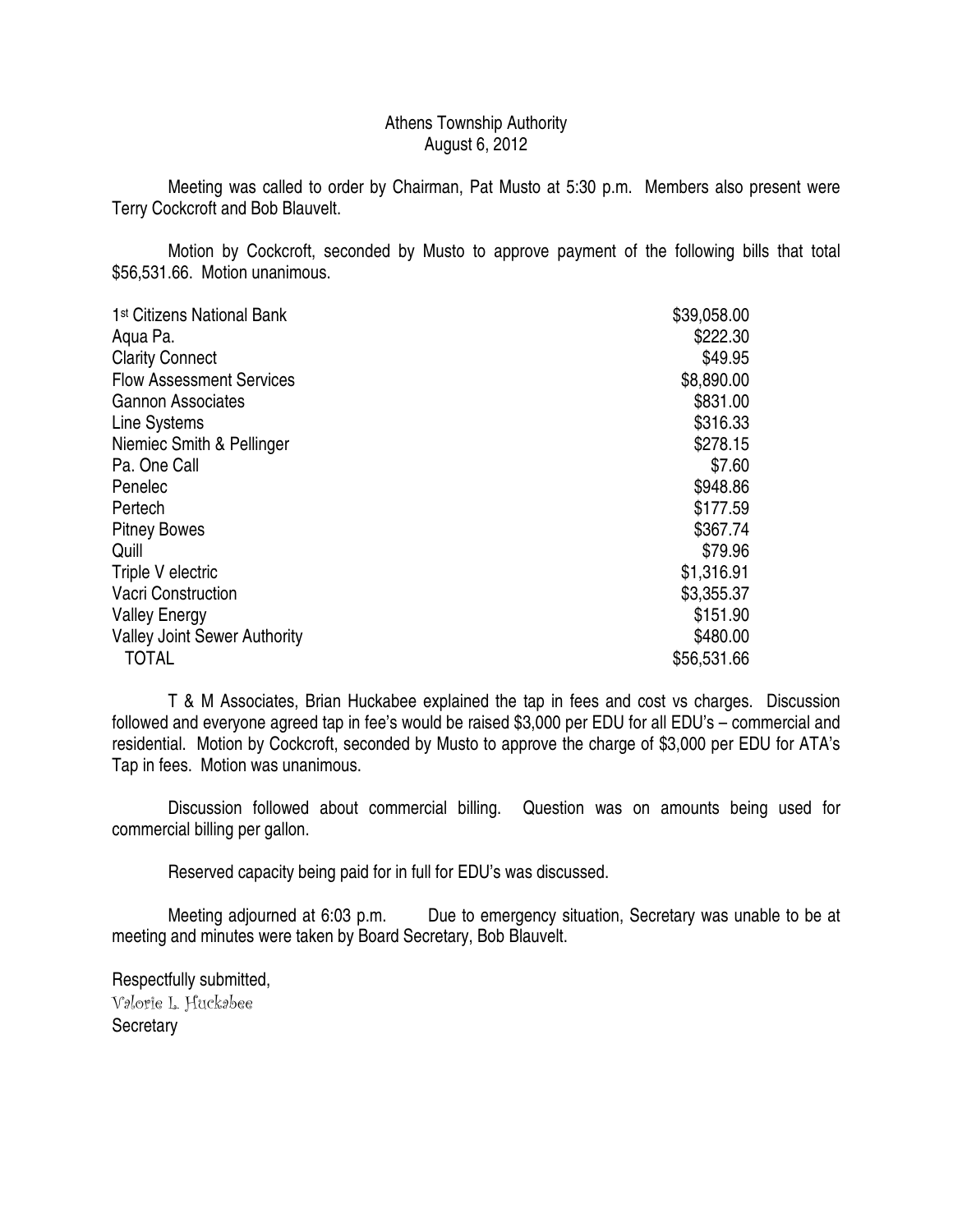## Athens Township Authority August 20, 2012

 Meeting was called to order by Chairman, Pat Musto. Members also present were Terry Depew and Bob Blauvelt. No citizens were present to be heard.

Motion by Blauvelt, seconded by Musto to approve the minutes of the July  $16<sup>th</sup>$ , July  $30<sup>th</sup>$  and August 6, 2012 minutes as written. Motion was unanimous.

### FINANCIAL

| Aqua Pa. Water                | \$176.49    |
|-------------------------------|-------------|
| <b>Athens Borough Council</b> | \$1,736.60  |
| <b>Clarity Connect</b>        | \$49.95     |
| EFP Rotenberg, LLP            | \$1,900.00  |
| <b>Envirep TLC</b>            | \$19,051.71 |
| Gannon Associates, Inc.       | \$1,771.00  |
| Niemiec, Smith & Pellinger    | \$354.25    |
| Pa. One Call                  | \$15.20     |
| <b>Pitney Bowes</b>           | \$367.74    |
| T & M Associates              | \$28,683.06 |
| The Morning Times             | \$19.64     |
| <b>Time Warner Cable</b>      | \$47.39     |
| Triple V Electric             | \$713.85    |
| TOTAL                         | \$51,886.88 |

 Now that we have the new alarm systems and flow monitors, the phone lines are not needed, except for #5 stations, which will also keep the RACO systems for more alarms. Motion by Depew, seconded by Blauvelt to have the phone lines cancelled.

We also can cancel the J & R monitoring and also sale the old systems. Motion by Depew, seconded by Blauvelt to cancel the monitoring systems with J & R Electric on the stations. Motion was unanimous.

 A quote was received from Vacri Construction to raise the manholes that are in the ditch on King Lane. ATA was told by Jack Walter that this was going to be done during the construction of the road, but when it wasn't, ATA contacted the township and stated that during the walk thru of the road construction, it was decided by the Township, Chesapeake and their engineers that these were pre-existing and they would not do it- even thou, the flow in the ditch would be more, because they diverted the flow from the North side to the South Side where the manholes are. The quote from Vacri is for \$8,900, which includes raising them 19 feet and resetting existing casting. T & M stated that they spoke with Vacri and told them they had to be water tight. Also, the quote states, prevailing wage, but this doesn't need to be prevailing wage. T & M will contact Vacri regarding this in their quote. Motion by Depew, seconded by Musto, to approve the quote of \$8,900, as long as they do as stated and not prevailing wages. Motion was unanimous.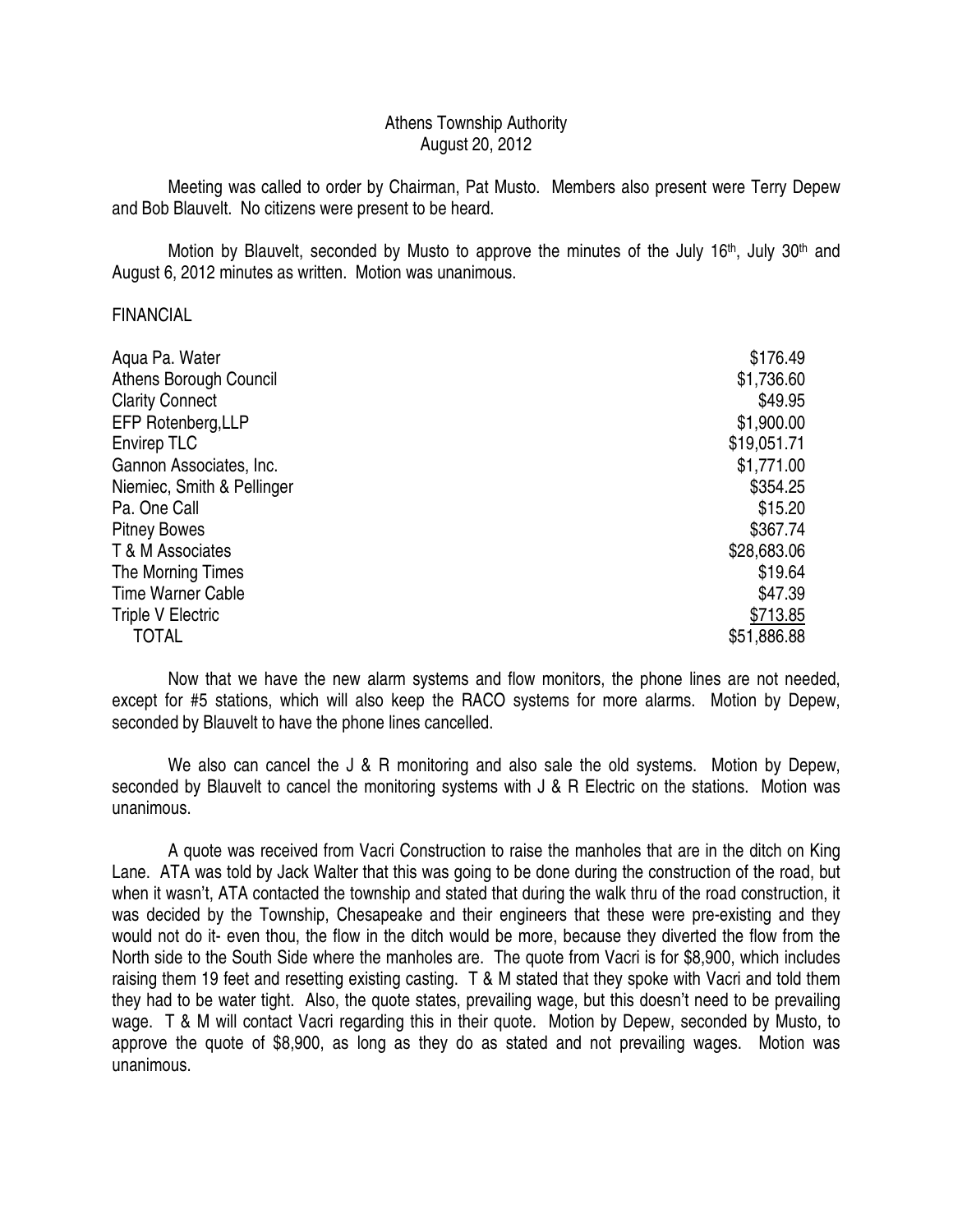The inlet pipe at Hickory Height station and the basket at Kmart Station needs repaired. A quote was obtained from Vacri Construction for \$1,950 to have this work done. Motion by Depew, seconded by Musto to approve the quote of \$1,950 to repair the stations.

 A proposal from Jones Specialties was received for pump maintenance at the stations. Jones will charge ATA \$85 an hour for service at stations during the hours of 7:30 to 4:00 p.m., Monday thru Friday, which includes truck, after hours with truck, weekend and holidays - \$150.00. Travel will be charge 1 way only above the hourly rate. Prior to any ER call being placed, call should be placed to electrician to verify this is not an electrical problem. Also during normal servicing of pump stations the on call electrician should be present for a short period of time to check operations of pumps and controls for potential problems that should be addressed. Pumps brought back to shop for servicing will be disassembled to identify parts that should be repaired or replaced and a quote for said repair will be forwarded to ATA for approval. The repair will proceed and parts ordered once approval is given by ATA. Motion by Depew, seconded by Blauvelt to approve the service contract with Jones Specialties as presented. Motion was unanimous.

 Quotes were received for spare pumps for Greenes Landing, QEE and McDuffy St. Discussions followed about having spares sitting and weather to purchase them or wait until needed. Also, it was discussed on the pumps to get longer length cables as the wiring of the pumps is in a danger now and should be wired in a junction box on top the pump lid and not under the concrete wall and not enclosed. T & M will get us the length of the cords to order. It was decided to get the spares so we will have no down time with pumps, if something happens. Motion by Musto, seconded by Blauvelt to purchase the pumps from Fluid Kinectics for a total \$12,649.00. Motion was unanimous.

 A donation request from the Athens Township Police Benevolent Association was received, but due to legal matters ATA is not allowed to donate.

### ENGINEERING

 T & M, Huckabee stated he is inspecting the testing of Chesapeake lines and manholes. A few manholes have past. The lines has not been done and there are still more manholes to test. A proposal for engineering service relative to the sanitary sewer improvements located along Elmira Street, and for the evaluation of Pump Station#1 and #6 was explained by Mark Ambrose and Charles Volk, division manager of water and wastewater for T & M Associates.

 Pat asked what the construction estimate for the construction. T & M stated that there are so many variables due to where the lines could be placed and how, but could be \$2,000,000 and again all depends on what many different items like size of pipe, where to locate it, how to construct it, what PennDot might require if in right of way, and how many EDU's we will be serving, after ATA determines the sewered area. ATA will review proposal and wait till they can have the full board and also maybe have a workshop and have T & M back to discuss. Pat stated without knowing the numbers and how it affects the quarterly fee, and having the treatment plant loans coming in to play, ATA would have to play with numbers.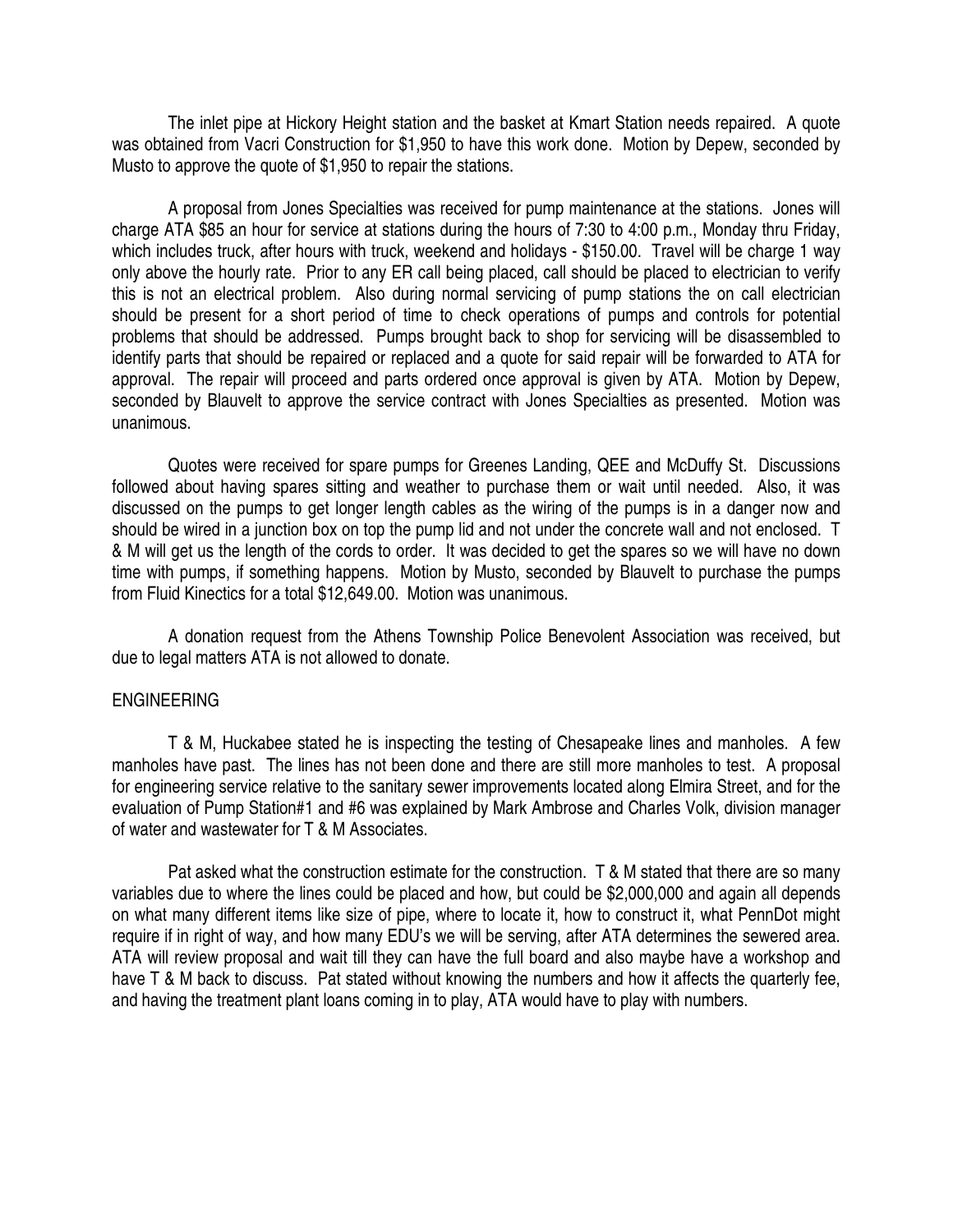## LEGAL

 Attorney Mark Smith reviewed the proposed Athens Borough agreement that they sent to ATA for review. There were some items that have us concerned. The old agreement was on the expenses of the pump stations and this agreement is the lines and pump stations. Also Admin cost will be charged but doesn't state what and how. Also, we want something in the agreement stating problems caused by their people, workers not to be paid by ATA, due to lack of maintenance on their part. Attorney Smith will contact Athens Borough about agreement.

 The resolution for changing the tap in fee that was adapted on August 6, 2012 to \$3,000 and EDU was signed.

ATA reviewed the collection cases we had. All but 1 paid in full.

## MAINTENANCE

Bob reported 2 people connected to the sewer line.

No further business, meeting adjourned at 7:15 p.m.

Respectfully, Valorie L. Huckabee **Secretary**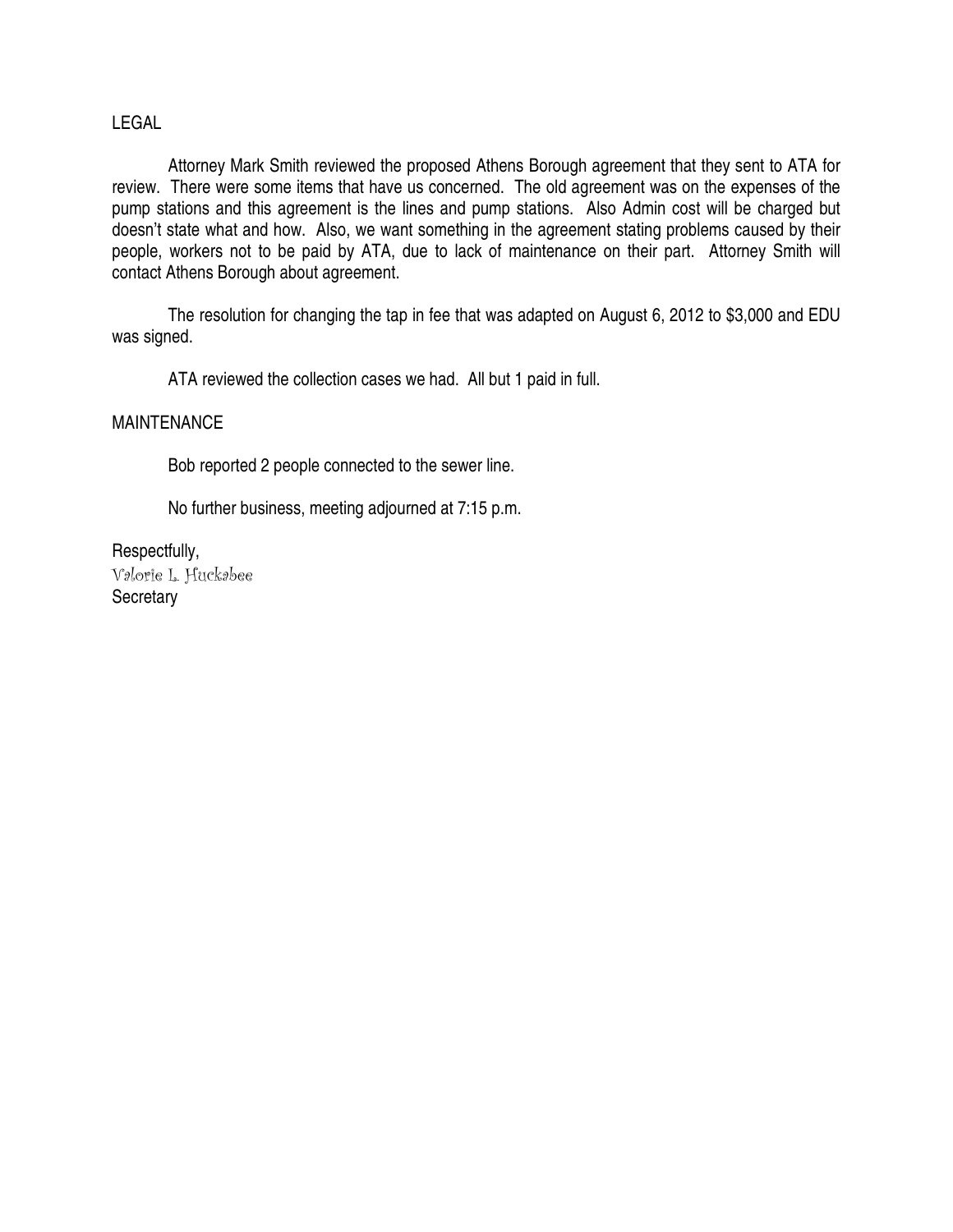## **Athens Township Authority September 17, 2012**

 Meeting was called to order by Vice Chairman, Terry Cockcroft at 5:30 p.m. Members also present were Bob Blauvelt, Terry Depew and Jack Walter. Also attending was Attorney Mark Smith, and Project Manager, T & M Associates, Brian Huckabee.

#### **CITIZENS**

Quad K construction started their project of 2 – 2unit rental homes and a single home for rentals on Industrial Park Road back in November of 2011. The 2<sup>nd</sup> 2 unit building was completed in July and Joan called the office end of August to pay the tap in fees and was told they were \$3,000 per unit. We raised our fees on August 6, 2012. Joan was asking for an exemption to be made since the units were completed in July but have not been rented until now, so no one has lived in them. Motion by Walter, seconded by Depew to allow Quad K to pay the old tap in fee of \$1,500 per unit. Motion was unanimous. Joan paid the tap in fee for the 2 units at the meeting.

 Motion by Blauvelt, seconded by Depew to approve the minutes of the August 20, 201 meeting as presented. Motion was unanimous.

#### **FINANCIAL**

 Motion by Blauvelt, seconded by Walter to approve the payment of the following presented bills. Motion was unanimous.

| <b>Athens Township Supervisors</b>  | \$80.00     |
|-------------------------------------|-------------|
| <b>Clarity Connect</b>              | \$49.95     |
| Envirep, TLC                        | \$3,162.00  |
| <b>Gannon Associates</b>            | \$478.00    |
| Line Systems                        | \$314.15    |
| Niemiec, Smith & Pellinger          | \$424.00    |
| Pa. One Call                        | \$5.10      |
| Penelec                             | \$1,246.06  |
| <b>Pitney Purchase Power</b>        | \$300.00    |
| South Waverly Borough               | \$9,152.46  |
| T & M Associates                    | \$20,596.20 |
| <b>Time Warner Cable</b>            | \$47.39     |
| <b>Triple V Electric</b>            | \$156.30    |
| <b>Valley Energy</b>                | \$218.54    |
| <b>Valley Joint Sewer Authority</b> | \$6,457.44  |
| TOTAL                               | \$42,687.59 |

### **ENGINEER'S REPORT**

 Mr. Huckabee stated he and Blauvelt drove up to QEE to decipher the smoke test results and a lot of the visible problems are in the upper, Phase 2 area on private property and in ditches. There is also a manhole frame and adjusting ring that is 8" of center. Cockcroft asked if we could isolate the problems between manholes. Also caps off clean outs are missing and broke. Huckabee stated smoke was coming out of the ditches that are not around a clean out.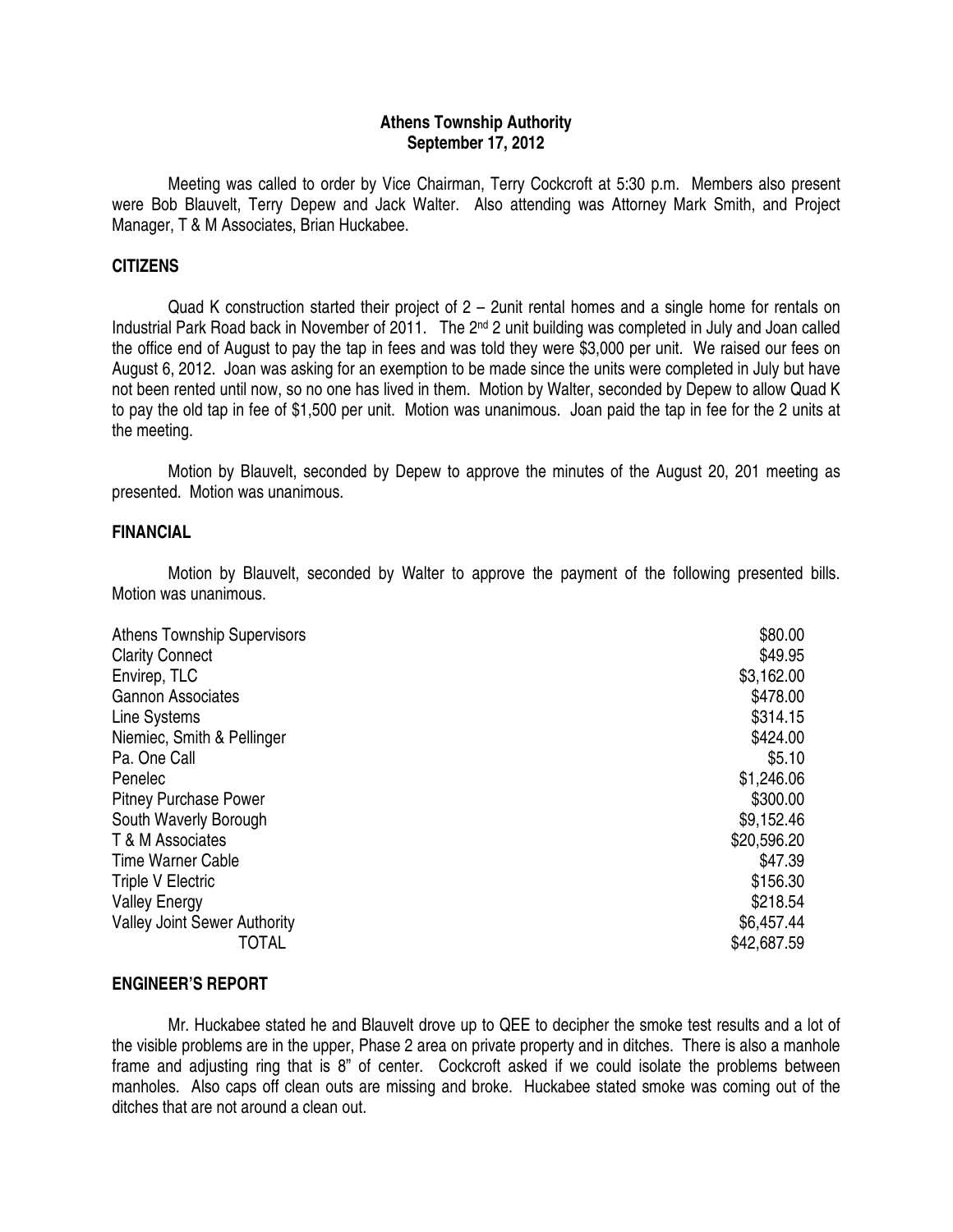Cockcroft asked if we can determine if the majority of I & I is from QEE coming into station #6 or was it from Nomac way. Huckabee stated from the flow meters placed, which the report is completed, it is QEE. Huckabee stated ATA has video tapes of the line televised of QEE and he will review them along with the locations of the smoke results to try to pin point the locations that need dug. Attorney Smith will review Article 8 of our rules and regulations regarding the home owner's responsibilities to fix the problems on their property. Cockcroft stated to focus on QEE and getting the I & I fixed to help with our capacity downstream.

 Huckabee discussed the King Lane manhole problems. ATA had the manhole raised since Chesapeake put a road in. Discussion followed about how ATA should have been notified of this paving and road construction but wasn't. When asked about it, ATA was told it didn't have anything to do with them because it was "pre-existing". Huckabee stated that he spoke with Twp. Ed Reid standing by a manhole and Mr. Reid said to send the bill to him at Township. ATA will send invoice to the Township for the manhole repairs of \$8,700.

 Huckabee asked if ATA would be interested in the existing proposal they submitted, be put in phase type sections, as some work could be done now to speed the process. Cockcroft stated yes and Huckabee stated he will have this done and to ATA in a week.

### **LEGAL**

 Attorney Smith reviewed the contracts we had with SEA over the pump station #6 miscalculations. It's clear it was done incorrectly and needs to be straightened out. Dave Sweetland asked ATA what we wanted them to do. Discussion followed and Attorney Smith will write a letter to SEA asking what they will do to take care of the problem.

 Athens Borough attorney, Jonathan Foster was sent our questions from last month's meeting regarding the pump station agreement with Athens Borough. No responds yet.

 A few small judgments' liens were filed against property. Health Lee made a payment for the first time of \$50 with no agreement or any future payment plan. Osmond located on Sharon Street did not make the payment like she told D. J. Shaw she was going to do. Attorney Smith stated you can do sale of assets, items if we wanted to, Smith was told to file on them.

 Cockcroft wanted to discuss the Reservation Capacity Fee we need to charge to the developers that request ATA to save EDU; s. Cockcroft stated they should be told and charged ½ of their tap in fee and saved for 3 years. If they haven't done anything since and which to continue the save for another 3 years they can pay the other ½. He stated this would go for situation like CVS. Also, ATA had to come up with a definition of a Senior Care Home requiring a communator system and also to allow floor drains in living areas of facilities. The rules and regulations were changed to allow Institutional Care Facilities, which is a building, or part thereof, other than a hotel or restaurant, where meals and/or lodging are provided for compensation for two or more unrelated persons. This will allow the floor drains in bedrooms, bathrooms, and any place there could be septage. Also this will mandate a communator system. Motion by Walter, seconded by Blauvelt to adopt the presented change to the rules and regulations and articles as presented. Motion was unanimous.

#### **MAINTENANCE**

 Blauvelt reported the monster muffin was down due to an electric surge that burnt out a fuse. He requested permission to purchase about a dozen fuses so there are spares when needed. He stated these fuses are used in all pump stations. He was told to get them. Blauvelt stated that he would like to purchase a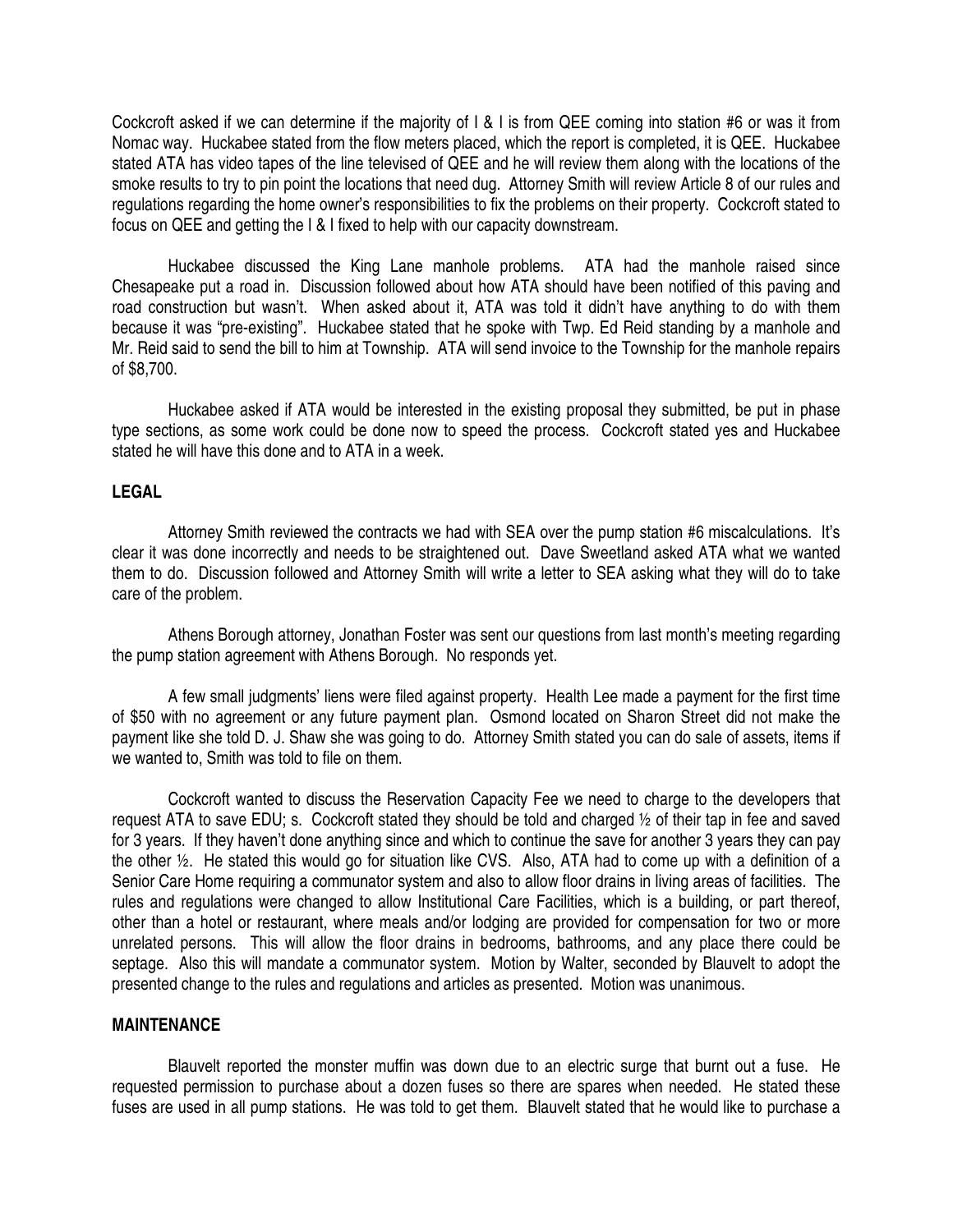basket for station #4. He said for some reason on the lower inlet, toilet paper is coming through. He stated the basket rails are there but no basket. He was told to order it. The cable at station #7 broke and he installed a new one. Also, Vacri extended the pipe to the basket.

### **OTHER BUSINESS**

 Cockcroft asked Walter what is the Twp. issue with the drainage on Wilawana Road and why is ATA believed to the one to fix it. Walter stated he thinks when the sewer line went through the creek bank was not put back high enough. Blauvelt stated that it wasn't ATA, that the fiber optic company for CVS came through and from what T & M and Blauvelt said, between them digging and also the farming digging the corn field and that bank – the problem isn't ATA.

 Gary Webster approached ATA about their property located on Industrial Park Road. After discussion the property and our rental income from the water company for the boaster station they have on it, Cockcroft will speak with Webster to see what exact portion it is that he is interested in to.

 Cockcroft requested an executive session for personnel reason at 7:25 p.m. Meeting reconvened at 8:00 a.m.

 Cockcroft explained that ATA has improved, upgraded, cleaned up, repaired, and now have professional people working on contract with ATA for pump repairs, electric, line repair and new monitoring, wireless systems for all stations. With all the improvements we have, ATA doesn't have the need to have a 40 an hour, full time employee. Cockcroft feels that a lot more less time is needed to do what needs to be done. He stated ATA believes that stations #1,6,4,2 can be maintenance 1 time a week and stations #5,7,8 and CVS can be maintenance 1 times every 2 weeks. The pump readings are not needed anymore; stations #1 and #6 have no baskets to dump with the muffin monsters installed. The basket was fixed at #2, and the pump that wasn't working at all is fixed now. Also, Cockcroft stated he resigned back in July from being Blauvelt's supervisor but no one has been appointed yet. Cockcroft stated the office receives all the calls and the secretary has all the wireless status on the office computer, her cell phone and at home. She is connected to all the parties needed when needed. The Pa. One calls come to the office and ATA has been contacted by a locating company for their services. ATA will continue a talk with the locator company. Cockcroft told Blauvelt that for a month, ATA wants to try a 10 hour a week schedule to see how things are, and wants input as to how much time is needed. Also, Blauvelt will report to Authority Secretary Huckabee since she has all the information needed. Motions by Depew, seconded by Walter to change Bob Blauvelt schedule from 40 hours to 10 hours a week, starting September 28, 2012 for 1 month, and also appoint Secretary Huckabee as his supervisor to report to with items. Motion was carried with Blauvelt abstaining.

 ATA will be checking to see if the tall orange road plastic barriers can fit over our spare pumps that are outside in the weather. If they work, we will purchase a couple for the pump stations that have the spare pumps sitting outside.

No further business, meeting adjourned at 8:10 p.m.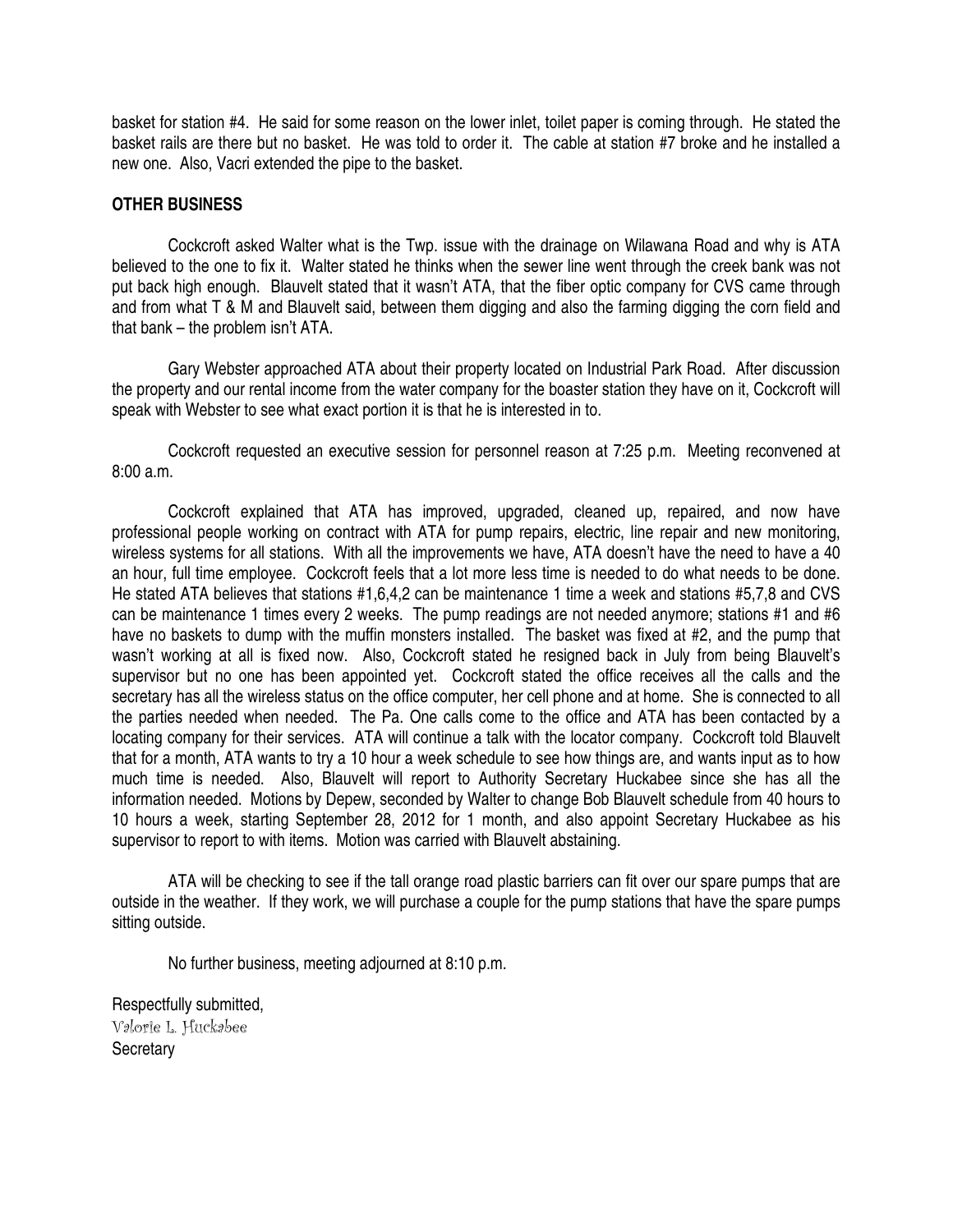### Athens Township Authority October 15, 2012

 Meeting was called to order by Chairman, Pat Musto at 5:30 p.m. Members also present were Jack Walter, Terry Cockcroft, Terry Depew and Bob Blauvelt. Also attending was Authority solicitor, Mark Smith and Authority secretary, Valorie Huckabee.

There were no citizens to be heard.

 Motion by Cockcroft, seconded by Blauvelt to accept the minutes of the September 17, 2012 meeting as written. Motion was unanimous.

### FINANCIAL

 Motion by Cockcroft, seconded by Depew to approve the payment of the presented bills as follows. Motion was unanimous.

| 1 <sup>st</sup> Citizens National Bank | \$39,058.00  |
|----------------------------------------|--------------|
| Agua Pa. Water                         | \$106.14     |
| Athens Borough Council                 | \$1,201.81   |
| <b>Clarity Connect</b>                 | \$49.95      |
| <b>Gannon Associates</b>               | \$478.00     |
| Line Systems, Inc.                     | \$163.49     |
| Niemiec, Smith & Pellinger             | \$356.27     |
| Penelec                                | \$633.70     |
| Quill                                  | \$278.21     |
| South Waverly Borough                  | \$724.63     |
| T & M Associates                       | \$11,528.17  |
| <b>Time Warner Cable</b>               | \$47.39      |
| Vacri Construction                     | \$10,850.00  |
| <b>Valley Energy</b>                   | \$127.74     |
| <b>Valley Joint Sewer Authority</b>    | \$51,871.44  |
| <b>TOTAL</b>                           | \$117,107.20 |

 The 2013 budget was presented for review. As of now, there is no sewer rate increase. The adoption of the budget was tabled to next month.

### EGINEER'S REPORT

 T & M Associates met with Chairman, Pat Musto and Vice Chair, Terry Cockcroft regarding the proposed contract in phases that was requested. T & M are looking at different options with running the sewer line from Wilawana side out of Elmira Street. They requested Phase 1A & B to be approved so they could evaluate the electrical and station components. Brian Huckabee stated they need to discuss the proposed EDU's count for now and future. Discussions will have to be held with Township for some ideas. Motion by Walter, seconded by Cockcroft to approve Task #1A & B of the T & M Associates proposal as presented. Motion was unanimous. Brian Huckabee also presented the inventory of all the stations and asked that ATA review it. They are also speaking with Secretary Huckabee as there are other items she is requesting to be added to it, in order to keep track of the pumps and locations. Also, Jones Specialties will be contacted to see how they are keeping the pump information to try to utilities our inventory along with Jones. Discussion followed about pipe sizes and pressure and what all has to be determined in order to enlarge #6 stations.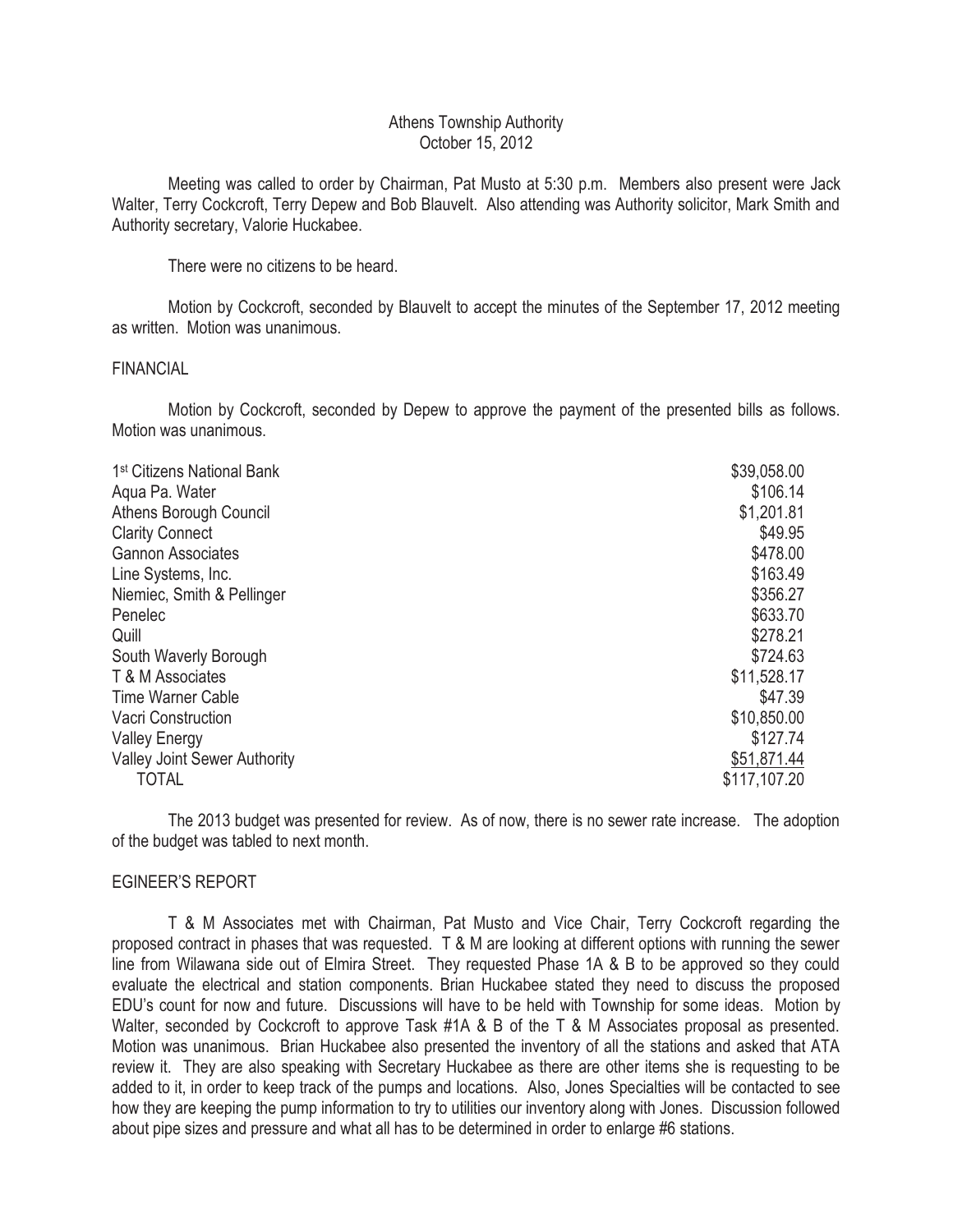#### MAINTENANCE

 Blauvelt reported that Station #1 had a seal failure and also #6 and Jones came down and took care of both. He started the new 10 hour schedule and stated it is working out. He said he is keeping the stations nice looking but the property on the one side of #6 isn't ours and needs mowed. Discussion followed about televising QEE phase 2 lines. There is 4842 linear pipe to be videotaped. The Valley Authority will be doing the taping. There is a lot of broken caps on the clean outs and ATA discussed purchasing them and putting them on this one time. Motion by Walter, seconded by Cockcroft to schedule the taping of the lines to find the water problems with Valley Joint Sewer Authority and Blauvelt. Motion was unanimous. Motion by Walter, seconded by Depew, to purchase the clean out caps, notify all the residents in QEE that we will be doing this and will be replacing the clean out caps this one time. Motion was unanimous.

#### LEGAL

 Attorney Smith stated that Athens Borough was questioning the status of the agreement and it is in Attorney Foster's hands. Chairman Musto will speak with Mark Burgess regarding this.

 ATA has one collection that Attorney Smith has filed levy on with the banks for our fees. As soon as he receives the information he will proceed with the collections. The account is Tracy Osmond. She went to court and stated to D.J. that she would make payments and as of today, month's later still has not paid a penny.

 Meeting recessed into executive session at 6:35 for Legal and Personnel matters. Meeting reconvened at 7:30 p.m.

 Motion by Cockcroft, seconded by Depew to accept the proposal, contingent upon a few changes and review of Attorney Smith, from Lohmann's Underground Utility Locating, LLC as a contractor to operate our pump stations, effective November 1, 2012. Motion was unanimous.

 Bob Blauvelt was told he will stay on a 10 hour work week till 12/31/12 and ATA will not renew his contract at that time. Blauvelt agreed to work with Lohmann's when they come on board showing them the stations and items.

 Motion by Cockcroft, seconded by Walter to have Attorney Smith to pursue pump station #6 design and costs of station by Sweetland Engineering for 900 EDU's, for their error of the redesign of the station. Motion was unanimous.

No further business, meeting adjourned at 7:35 p.m.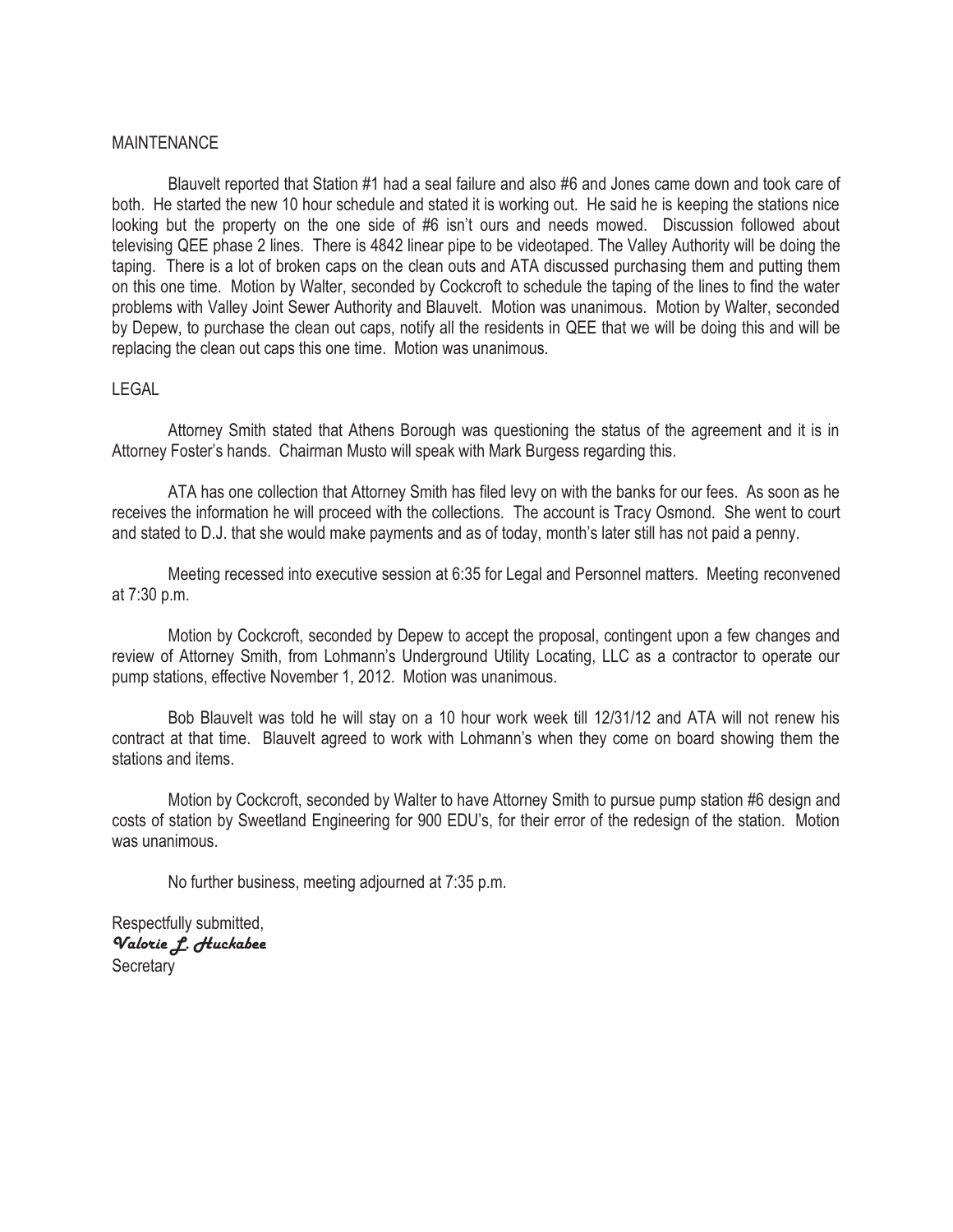## Athens Township Authority November 19, 2012

 Chairman, Pat Musto at 5:30 p.m., called meeting to order. Members also present were Terry Depew and Bob Blauvelt.

 No citizens were present to be heard. Motion was made by Blauvelt, seconded by Depew to approve the minutes of the October 15, 2012 meeting as written. Motion was unanimous.

## FINANCIAL

 Motion by made by Depew, seconded by Blauvelt to approve the payment of the following bills, as presented, that total \$40,800.46. Motion was unanimous.

| Agua Pa. Water                                       | \$134.14    |
|------------------------------------------------------|-------------|
| C & N Bank – customers returned check sewer payments | \$910.00    |
| <b>Clarity Connect</b>                               | \$49.95     |
| Fluid Kinetics, Inc.                                 | \$6,612.00  |
| Jones Specialty Service Group                        | \$86,845.48 |
| <b>Kinsley Power Systems</b>                         | \$1,750.96  |
| Line Systems                                         | \$49.06     |
| Lohmann's Utility                                    | \$4,900.00  |
| Niemiec, Smith & Pellinger                           | \$573.00    |
| Penelec                                              | \$2,194.96  |
| PennDot                                              | \$280.00    |
| <b>Purchase Power</b>                                | \$425.00\   |
| Schuylkill Mobile Fone                               | \$180.00    |
| T & M Associates                                     | \$11,938.19 |
| <b>Valley Energy</b>                                 | \$154.65    |
| <b>Time Warner Cable</b>                             | \$95.05     |
| <b>Valley Joint Authority</b>                        | \$3,230.00  |
| <b>TOTAL</b>                                         | \$40,800.46 |

 The yearly renewal for Greater Chamber of Commerce was received; we do not use the medical insurance any further, so we will not renew our membership.

 ATA has 4 pump stations that Aqua Pa. Water, due to EPA, has to have backflow prevention devices install on them. There are 2 plumbers certified to do the work. Tom Lyons Plumbing stated he was too busy to quote. Hal Fish Heating & Air Condition quoted for 4 stations, \$15,600.00. After further discussion, ATA will contact some well drillers and receive quotes to drill a well at these stations.

 A quote was received from Vacri Construction for the repair of Station #8, QEE, to get the pump able to be installed in well, so we have the 2 pumps working. The quote is for \$8,759 for the work and equipment, \$3,000 paid by ATA for materials, septic hauler is needed, paid by ATA and electrician hired by ATA. Motion by Blauvelt, seconded by Depew to approve the repair of the station to get the second pump working in the well. Motion was unanimous. Brian Huckabee, T & M Associates stated he met with Vacri today up to QEE, to review some repairs on manholes and lines that have a lot of the I & I problems. When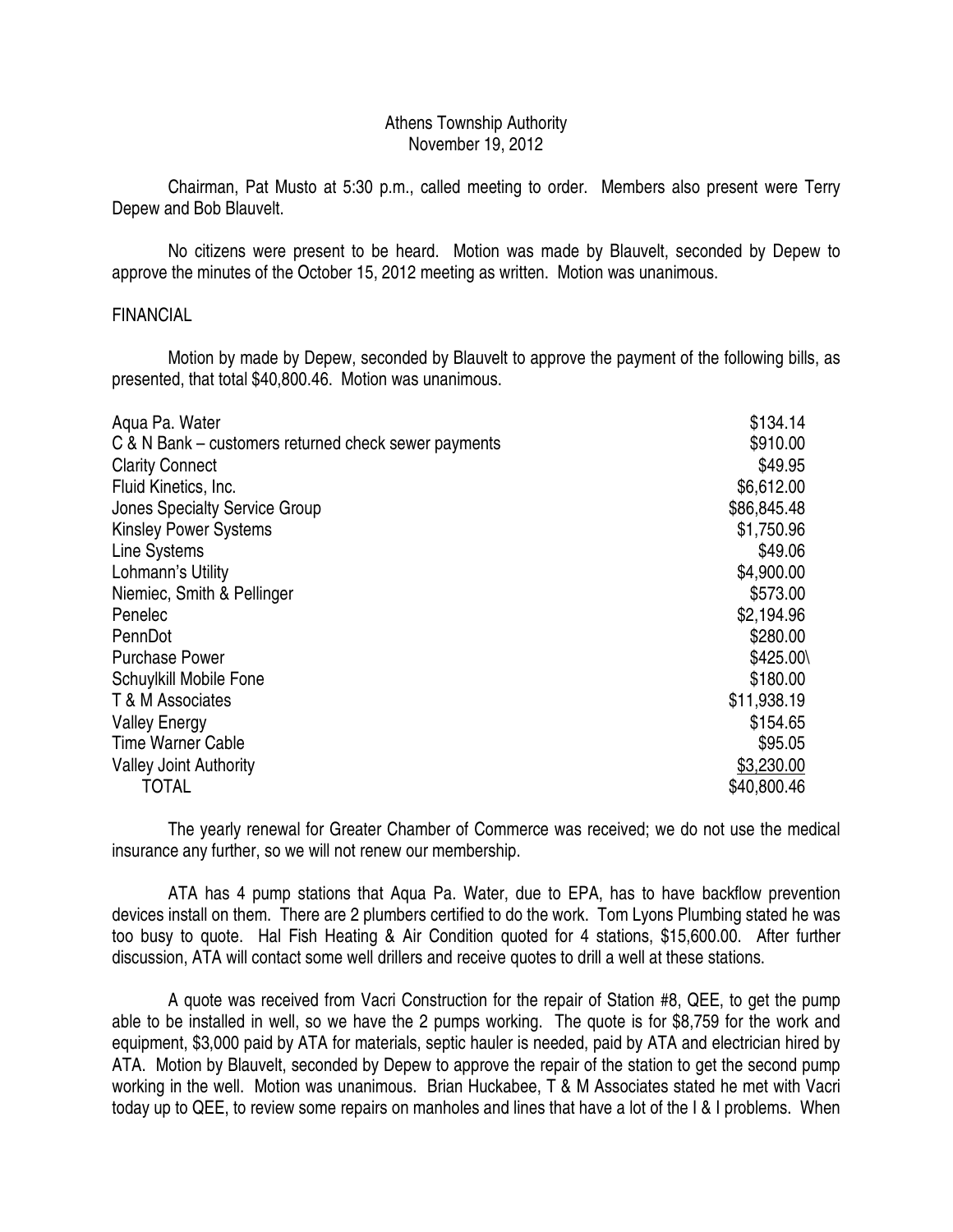Vacri gives us the quote, ATA will do a phone poll vote, so they can do the repairs while they are up there, doing the pump station work, to cut costs on mobilization.

 The 2013 budget was tabled at the October meeting, for review of the board members. Motion by Depew, seconded by Blauvelt to approve the 2013 budget as presented. Motion was unanimous.

### ENGINEER'S REPORT

 Brian Huckabee presented some information and costs associated with station #6, to bring it up to the 900 EDU's., as it was suppose to be designed and built. The costs are today's costs. Based on information ATA has, the cost would be \$73,326 plus labor. Approximate costs to bring it from that state to a new design of 1,500 EDU's, as ATA believes we will need for further growth now, would be approximately \$60,000 for equipment, plus labor. Huckabee stated as part of the relocation of sewer, out of Elmira Street, they are proposing, if survey is approved, to verified elevations first, and to have the flow from Wilawana directed to a new pump station #2A, which will also connect station #2 into, and then flow to Station #1, via Pennsylvania Avenue. Costs for new station would be about \$200,000. The cost proposed by T & M Associates for the survey is \$45,000.00 Motion by Depew, seconded by Blauvelt to approve the survey portion of T & M Associate's proposal. Motion was unanimous.

 Huckabee stated that after a push from ATA, Chesapeake will be pressure testing line and manholes stating tomorrow and continuing till completed.

## LEGAL

 Attorney Smith stated that he sent verification at banks for Tracy Osmond, and there are no bank accounts. We received a judgment and next step would be sale of assets, through sheriff's office. ATA decided to try to disconnect the water. Attorney Smith will write her a letter giving her 24 hours to pay or water will be disconnected, if Water Company will disconnect it. If not, we will continue with sale of assets.

 All paper work was completed by Lohmann Locating Service to do operations of our stations and Pa. One Call's.

 Athens Borough solicitor reviewed our questions and remarks about the agreement with Athens Borough. Everything was worked out except ATA being responsible for  $\frac{1}{2}$  of Main Street – ATA wants the same wording as in the original agreement. Attorney Smith will let them know that.

### MAINTENANCE

 Employee, Bob Blauvelt stated he took Craig and Mike around to the stations. He ordered 40 of one kind and 9 of another kind cap for the QEE cleanouts that are broke. Blauvelt said he would just knock on the doors at the residences and let them know he is replacing the clean out cap because they are missing or broke. Blauvelt stated there were no further problems. Secretary Huckabee asked if there was a problem with the generator at station #3, and Blauvelt stated there is. The block heater over heats, he forgot to tell the office. Huckabee asked if he called anyone to repair it, and he stated no he has not. Huckabee will contact Kingsley regarding it. In addition, Mike Lohmann stated they took Mark Stroker around to the stations with them; Mark is the licensed holder of the company. Mike stated there is a gas leak at pump station #2. Blauvelt stated he had smelled it before also. Mike will take care of the problem.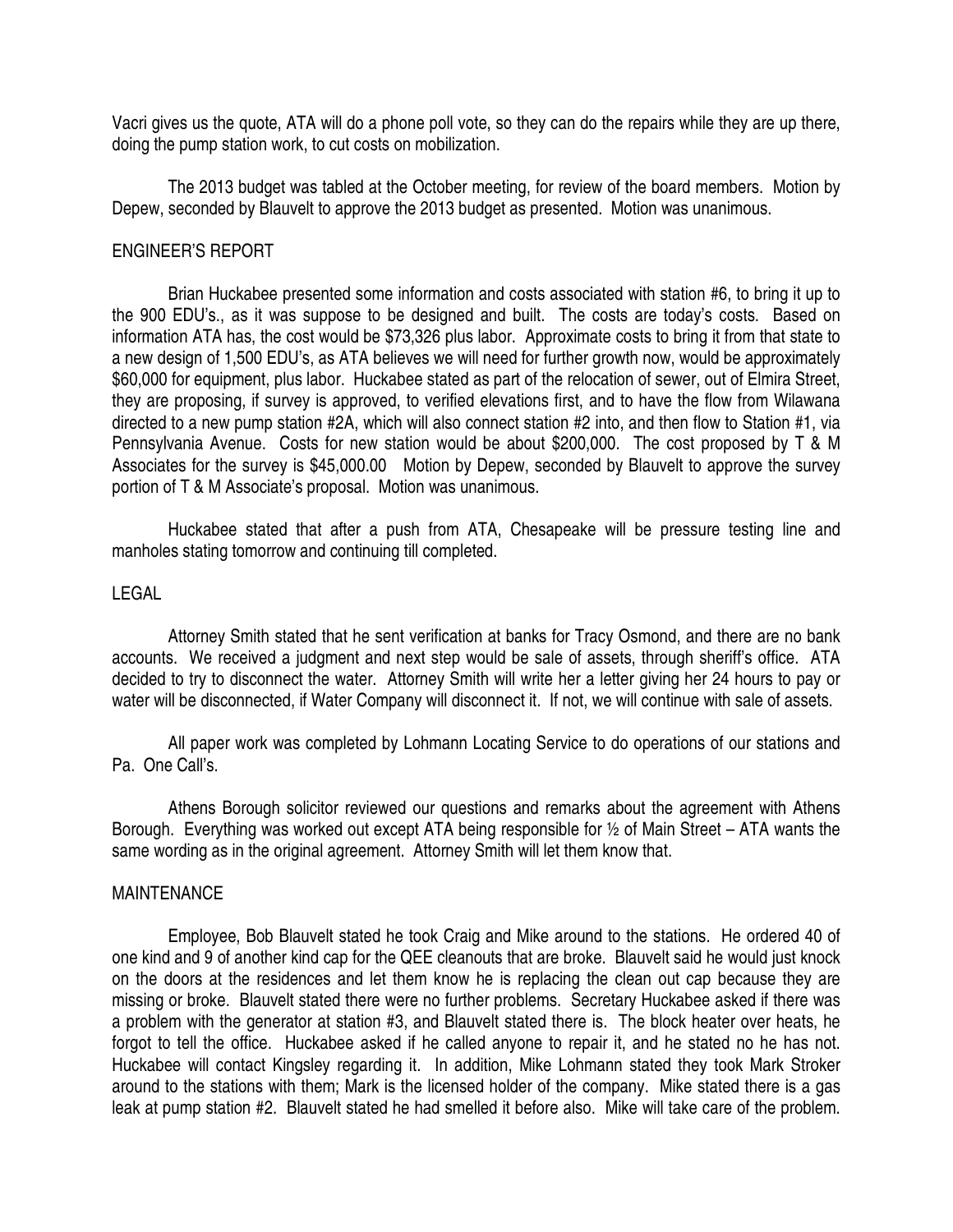He also stated that he did a one call for the old Arnold's and spoke to them about the disconnect not being correct, and Williams will cap at the road way like our rules state when they dig for the new station. Mike also reported there were 12 one calls and one ER one call.

 Blauvelt stated that he noticed the light flashing for a couple weeks at the plaza pump station by Fortune Buffet and when he noticed McGuire's there pumping he went over to them, on his time. He stated the well was full of grease and the pump and controls were damaged and had to be replaced. Secretary Huckabee asked Blauvelt if he had inspected the Buffet for grease pumping, as he was suppose to and he stated no he never did. Huckabee stated that after the other buffet grease problem in Athens Borough and this one from last year, ATA stated then that they were supposed to be inspecting quarterly by ATA and pumped every 6 months on a regular basis. A record was supposed to be recorded by the operator. Blauvelt stated any time he went in there, no one spoke English and he was told to come back when manager was there.

## OTHER BUSINESS

 Comfort Suites plans for sewer construction was approved by ATA the end of May. A letter was forwarded to them stating they were approved and also the tap in fee was \$63,000, and the fee needed to be paid prior to connection to the sewer line. In August when ATA raised their tap in fees, and the hotel was all ready under construction, ATA wrote them and told them the tap in fee had doubled. Comfort Suites called the office to meet about this and said they do not remember getting the approval letter and stating the tap in fee was \$63,000, because they would have paid it now. The said they could not make the November meeting, but would make the December meeting and in good faith would pay the \$63,000 now since that is what ATA approved in May, and discuss the difference at the December meeting. Discussion followed and ATA decided that since they made an exception for Quad K Builders on Industrial Park Road for 2 EDU's to pay the old tap in fee, because they were under construction all ready, they would allow it for Comfort Suites. Attorney Smith stated even thou ATA would probably win a case if this went to court; ATA would pay a lot in legal fees to fight it and does not need the publicity, since we made the exception all ready for the same reason. Motion by Depew, seconded by Blauvelt to accept the \$63,000 as the final tap in fee for Comfort Inn and Suites. ATA will write them and let them know.

 Meeting recessed into executive session for potential legal matters at 7:43 p.m. Meeting reconvened at 7:54 p.m. and adjourned.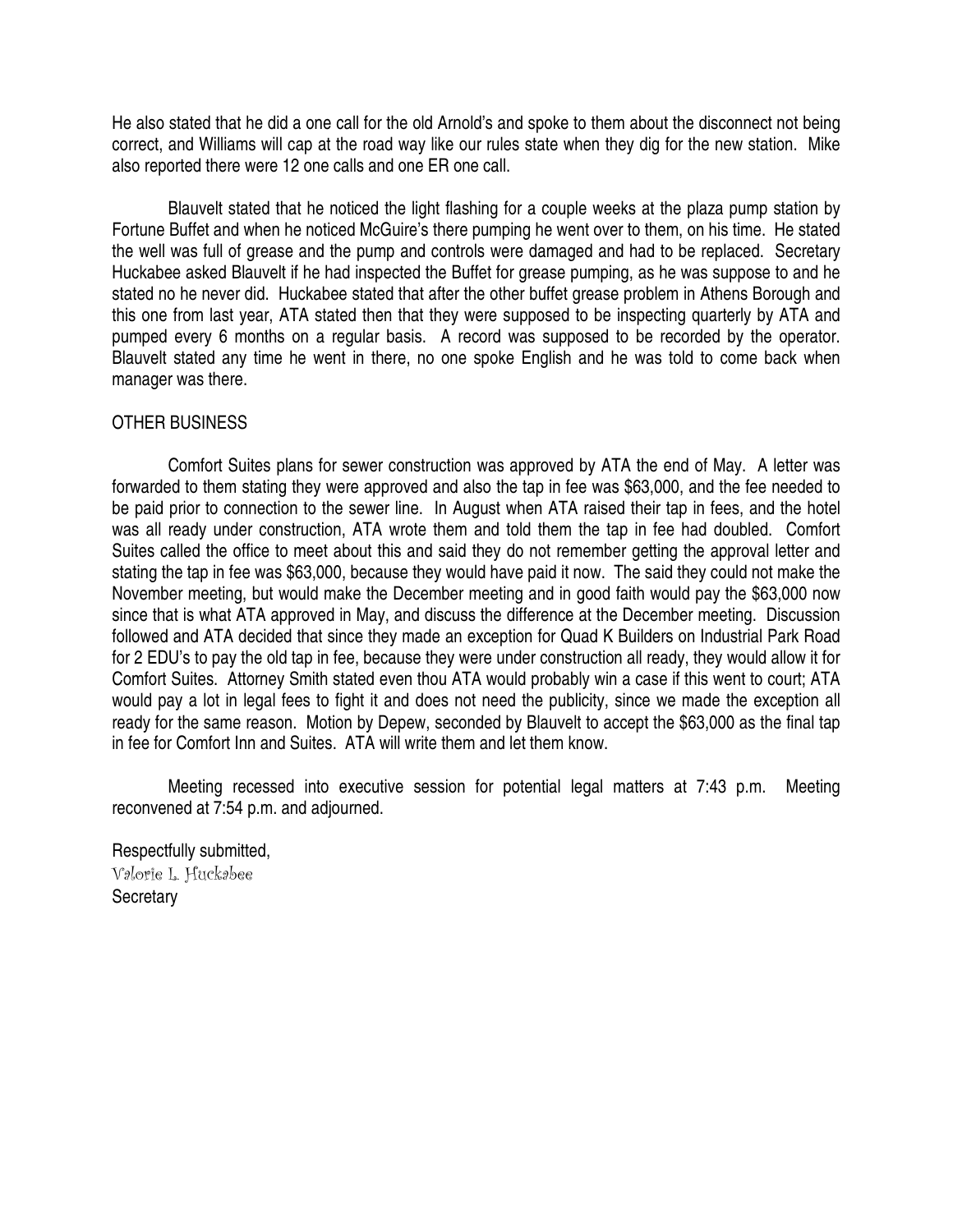## Athens Township Authority December 17, 2012

 Chairman, Pat Musto at 5:30 p.m., called meeting to order. Members also present were Bob Blauvelt and Terry Depew.

## **CITIZENS**

 Steve Summers was present to review the 2013 insurance policy. After reviewing the limits, ATA decided to lower the replacement cost to QEE pump station to \$100,000. This will lower the premium about \$150 a year. Motion by Blauvelt, seconded by Depew to approve the presented policy for \$7,841.00. Motion was unanimous. In addition, the worker's comp policy will be cancelled on 1/1/13.

 Motion by Depew, seconded by Blauvelt to approve the minutes of the November 19, 2012 meeting as written. Motion was unanimous.

## FINANCIAL

 Motion by Blauvelt, seconded by Depew to approve the payment of the following bills as presented, that total \$68,621.81. Motion was unanimous.

| Aqua Pa.                            | \$76.30     |
|-------------------------------------|-------------|
| Borough of Sayre                    | \$2,068.32  |
| C & N                               | \$495.00    |
| <b>Clarity Connect</b>              | \$49.95     |
| J.c.Smith                           | \$116.24    |
| Joe Murrelle Press                  | \$46.02     |
| <b>Kinsley Power Systems</b>        | \$710.10    |
| Line Systems                        | \$46.99     |
| Lohmann's Utility Locating          | \$4,900.00  |
| Niemiec, Smith & Pellinger          | \$240.00    |
| Penelec                             | \$1,218.65  |
| Quill                               | \$169.59    |
| T & M Associates                    | \$48,455.46 |
| <b>Time Warner</b>                  | \$48.36     |
| <b>Triple V Electric</b>            | \$280.00    |
| <b>Valley Energy</b>                | \$143.38    |
| <b>Valley Joint Sewer Authority</b> | \$9,557.45  |
| <b>TOTAL</b>                        | \$68,621.81 |

 Chairman Musto told Attorney Smith that Mark Lunquist will getting a resolution to ATA to pass, so when we borrow the money for the sewer line replacement project, we can reimbursement ourselves back for the engineering that we have paid for so far.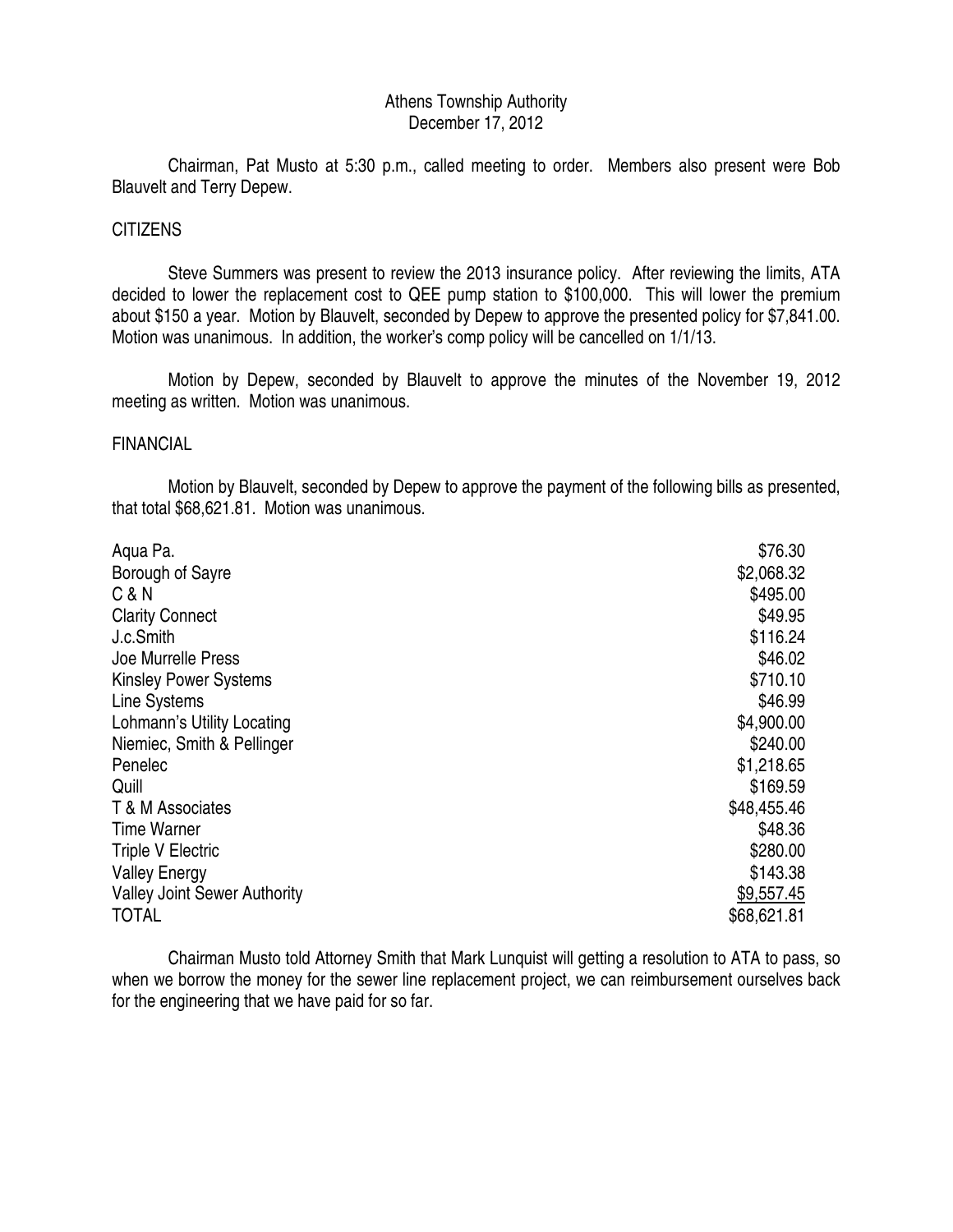## MAINTENANCE

 Operator Blauvelt reported that Vacri came up to QEE, fixed something, and thinks something needs to be done to the valves. T & M project manager, Brian Huckabee explained that a 2" nipple that connects to the base, where the pump sits, had a huge hole in it, and Vacri replaced it. When the pump was placed, and wired, the pump did not work. This is the pump that Jones had just repaired and rebuilt. Jones was contacted and they came, retrieved the pump, and were sending to Fluid Kinetics, as they had rebuilt the motor. In addition, it was found out that Jones does not have the means to test a 3-phase motor. We will contact Jones to see if they plan to do anything to be able to test these pumps. Blauvelt also reported he has six more caps to replace at QEE on clean outs and then he will get a receipt from Eastern Penn Supply for the invoice. Brian Huckabee asked Blauvelt how the debris was at Station #2, due to the condition that station was originally in. Bob stated the ususal. Huckabee asked if he has had the vac truck over again to clean it out and scrap the walls and he stated no, he didn't know he was suppose to. ATA will get this get this arranged. Blauvelt was suppose to be doing this every 2 months until the station was cleaned. Operator Mike Lohmann reported that they found two gas leaks at station 2 and repair both of them.

## ENGINEERING

 Vacri provided a quote to ATA) Vacri has provided a quote to ATA to replace several manholes in serious need of repair/replacement. ATA has authorized the repair of three manholes as proposed by Vacri. Vern anticipates the work on these manholes to occur during the week of January 7, 2013.

Brian Huckabee is still trying to nail down the leaks as indicated by the "smoke test" and the flows detected from the laterals in the televising the main line. We hope to attempt a few repairs where the apparent leak is in the Township Right of Way. We will notify the Township and inform the property owner that we will be digging in the ROW near their property.

## **Chesapeake Facility – Mile Lane Road**

The sanitary sewer system constructed by Chesapeake for their facility along Mile Lane Road has finally passed all the required pressure and vacuum tests. So the system is now allowed to accept sewage, even thought portions of the system have been conveying sewage since sometime in September.

We still have an issue I am trying to resolve. The manhole frames and covers are not screwed into the concrete walls. The cover frame was grouted to the concrete walls with waterproof grout. With the exception of only a few manholes, all the manholes are located in the large aggregate "lay down" yards. Either during the placement of the aggregate or afterwards the frames and covers has been pushed around on the manholes. We had to have one of the contractors flush the one line with a large screen to catch the stone and debris in the manholes from getting into the main line along King Lane. My concern is that with the waterproofing grout being busted out, and, in my opinion the unlikelihood that grouting the frames in place with waterproofing grout will last very long because of the abuse from the traffic in the yards we need to determine something to do to ensure that:

1) The frame and cover remains in place to prevent the stone from falling into the manholes (this occurred during the placement of the aggregate. Five buckets of stone was removed by hand at manhole just prior to joining the ATA mainline along King Lane). I believe the Board will need to require the manholes to have a concrete "donut" poured around each manhole, or possibly bollards placed to keep traffic away from manholes.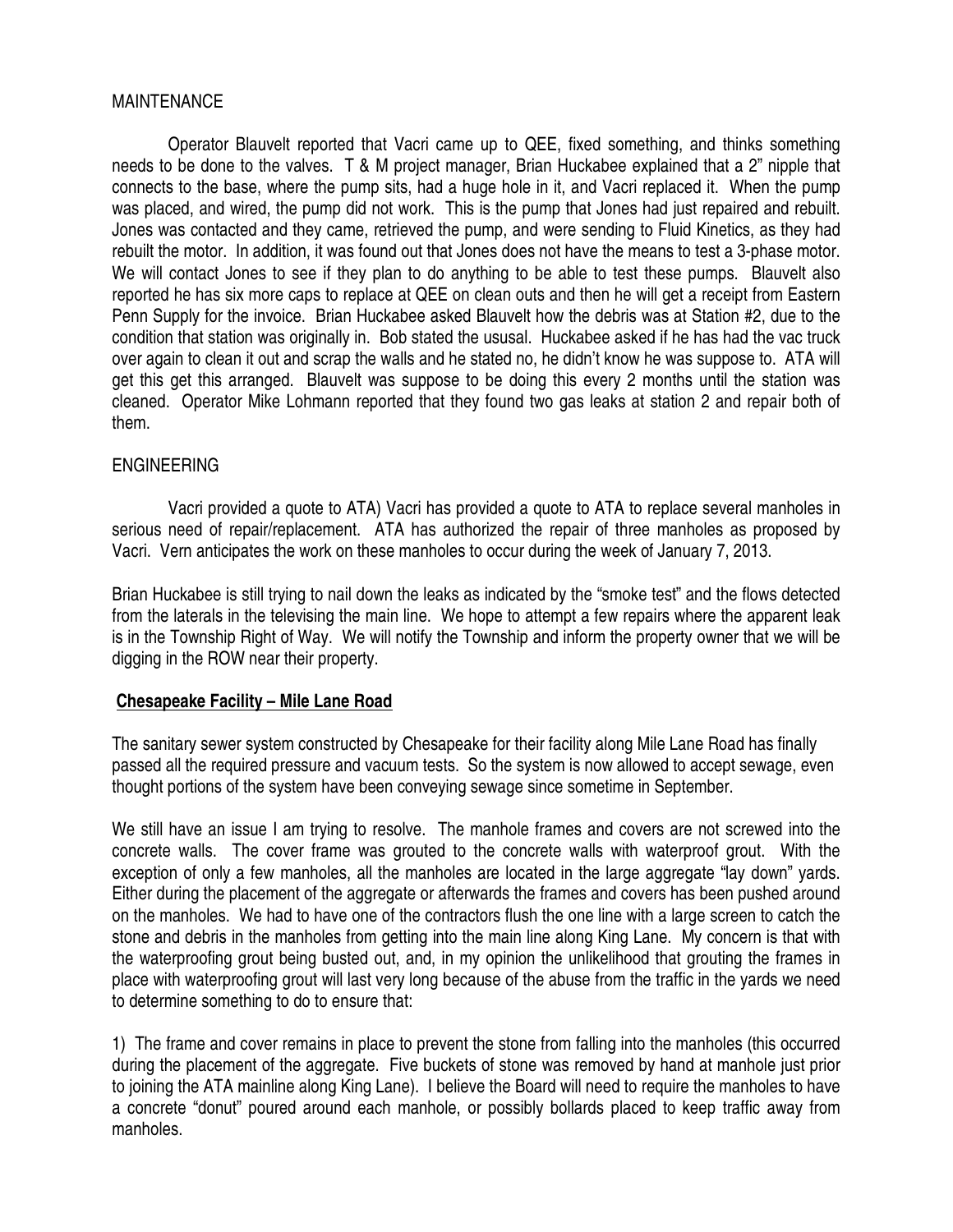2) Another issue, and I am not sure how to deal with this one, is that the large aggregate lay down yard collects a lot of rain and snow melt. There are some manholes where the water appeared to be up to the frame and seeping under the frame. This COULD become a major source of I&I. A letter will be drafted by T & M so we can send it to Chesapeake.

 Mark Ambrose from T & M stated that he has analyzed the flows from #6 and Elmira Street and believes with some more elevation verification, that #6 could pump down PA. Ave by force main, to a point around McDuffy Street, then gravity to #1. Mark reviewed the following flows and percentages by doing this.

| <b>ATHENS TOWNSHIP AUTHORITY</b><br><b>ELMIRA STREET CAPACITY EVALUATION</b><br><b>FORCE MAIN RE-DIRECTION ANALYSIS</b> |                   |                  |        |                 |                      |                         |                            |  |  |
|-------------------------------------------------------------------------------------------------------------------------|-------------------|------------------|--------|-----------------|----------------------|-------------------------|----------------------------|--|--|
| Manhole No.                                                                                                             |                   | <b>Pipe Data</b> |        |                 | <b>Used Capacity</b> |                         |                            |  |  |
| <b>Up Slope</b>                                                                                                         | <b>Down Slope</b> | <b>Type</b>      | Length | <b>Diameter</b> | <b>Current</b><br>%  | W/O<br><b>PS#6</b><br>% | W/O<br>PS#6 & PS#2<br>$\%$ |  |  |
| MH-204                                                                                                                  | MH-203            | <b>PVC</b>       | 200    | 8               | 14                   | 14                      | $\mathsf O$                |  |  |
| MH-203                                                                                                                  | MH-202            | <b>PVC</b>       | 167    | 8               | 23                   | 23                      | $\mathsf{O}$               |  |  |
| MH-202                                                                                                                  | MH-201            | <b>PVC</b>       | 199    | 8               | 24                   | 24                      | $\mathbf{1}$               |  |  |
| MH-201                                                                                                                  | MH-200            | <b>PVC</b>       | 165    | 8               | 24                   | 24                      | $\mathbf 1$                |  |  |
| <b>MH-200</b>                                                                                                           | MH-199            | <b>PVC</b>       | 340    | 8               | 68                   | 23                      | 1                          |  |  |
| MH-199                                                                                                                  | MH-198            | <b>PVC</b>       | 254    | 8               | 69                   | 24                      | $\mathbf 1$                |  |  |
| MH-198                                                                                                                  | <b>MH-32A</b>     | <b>PVC</b>       | 189    | 8               | 55                   | 21                      | 4                          |  |  |
| <b>MH-32A</b>                                                                                                           | MH-32             | <b>PVC</b>       | 57     | 8               | 81                   | 30                      | 5                          |  |  |
| MH-32                                                                                                                   | MH-31             | <b>PVC</b>       | 222    | 10              | 30                   | 12                      | 3                          |  |  |
| MH-31                                                                                                                   | MH-30             | <b>PVC</b>       | 222    | 10              | 23                   | 9                       | $\overline{2}$             |  |  |
| MH-30                                                                                                                   | MH-29             | <b>PVC</b>       | 287    | 10              | 16                   | $\overline{7}$          | $\sqrt{2}$                 |  |  |
| MH-29                                                                                                                   | <b>MH-28</b>      | <b>PVC</b>       | 231    | 10              | 14                   | 6                       | $\overline{2}$             |  |  |
| MH-28                                                                                                                   | MH-27             | <b>PVC</b>       | 112    | 10              | 57                   | 23                      | 6                          |  |  |
| MH-27                                                                                                                   | MH-26             | <b>PVC</b>       | 240    | 10              | 57                   | 23                      | 7                          |  |  |
| MH-26                                                                                                                   | MH-25             | <b>PVC</b>       | 342    | 10              | 58                   | 24                      | $\overline{7}$             |  |  |
| MH-25                                                                                                                   | MH-24             | <b>PVC</b>       | 400    | 10              | 58                   | 24                      | $\overline{7}$             |  |  |
| MH-24                                                                                                                   | MH-23             | <b>PVC</b>       | 400    | 10              | 58                   | 24                      | $\overline{7}$             |  |  |
| MH-23                                                                                                                   | MH-22             | <b>PVC</b>       | 404    | 10              | 61                   | 27                      | 10                         |  |  |
| MH-22                                                                                                                   | MH-21             | <b>PVC</b>       | 402    | 10              | 69                   | 35                      | 18                         |  |  |
| MH-21                                                                                                                   | <b>MH-20</b>      | <b>PVC</b>       | 40     | 10              | 69                   | 35                      | 18                         |  |  |
| MH-20                                                                                                                   | MH-19             | <b>PVC</b>       | 230    | 10              | 69                   | 35                      | 19                         |  |  |
| MH-19                                                                                                                   | MH-18             | <b>PVC</b>       | 204    | 10              | 70                   | 35                      | 19                         |  |  |
| MH-18                                                                                                                   | MH-17             | <b>PVC</b>       | 398    | $10\,$          | 73                   | 39                      | 22                         |  |  |
| MH-17                                                                                                                   | MH-16             | <b>PVC</b>       | 188    | 10              | 73                   | 39                      | 22                         |  |  |
| MH-16                                                                                                                   | MH-15             | <b>PVC</b>       | 366    | 10              | 85                   | 51                      | 34                         |  |  |
| MH-15                                                                                                                   | <b>MH-14A</b>     | <b>PVC</b>       | 187    | 10              | 87                   | 53                      | 36                         |  |  |
| <b>MH-14A</b>                                                                                                           | MH-14             | <b>PVC</b>       | 234    | 10              | 87                   | 53                      | 36                         |  |  |
| MH-14                                                                                                                   | MH-13             | <b>PVC</b>       | 272    | 10              | 87                   | 53                      | 39                         |  |  |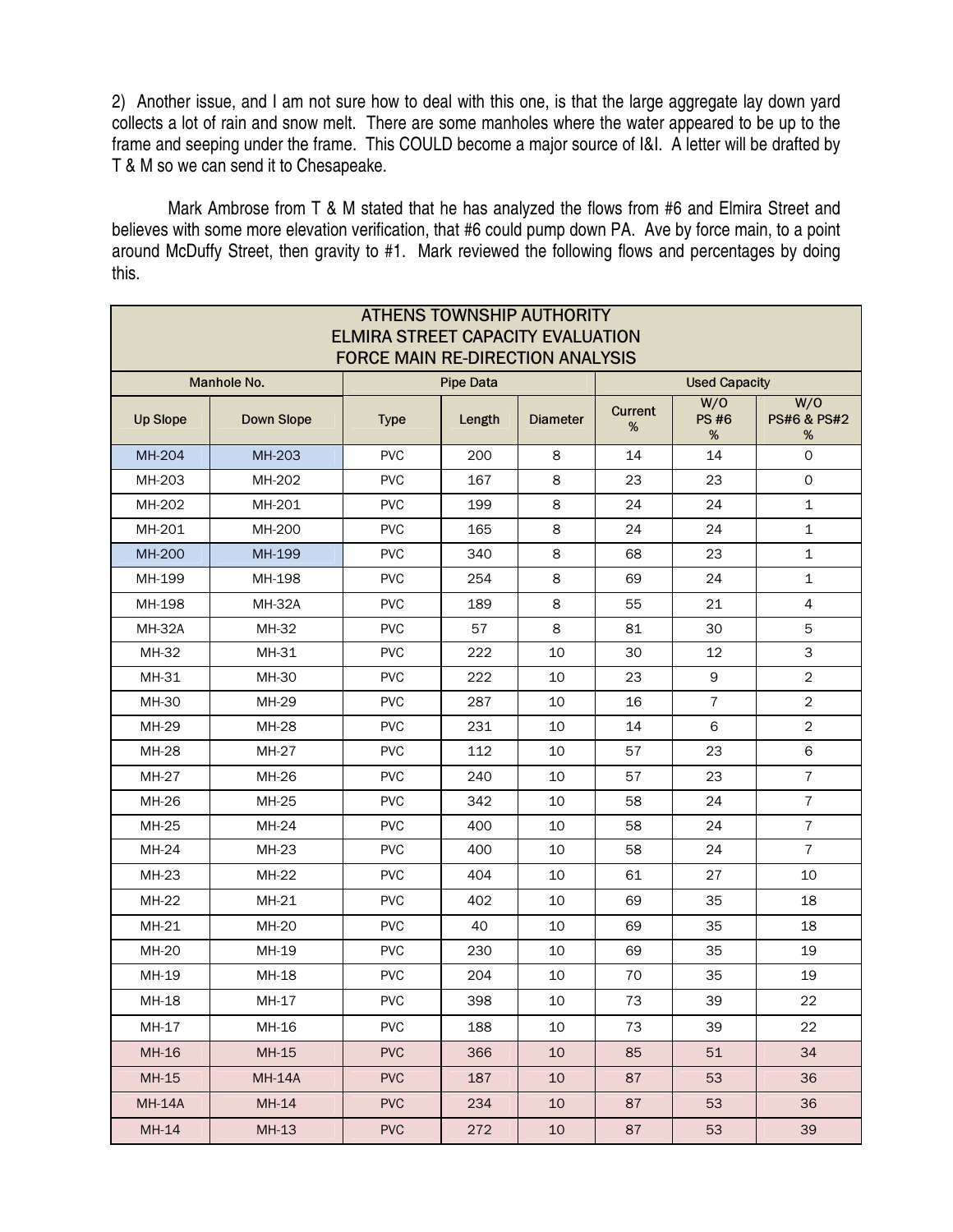| <b>PVC</b><br>12<br>MH-13<br>MH-12<br>400<br>54<br>12<br>54<br>MH-11<br><b>PVC</b><br>176<br>MH-12<br>MH-10<br>12<br>$MH-11$<br><b>PVC</b><br>40<br>54 | 22<br>33<br>33<br>23                               |  |  |
|--------------------------------------------------------------------------------------------------------------------------------------------------------|----------------------------------------------------|--|--|
|                                                                                                                                                        |                                                    |  |  |
|                                                                                                                                                        |                                                    |  |  |
|                                                                                                                                                        | 23<br>33                                           |  |  |
| MH-9<br><b>PVC</b><br>12<br>MH-10<br>393<br>54                                                                                                         | 23<br>33                                           |  |  |
| 394<br>12<br>54<br>MH-9<br>MH-8<br><b>PVC</b>                                                                                                          | 33<br>23                                           |  |  |
| 12<br>MH-8<br>$MH-7$<br><b>PVC</b><br>313<br>54                                                                                                        | 23<br>33                                           |  |  |
| <b>Pipe Data</b><br>Manhole No.                                                                                                                        | <b>Used Capacity</b>                               |  |  |
| <b>Current</b><br><b>Up Slope</b><br><b>Down Slope</b><br><b>Type</b><br>Length<br><b>Diameter</b><br>%                                                | W/O<br>W/O<br><b>PS#6</b><br>PS#6 & PS#2<br>%<br>% |  |  |
| $MH-7$<br>MH-6<br><b>PVC</b><br>400<br>12<br>56                                                                                                        | 24<br>35                                           |  |  |
| MH-6<br>MH-5<br><b>PVC</b><br>283<br>12<br>56                                                                                                          | 35<br>25                                           |  |  |
| 12<br>MH-5<br>MH-4<br><b>PVC</b><br>295<br>56                                                                                                          | 35<br>25                                           |  |  |
| 12<br>$MH-4$<br>$MH-3$<br><b>PVC</b><br>100<br>58                                                                                                      | 26<br>37                                           |  |  |
|                                                                                                                                                        |                                                    |  |  |
| 66<br>12<br>$MH-3$<br>$MH-2$<br><b>PVC</b><br>58                                                                                                       | 37<br>27                                           |  |  |
| 12<br>$MH-2$<br>$MH-1$<br><b>PVC</b><br>44<br>58                                                                                                       | 37<br>27                                           |  |  |

 Chairman Musto asked what price range for the entire project are we looking at and T & M stated should be no more \$2,000,000 including the engineering. T & M stated they are approach the design phase of the project and would like authorize for this. The next phase is the Preliminary Design for \$42,441.00. Motion by Depew, seconded by Blauvelt to approve T & M Associates, phase 3, Preliminary Design. Motion was unanimous.

 T & M also forwarded a review of station #6; SEA station design for 575 EDU's vs. Build out design of 900 EDUS and corrected force main length. Total improvement costs to upgrade the station to 900 EDU; s and for the additional force main length not accounted for in the initial design is estimated at \$81,326. Attorney Smith has been in contact with SEA regarding this.

ATA will continue our meetings on the 3rd Monday at 5:30 p.m. for 2013

# OTHER BUSINESS

 Chairman Musto stated that Mark Lunquist was able to get the banks to lower the interest rate on the Valley Joint Sewer Authority loans and saved about \$700,000 over a 20-year period. He also did so for Sayre Borough. In addition, Sayre approached Musto to possible talk about capacity being transferred to ATA. Musto will speak to Lunquist about money for ATA project.

 After contacting, a well driller to see how much wells would cost to drill for the stations that have city water, so we do not have to put on the backflow preventers at four locations, the quote for the backflow preventers was cheaper. Discussion followed and motion was made by Blauvelt, seconded by Depew to have the city water shut off at Hickory Heights and Industrial Gateway Parkway, when the water company says they are going to turn off the water for not having the backup preventers, let the water company know, we are doing upgrade to #6 and we will do that station then, and have the work done at #2, Kmart. Motion was unanimous.